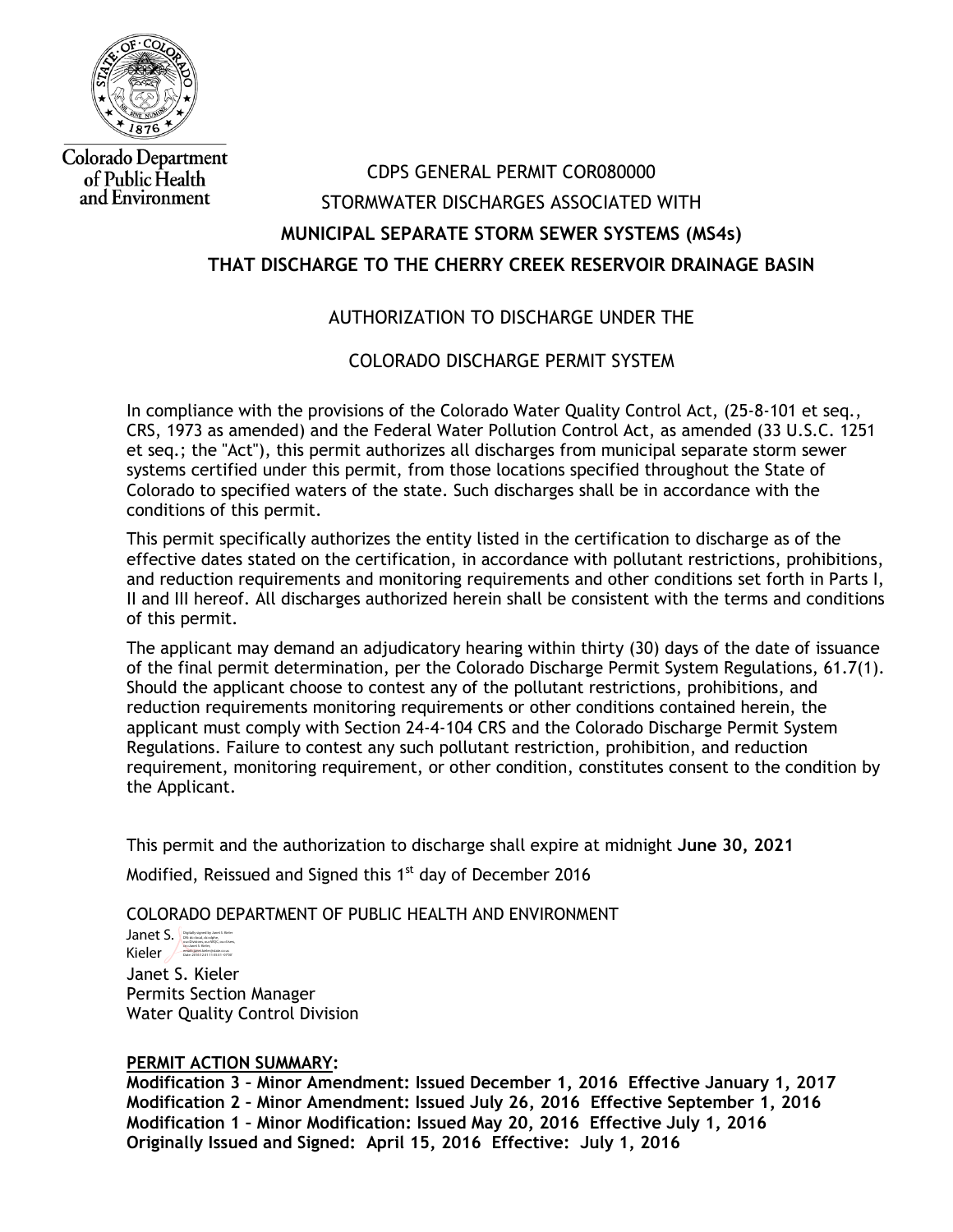### MUNICIPAL SEPARATE STORM SEWER SYSTEMS (MS4s) COR080000

## TABLE OF CONTENTS

| А.             |                                                                                       |                 |
|----------------|---------------------------------------------------------------------------------------|-----------------|
| 1.             |                                                                                       |                 |
| 2.             |                                                                                       |                 |
| 3.             |                                                                                       |                 |
| 4.             |                                                                                       |                 |
| 5.             |                                                                                       |                 |
| 6.             |                                                                                       |                 |
| 7.             |                                                                                       |                 |
| В.             |                                                                                       |                 |
| 1.             |                                                                                       |                 |
| 2.             |                                                                                       |                 |
| 3.             |                                                                                       |                 |
|                |                                                                                       |                 |
| 4.             |                                                                                       |                 |
| 5.             |                                                                                       |                 |
| $\mathsf{C}$ . |                                                                                       |                 |
| 1.             |                                                                                       |                 |
| 2.             |                                                                                       |                 |
| 3.             |                                                                                       |                 |
| D.             |                                                                                       |                 |
| 1.             |                                                                                       |                 |
| 2.             |                                                                                       |                 |
| 3.             |                                                                                       |                 |
| E.             | POLLUTANT RESTRICTIONS, PROHIBITIONS, AND REDUCTION REQUIREMENTS AND RECORDKEEPING  9 |                 |
| 1.             |                                                                                       |                 |
| 2.             |                                                                                       |                 |
| 3.             |                                                                                       |                 |
| 4.             | Post-Construction Stormwater Management in New Development and Redevelopment  27      |                 |
| 5.             |                                                                                       |                 |
| F.             |                                                                                       |                 |
| 1.             |                                                                                       |                 |
| 2.             |                                                                                       |                 |
| 3.             |                                                                                       |                 |
|                |                                                                                       |                 |
| 4.             |                                                                                       |                 |
| 5.             |                                                                                       |                 |
| 6.             |                                                                                       |                 |
| 7.             |                                                                                       |                 |
| G.             |                                                                                       |                 |
| $\mathbf 1$    | Annual Program Review                                                                 | $\overline{47}$ |
| Н.             |                                                                                       |                 |
| 1.             |                                                                                       |                 |
| 2.             |                                                                                       |                 |
| I.             |                                                                                       |                 |
| 1.             |                                                                                       |                 |
|                |                                                                                       |                 |
| J.<br>K.       |                                                                                       |                 |
|                |                                                                                       |                 |
| 1.             |                                                                                       |                 |
| 2.<br>Part II  |                                                                                       |                 |
| А.             |                                                                                       |                 |
|                |                                                                                       |                 |
| 1.             |                                                                                       |                 |
| 2.             |                                                                                       |                 |
| 3.             |                                                                                       |                 |
| 4.             |                                                                                       |                 |
| 5.<br>6.       |                                                                                       |                 |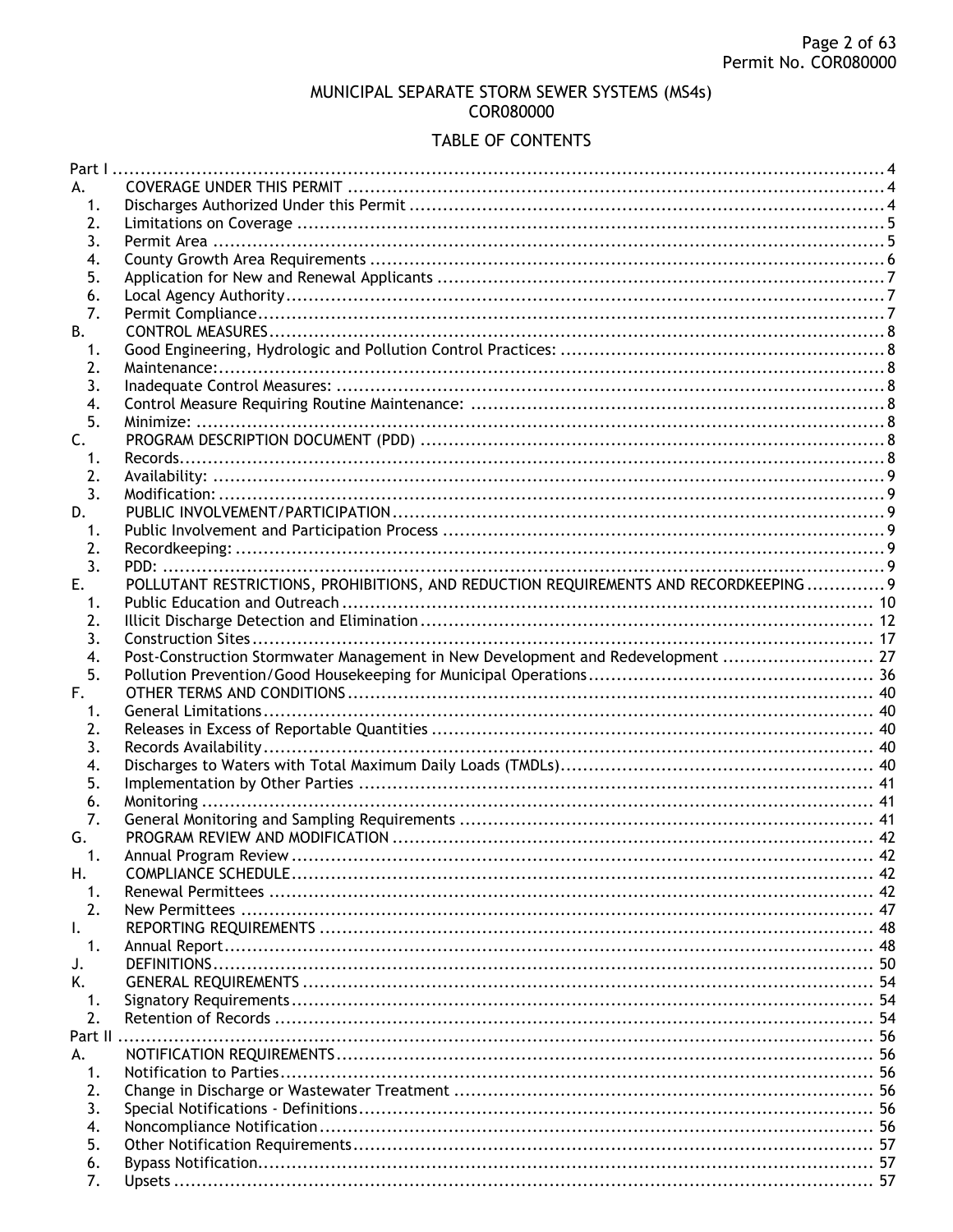| 8.              |  |
|-----------------|--|
| 9.              |  |
| 10.             |  |
| 11 <sub>1</sub> |  |
| 12.             |  |
| 13.             |  |
| 14.             |  |
| $\mathbf{B}$ .  |  |
| 1.              |  |
| 2.              |  |
| 3.              |  |
| 4.              |  |
| 5.              |  |
| 6.              |  |
| 7.              |  |
| 8.              |  |
| 9.              |  |
| 10.             |  |
| 11.             |  |
| 12.             |  |
| 13.             |  |
| 14.             |  |
| 15.             |  |
| 16.             |  |
|                 |  |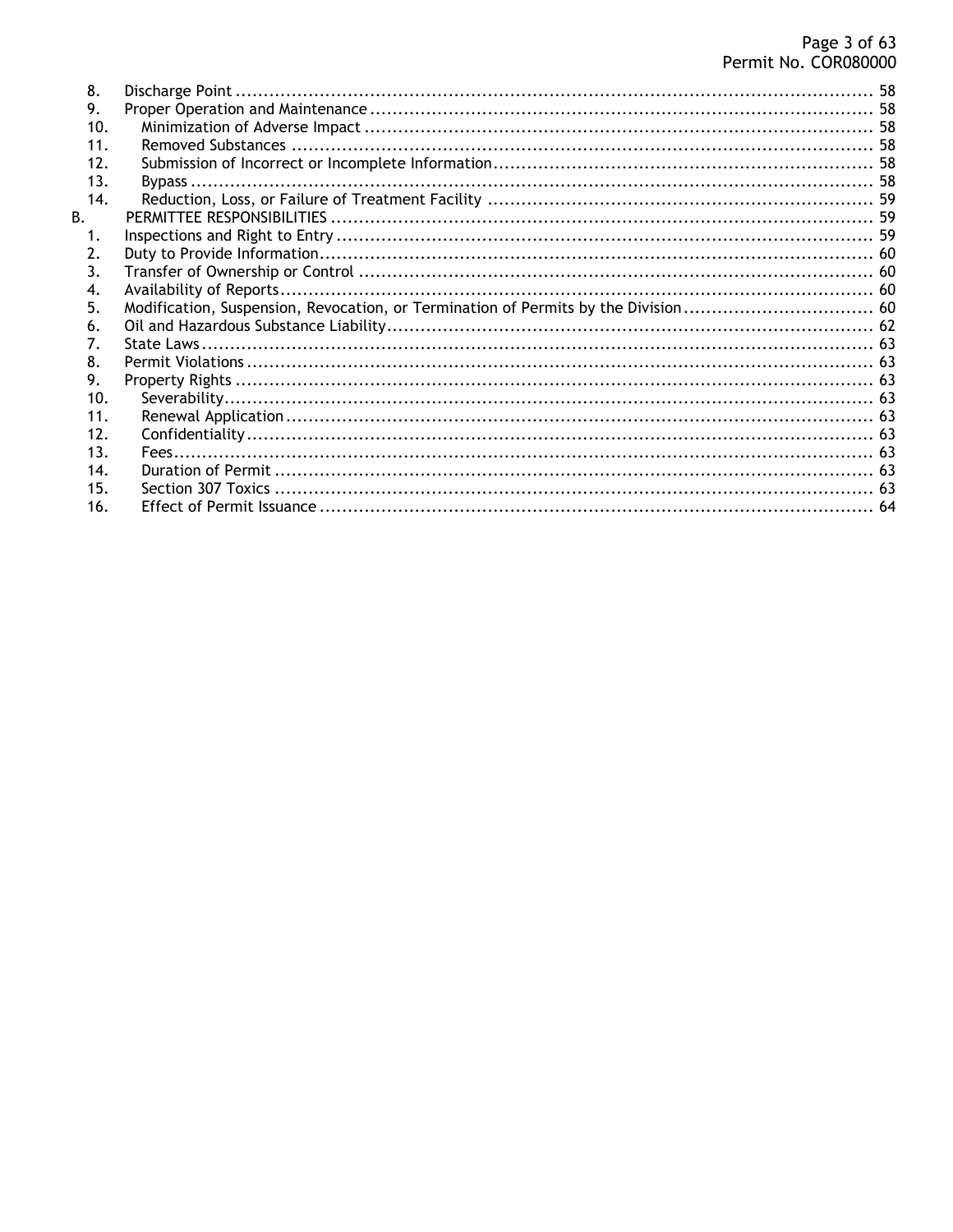### <span id="page-3-2"></span><span id="page-3-1"></span><span id="page-3-0"></span>A. **COVERAGE UNDER THIS PERMIT**

#### **1. Discharges Authorized Under this Permit**

This permit authorizes discharges from the permittee's regulated small municipal separate storm sewer system (MS4) that drain wholly or in part into the Cherry Creek Reservoir Drainage basin and that are located within the permit area.

Discharges from the MS4 within the permit area that are designed or used to convey stormwater to surface waters of the state are considered part of an MS4 and are authorized by this permit.

- a. For the purposes of this permit:
	- i. "Discharge" means the discharge of pollutants as defined in section 25-8-103(3) C.R.S. See 5 CCR 1002-61.2(22)
	- ii. "Pollutants" are dredged spoil, dirt, slurry, solid waste, incinerator residue, sewage, sewage sludge, garbage, trash, chemical waste, biological nutrient, biological material, radioactive material, heat, wrecked or discarded equipment, rock, sand, or any industrial, municipal or agricultural waste as defined in 5 CCR 1002-61.2(76).
- iii. "Discharge of a pollutant" means the introduction or addition of a pollutant into state waters. See 25-8-103(3) C.R.S.
- iv. A "municipal separate storm sewer system" is a conveyance or system of conveyances (including roads with drainage systems, municipal streets, catch basins, curbs, gutters, ditches, man-made channels, or storm drains) that is:
	- (A) Owned or operated by a State, city, town, county, district, association, or other public body (created by or pursuant to State law) having jurisdiction over disposal of sewage, industrial wastes, stormwater, or other wastes, including special districts under State law such as a sewer district, flood control district or drainage district, or similar entity, or a designated and approved management agency under section 208 of the CWA that discharges to state waters;
	- (B) Designed or used for collecting or conveying stormwater. For the purposes of this permit, stormwater conveyances also includes conveyances that are owned or operated by the permittee through agreement, contract, direct ownership, easement, or right-ofway and are for the purpose of managing flood plains, stream banks, and channels for conveyance of stormwater flows in order for the discharges to be authorized by this permit.;
	- (C) Which is not a combined sewer; and
	- (D) Which is not part of a publicly owned treatment works (POTW). See 5 CCR 1002- 61.2(62).
- v. "Municipal" refers to a city, town, county, district, association, or other public body created by or under State law and having jurisdiction over disposal of sewage, industrial wastes, or other wastes, or a designated and approved management agency under section 208 of CWA (1987).
- vi. "Illicit discharges" means any discharges to an MS4 that is not composed entirely of stormwater except discharges specifically authorized by a CDPS or NPDES permit and discharges resulting from emergency fire fighting activities. Permittees should note that there are many types of illicit discharges that in accordance with the permit need to be effectively prohibited. Only the discharges listed in Part.I.2.a.v. can be excluded from being effectively prohibited.
- vii. "Stormwater" is stormwater runoff, snow melt runoff, and surface runoff and drainage.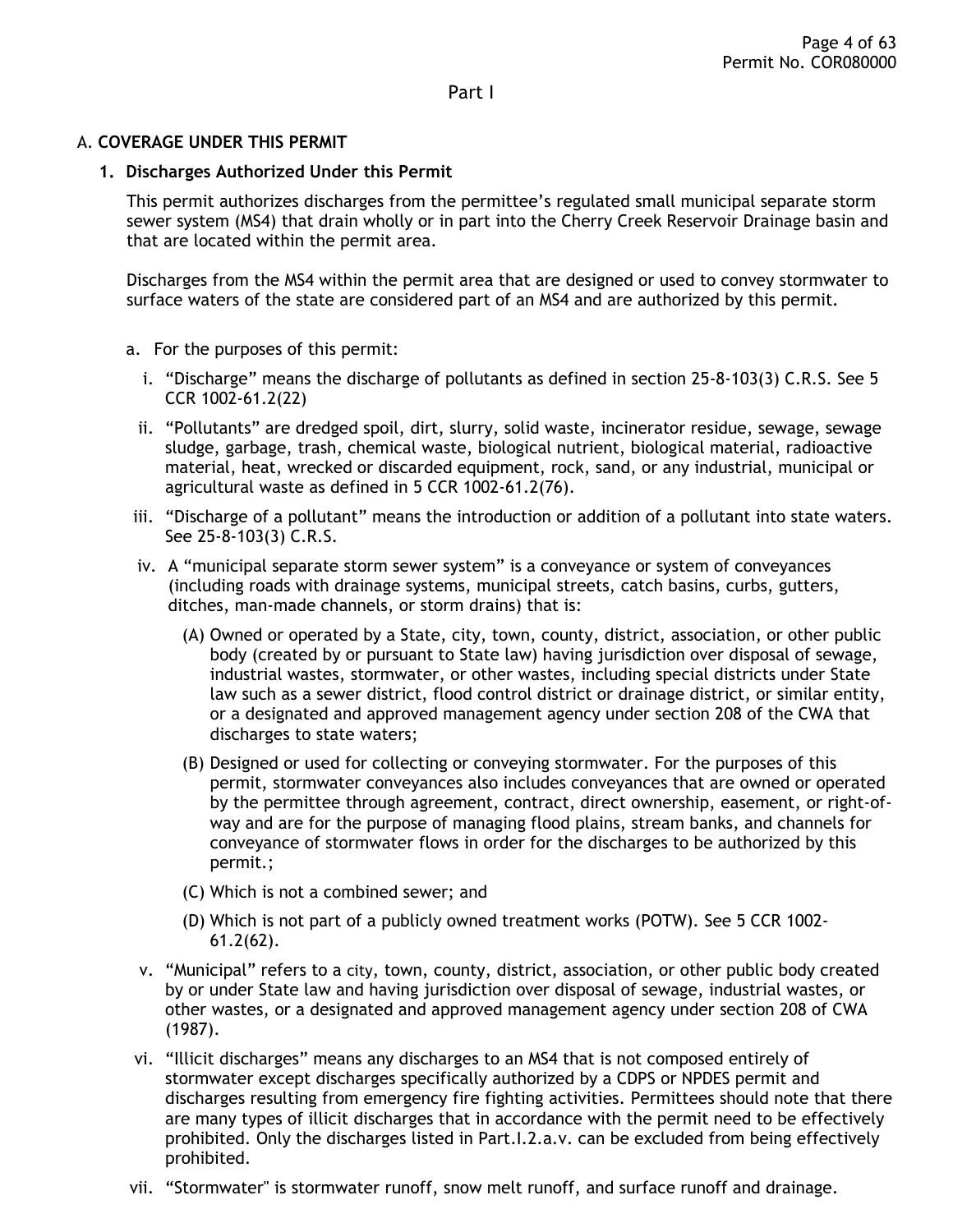viii. "Small municipal separate storm sewer system" means any municipal separate storm sewer that is not defined as a "large" or "medium" municipal separate storm sewer system pursuant to Regulation 61. This term includes publicly-owned systems similar to separate storm sewer systems in municipalities (i.e., non-standard MS4s), including, but not limited to, systems at military bases and large education, hospital or prison complexes, if they are designed for a maximum daily user population (residents and individuals who come there to work or use the MS4's facilities) of at least 1000.

### <span id="page-4-0"></span>**2. Limitations on Coverage**

- a. This permit in no way removes or modifies the responsibility for an operator with control of the facility or activity from which the discharge originates to obtain separate CDPS or NPDES permit coverage or report spills when required in accordance with the Colorado Water Quality Control Act, Regulation 5 CCR1002-61. An "operator" is the person or entity who is responsible for the overall operation of the facility or activity from which the associated discharge originates.
- b. Discharges that meet any of the following conditions, at the time of the effective date of the permit authorization, are not eligible for coverage under this permit:
	- i. The following are excluded from being part of the MS4: discharges from conveyances for which the flow is irrigation return flow, agricultural stormwater runoff, or a combination thereof; or water that is used for supplying irrigation water to irrigated land. "Irrigation return flow" is tailwater, tile drainage, or surfaced groundwater flow from irrigated land. Irrigation return flow (which includes surface and subsurface water that leaves a crop field following irrigation of that field) and agricultural stormwater runoff do not require NPDES permits, as they are exempted from the Clean Water Act.
	- ii. A permittee has the option to exclude from coverage under this permit portions of the MS4 where the flow is a combination of stormwater and irrigation return flow, and the majority of the flow is irrigation return flow or agricultural stormwater runoff. To exclude these portions of the MS4 from coverage under this permit, the permittee must identify in the permittee's application or a subsequent application supplement the portions of the MS4 for which the flow is a combination of stormwater and irrigation return flow, and the majority of the flow is irrigation return flow or agricultural stormwater runoff. These portions of the MS4 must also be listed in the permit certification issued by the Division.
	- iii. The discharge is to a receiving water designated as outstanding waters, in accordance with Section 31.8(a) of Regulation 31. Outstanding waters is a type of designation. "Outstanding waters" are designated by the Water Quality Control Commission. These permittees must apply for coverage under another general permit or under an individual permit.
	- iv. The discharge is from an MS4 operated by the City and County of Denver, City of Aurora, City of Lakewood, City of Colorado Springs, or Colorado Department of Transportation (large and medium MS4s). These permittees must apply for coverage under another general permit or an individual permit.
	- v. The discharge is from a parcel or area that is not under the jurisdictional authority of the permittee.
	- vi. The discharge is from areas covered by non-standard MS4s unless those lands are included within the permittee's MS4 permit by agreement.
	- vii. The discharge is from an area adjacent to a state water that IS NOT owned or operated by the permittee for the purpose of managing flood plains, stream banks, and channels for conveyance of stormwater flows.

#### <span id="page-4-1"></span>**3. Permit Area**

This permit covers all areas designated by the Water Quality Control Division (Division) of the Colorado Department of Public Health and Environment within the boundaries of the municipality identified in the certification that are served by, or contribute to, municipal separate storm sewers owned or operated by the municipality that discharge to state waters. The certification issued to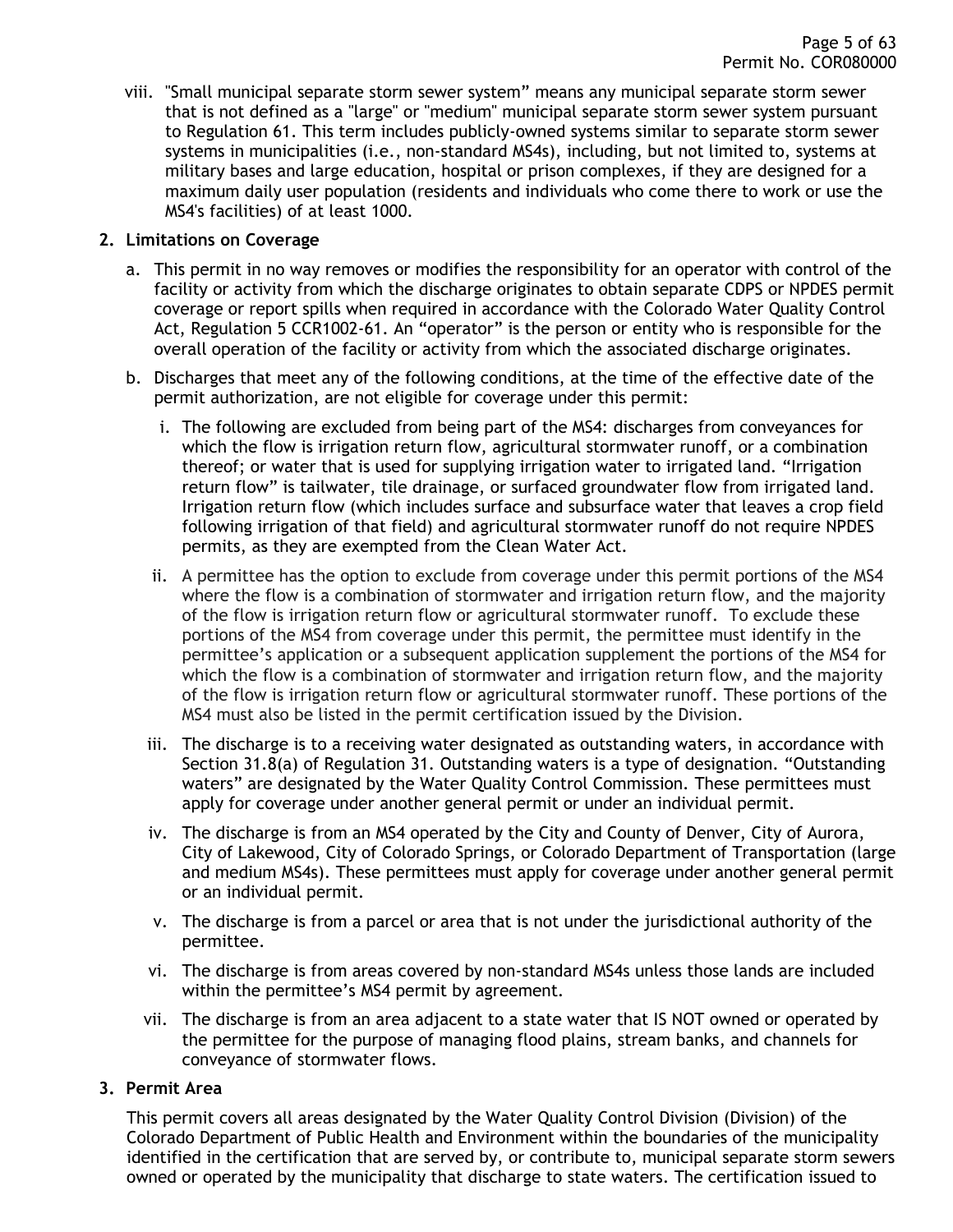each permittee will specify whether the coverage is for the areas listed in Part I.A.3.a or b and if the coverage includes additional areas designated by the Division.

- a. For the following locales, "permit area" is further defined below:
- viii. Cities: For all cities, including combined cities and counties, required to obtain coverage under this permit, the geographic area of permit coverage will include the entirety of the municipal incorporated boundary.
- ix. Counties: For all counties required to obtain coverage under this permit, the geographic area of permit coverage is the following:
	- (A) US Census Bureau designated urbanized areas in accordance with the 2010 census; and
	- (B) County Growth Areas: Growth areas will be designated for permit coverage by the Division in accordance with one of the following processes, which will be identified in the permit certification.
		- 1) Growth Areas identified by the permittee: (i.e., map and narrative explanation) in the application or subsequent modification request, and accepted by the Division. The growth areas are the areas that the permittee has identified as projected to meet the US Census Bureau urbanized area criteria prior to 2020.
		- 2) Growth Areas identified by the Division: This process shall apply to permittees that do not submit growth area information to the Division in accordance with Part I.A.3.a.ii(B)(1) or (3), or for which the Division determines that the growth area provided in accordance with Part I.A.3.a.ii(B)(2) is not a reasonable approximation of the area projected to meet the US Census Bureau urbanized area criteria prior to 2020. The Division will designate all area under the jurisdictional control of the permittee that is within 5 linear miles of the 2010 US Census Bureau urbanized area as growth areas.
		- 3) No Growth Area determination: No growth area will be designated where a permittee effectively implements a regulatory mechanism that prohibits growth in excess of 1,000 people/square mile density outside of the US Census Bureau designated urbanized areas in accordance with the 2010 census. The permittee shall provide information identifying the mechanism in its permit application or subsequent modification request and the permittee must maintain the regulatory prohibition identified in the application as a requirement of this permit.
		- (C) Non-urbanized Non-growth Areas: For all areas of the MS4 that drain wholly or in part into the Cherry Creek Reservoir drainage basin (Regulation 72.7), in addition to the requirements above, the permit area is expanded to also include non-urbanized nongrowth areas.
- b. In accordance with Part I.H, compliance with permit requirements shall begin immediately for areas that meet the permit area description through expansion of the municipal boundaries or infrastructure. Areas removed from a permittee's jurisdiction, such as through annexation or incorporation by a separate municipality, are removed from permit coverage at the time of the transfer of the jurisdiction.

### <span id="page-5-0"></span>**4. County Growth Area Requirements**

This permit includes terms and conditions for those portions of the permit area that are identified in the permit certification as growth areas. The terms and conditions in the following parts of the permit **do not** apply to growth areas:

- a. Part I.E.2 (Illicit Discharge Detection and Elimination)
- b. Part I.E.5 (Pollution Prevention/Good Housekeeping for Municipal Operations)
- c. Part I.F.6 (Monitoring), unless the Division requires water quality sampling and testing on a case-by-case basis or in response to a TMDL based on the terms and conditions of this permit.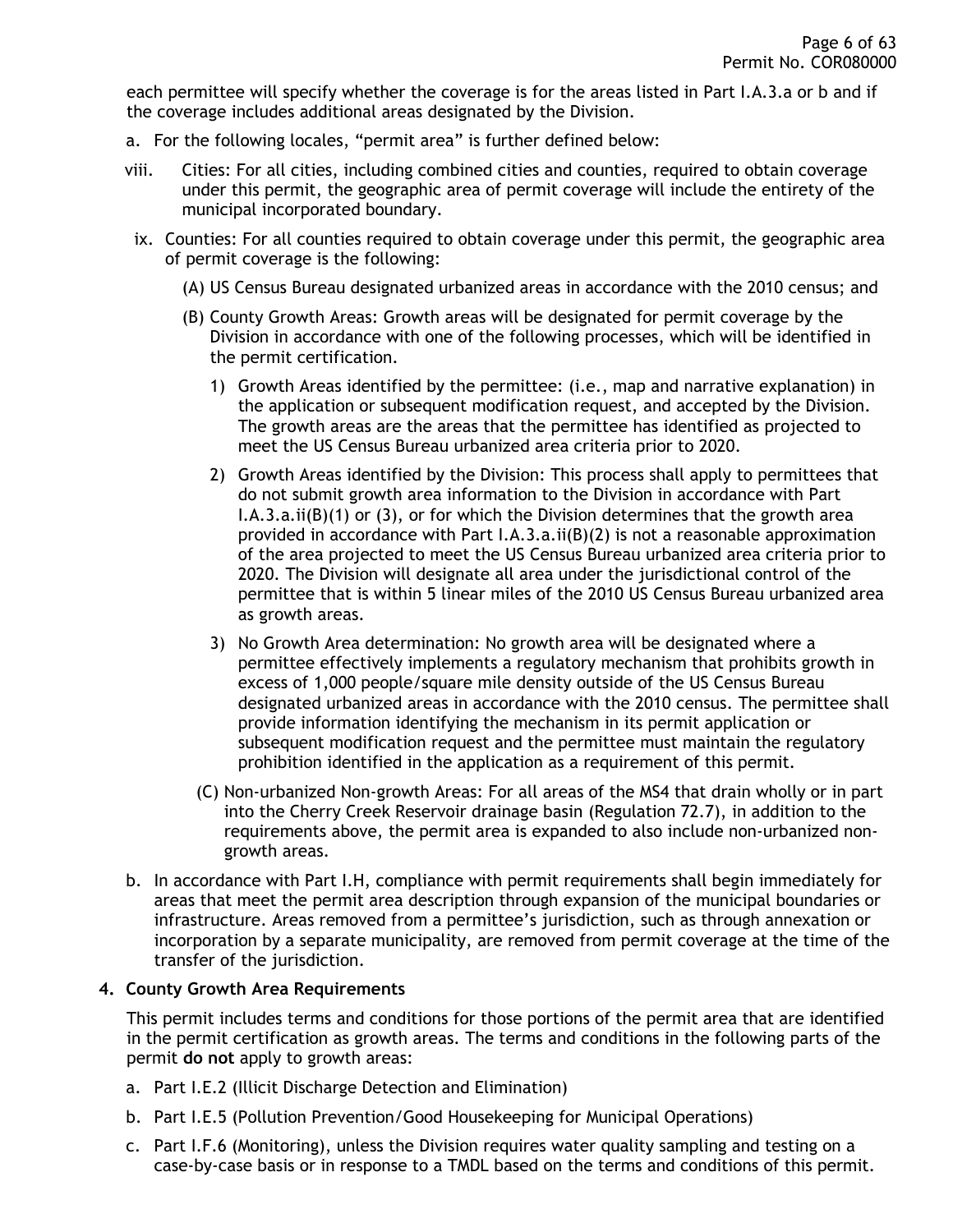This permit includes terms and conditions for those portions of the permit area that are identified in the permit certification as growth areas. The terms and conditions in the following parts of the permit **do not** apply to growth areas that do not drain to the Cherry Creek Reservoir basin:

a. Part I.E.1 (Public Education and Outreach)

### <span id="page-6-0"></span>**5. Application for New and Renewal Applicants**

The applicant shall apply for certification under this general permit by submitting an application with the content required by the Division at least 180 days before the anticipated date of required permit coverage.

The application in its entirety shall be submitted to:

Colorado Department of Public Health and Environment Water Quality Control Division Permits Section, WQCD-P-B2 4300 Cherry Creek Drive South Denver, Colorado 80246-1530

Following review of the application, the Division may request additional information or deny the authorization to discharge under this general permit. If the Division determines that an applicant does not fall under the scope of the general permit, then the information received may be processed for an individual permit. The applicant also may apply for coverage under an alternative general permit. The applicant shall be notified of the Division's determination. The certification may be revoked if during the renewal process, the Division determines that the applicant no longer qualifies for the general permit. The applicant also may be allowed to discharge under the general permit with additional terms and conditions in the amended certification until an individual permit or alternative general permit is issued.

A permittee desiring continued coverage under this general permit must reapply at least 180 days in advance of this permit expiration. If this permit is not reissued or replaced prior to the expiration date, it will be administratively continued and remain in force and effect. Any discharges authorized under this permit will automatically remain covered by this permit if a permittee was authorized to discharge under this permit prior to the expiration date until the earliest of the following:

- a. Authorization for coverage under a reissued permit or a replacement of this permit following the timely and appropriate submittal of a complete application requesting authorization to discharge under the new permit and compliance with the requirements of the application.
- b. The issuance and effect of a permit or permit certification termination issued by the Division.
- c. The issuance or denial of an individual permit for the facility's discharges.
- d. A formal permit decision by the Division not to reissue this general permit, at which time the Division will identify a reasonable time period for covered dischargers to seek coverage under an alternative general permit or an individual permit. Coverage under this permit will cease when coverage under another permit is granted/authorized.
- e. The Division has informed the permittee that they are no longer covered under this permit.

#### <span id="page-6-1"></span>**6. Local Agency Authority**

Nothing in this permit shall be construed to limit a local government's authority to impose land-use or zoning requirements or other limitations on the activities subject to this permit. This permit does not authorize any injury to person or property or any invasion of personal rights, nor does it authorize the infringement of federal, state, or local laws or regulations.

#### <span id="page-6-2"></span>**7. Permit Compliance**

A permittee must comply with all the terms and conditions of this permit. Violation of the terms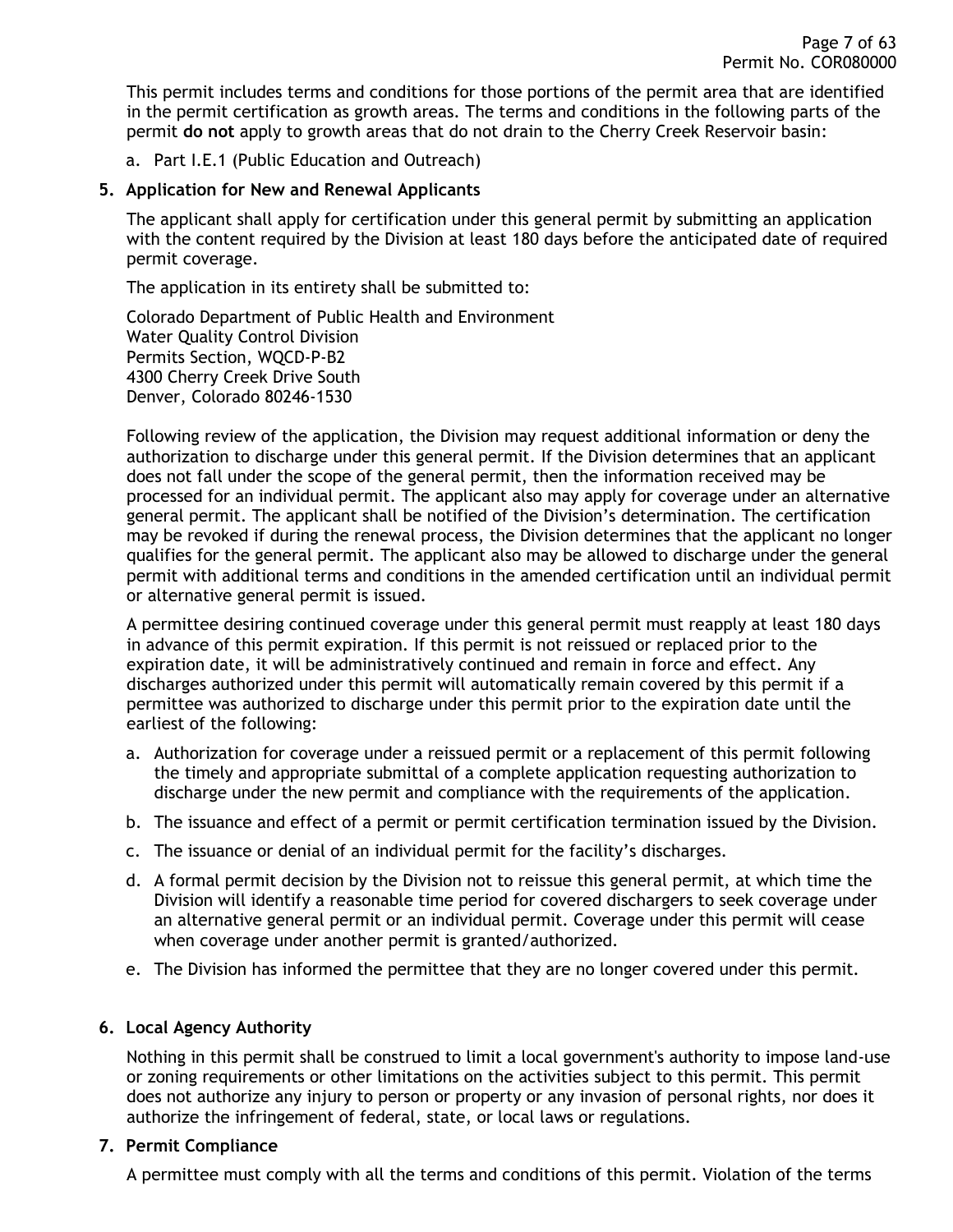and conditions specified in this permit may be subject to civil and criminal liability pursuant to sections 25-8-601 through 612, C.R.S. Correcting a permit violation does not eliminate the original violation.

### <span id="page-7-0"></span>B. **CONTROL MEASURES**

"Control measures" are any best management practice or other method used to prevent or reduce the discharge of pollutants to waters of the state. Control measures include, but are not limited to best management practices. "Waters of the State" of Colorado (state waters) are any and all surface and subsurface waters which are contained in or flow in or through this state, but not including waters in sewage systems, waters in treatment works of disposal systems, waters in potable water distribution systems, and all water withdrawn for use until use and treatment have been completed. This definition can include water courses that are usually dry. For the purposes of this permit, waters of the state do not include subsurface waters. The following requirements apply to all control measures used to achieve the effluent limits in this permit.

#### <span id="page-7-1"></span>**1. Good Engineering, Hydrologic and Pollution Control Practices:**

Control measures must be selected, designed, installed, implemented, and maintained in accordance with good engineering, hydrologic, and pollution control practices as defined in Part I.J. "Pollution" is man-made or man-induced, or natural alteration of the physical, chemical, biological, and radiological integrity of water.

#### <span id="page-7-2"></span>**2. Maintenance:**

Control measures must be maintained in effective operating condition.

#### <span id="page-7-3"></span>**3. Inadequate Control Measures:**

Any control measure shall be considered an "inadequate control measure" if it is not designed, implemented, or operating in accordance with the requirements of the permit, including the specific requirements in each program area in Part I.E or requirements for specific permittees in Part III.

### <span id="page-7-4"></span>**4. Control Measure Requiring Routine Maintenance:**

Any control measure shall be considered a "control measure requiring routine maintenance" if it is still operating in accordance with its design and the requirements of this permit, but requires maintenance to prevent associated potential for failure during a runoff event.

#### <span id="page-7-5"></span>**5. Minimize:**

The term "minimize," for purposes of implementing control measures of this permit, means reduce and/or eliminate to the extent achievable using control measures that are technologically available and economically practicable and achievable in light of best industry practices.

### <span id="page-7-7"></span><span id="page-7-6"></span>C. **PROGRAM DESCRIPTION DOCUMENT (PDD)**

### **1. Records**

The permittee must develop and maintain records in the form of a program description document (PDD). PDD information must be maintained to reflect current implementation. The PDD does not need to be submitted or approved by the Division, unless specifically requested by the Division. The PDD must include the following:

- a. **Current Control Measure Implementation and Procedures**: The specific PDD content required by Parts I.D., I.E. and III that describes how the requirements of Parts I.D., I.E. and III are met**.** Requirements subject to a compliance schedule do not need to be addressed in the PDD until the due date in the compliance schedule in Part I.H.
- b. **Current Documents and Electronic Records:** A list of citations for documents and electronic records used to comply with permit requirements. It is not required that the PDD repeat the information included in the cited documents. The PDD must include the names of the most recent version of the documents, date of the document, and location(s) where the supporting documentation is maintained.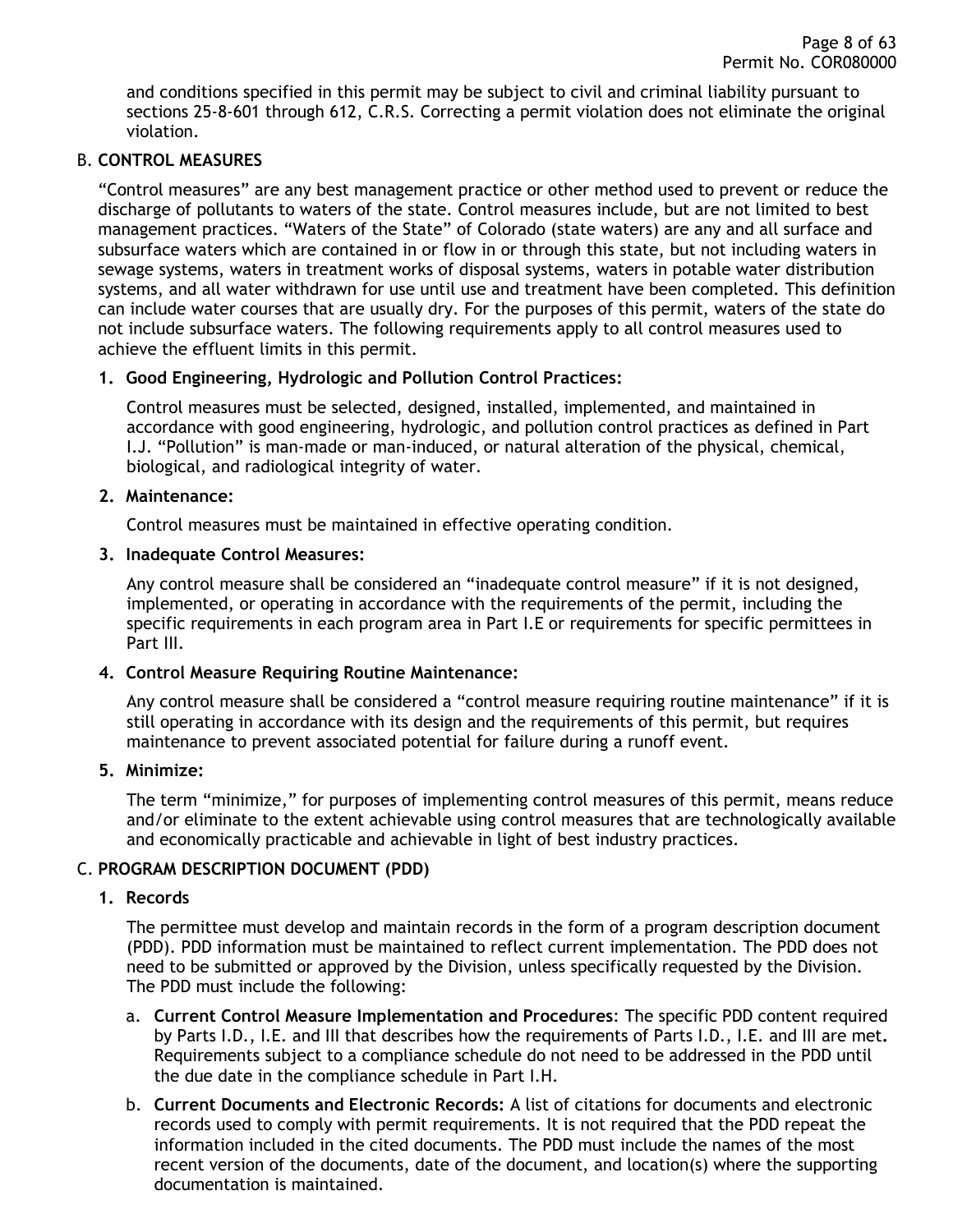c. **Current Organizational Chart:** An organizational chart indicating responsibility over applicable departments by the legal contact.

### <span id="page-8-0"></span>**2. Availability:**

The PDD must be available to the public at reasonable times during regular business hours and maintained in a format that can be submitted to the Division within 10 business days of a request.

### <span id="page-8-1"></span>**3. Modification:**

Information in the PDD may be revised by the permittee at any time. The permittee must modify the PDD as changes occur to ensure that the information is up to date.

### <span id="page-8-3"></span><span id="page-8-2"></span>D. **PUBLIC INVOLVEMENT/PARTICIPATION**

### **1. Public Involvement and Participation Process**

The permittee must implement and document a Public Involvement and Participation process that complies with state and local public notice requirements for actions conducted, when applicable, to comply with this permit. The following requirements apply:

- a. The permittee must follow its own public notice requirements to provide opportunities for public involvement that reach a majority of citizens within the permittee's jurisdiction through the notification process.
- b. The permittee must provide a mechanism and processes to allow the public to review and provide input on the control measures. At a minimum, the permittee must provide a statement on the permittee's web site that the PDD is publicly available for review and comment.
- c. The permittee must have the ability to accept and respond (in accordance with permit requirements) to information submitted by the public, including information on illicit discharges or failure to implement or meet control measure requirements associated with applicable construction activities, applicable development sites, or municipal operations.

### <span id="page-8-4"></span>**2. Recordkeeping:**

The permittee must maintain the following records for activities to meet the requirements of Part I.D. and Part I.K.2.:

- a. Copies of the documents used to provide public notice and any public comment received as part of the public notice process.
- b. Documentation of the mechanism used to allow the public to provide input.
- c. Records of information submitted by the public in accordance with Part I.D.1.c and any actions the permittee took to address the information.

### <span id="page-8-5"></span>**3. PDD:**

- a. A list of citation(s) and location(s) of the written procedures used for the permittee's public notice process.
- b. The web site address containing the statement that the PDD is available for public review.

### <span id="page-8-6"></span>E. **POLLUTANT RESTRICTIONS, PROHIBITIONS, AND REDUCTION REQUIREMENTS AND RECORDKEEPING**

Pollutant restrictions, prohibitions, and reduction requirements required by the permit are listed below. All control measures must be implemented before the discharge from the MS4, unless otherwise noted.

This permit includes specific program requirements for those parts of the MS4 the drain into the Cherry Creek Reservoir drainage basin. The Construction and Post-Construction program sections of this permit incorporate specific requirements contained in the Cherry Creek Reservoir Control Regulation (5 CCR 1002-72). In addition, the stormwater section of Regulation 72 (Section 72.7) is hereby incorporated by reference.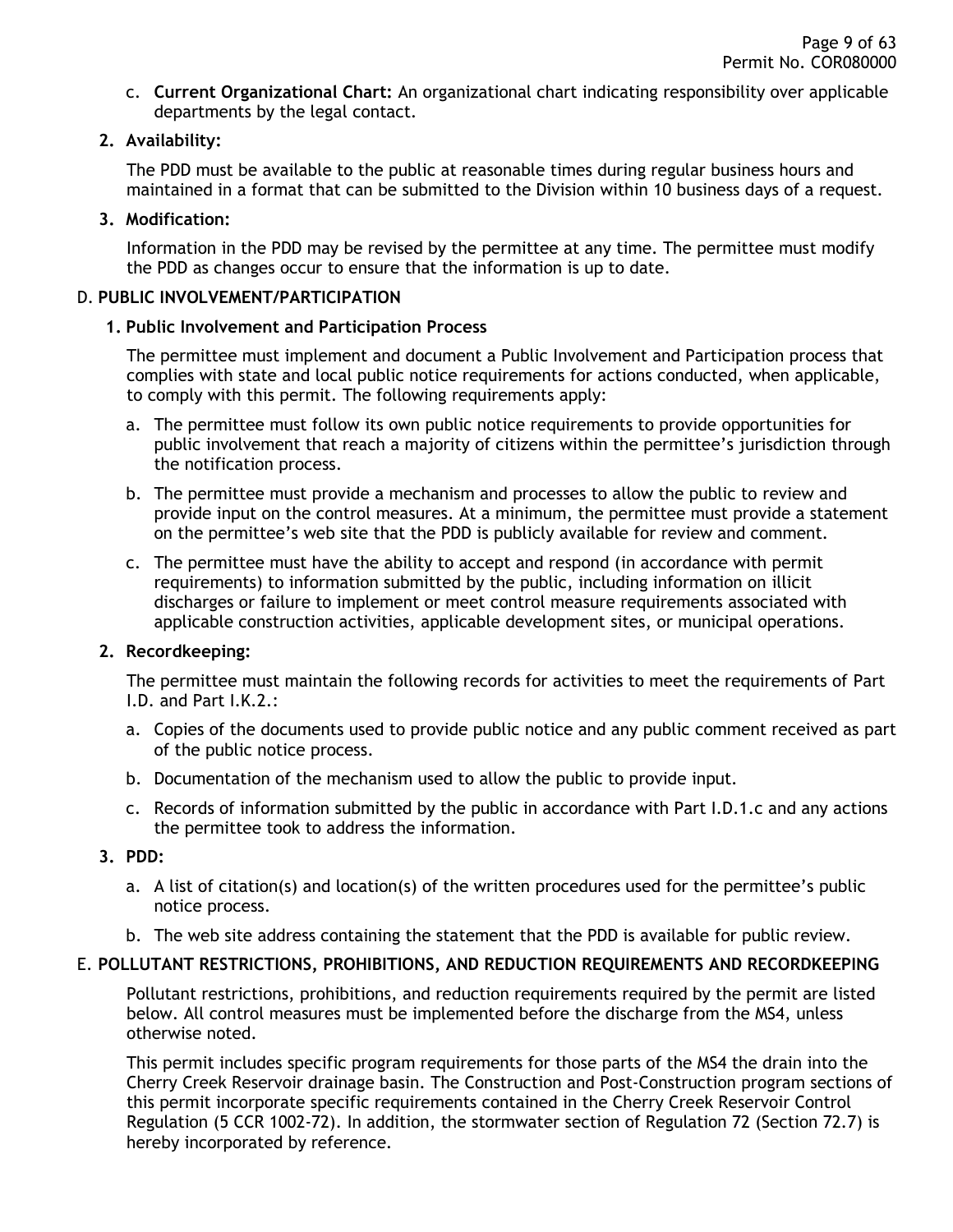For discharges to the Cherry Creek Reservoir drainage basin the permit requirement is the more stringent of the specific terms and conditions contained in this permit and the requirements contained in Regulation 72 that are incorporated by reference.

Throughout this permit requirements promulgated by the Water Quality Control Commission in the Cherry Creek Reservoir Control Regulation (5 CCR 1002-72) have been adopted and incorporated by reference. The reference cited herein includes only the version that was in effect as of October 1, 2015 and not later amendments to the incorporated material. All material incorporated by reference may be examined through the Department's web site or at any state publications depository library. Requests for public inspection of materials incorporated by reference in this regulation should be made to the Permits Section, Water Quality Control Division, at the Department of Public Health and Environment, 4300 Cherry Creek Drive South, Denver, Colorado 80246-1530.

Included in this section are requirements for the permittee to develop and maintain records (Recordkeeping and PDD requirements) associated with the terms and conditions of this section.

#### <span id="page-9-0"></span>**1. Public Education and Outreach**

The permittee must implement a public education program to promote behavior change by the public to reduce pollutants in discharges from the MS4. Education and outreach activities, individually or as a whole, must address the impacts of stormwater discharges on water bodies, the steps the target audience can take to reduce pollutants in stormwater runoff, and water quality impacts associated with illicit discharges and improper disposal of waste.

- a. The following requirements apply:
	- i. Illicit Discharges: The permittee must provide information to businesses and the general public regarding the permittee's prohibitions of and the water quality impacts associated with illicit discharges as part of the public education program. The permittee may incorporate the education and outreach to meet this requirement into the education and outreach strategies provided in accordance with Part I.E.1.a.ii. The information must include the following:
		- (A) The permittee must determine the targeted businesses that are likely to cause an illicit discharge or improperly dispose of waste. At a minimum, the permittee must identify at least one type of business and a list of those businesses that fit the identified type of business.
		- (B) The permittee must develop and implement at least one education and outreach activity to those businesses identified in Part I.E.1.a.i.(A). Educational materials and activities, individually or as a whole, must describe water quality impacts associated with illicit discharges and the improper disposal of waste, the behaviors of concern, and actions that the business can take to reduce the likelihood of illicit discharges and the improper disposal of waste.
	- ii. Education and Outreach Activities Table: Each year, the permittee must implement at least four education and outreach activities (bulleted items) and at least two must be from the Active and Interactive Outreach column. The activities can be the same from year to year or be different each year.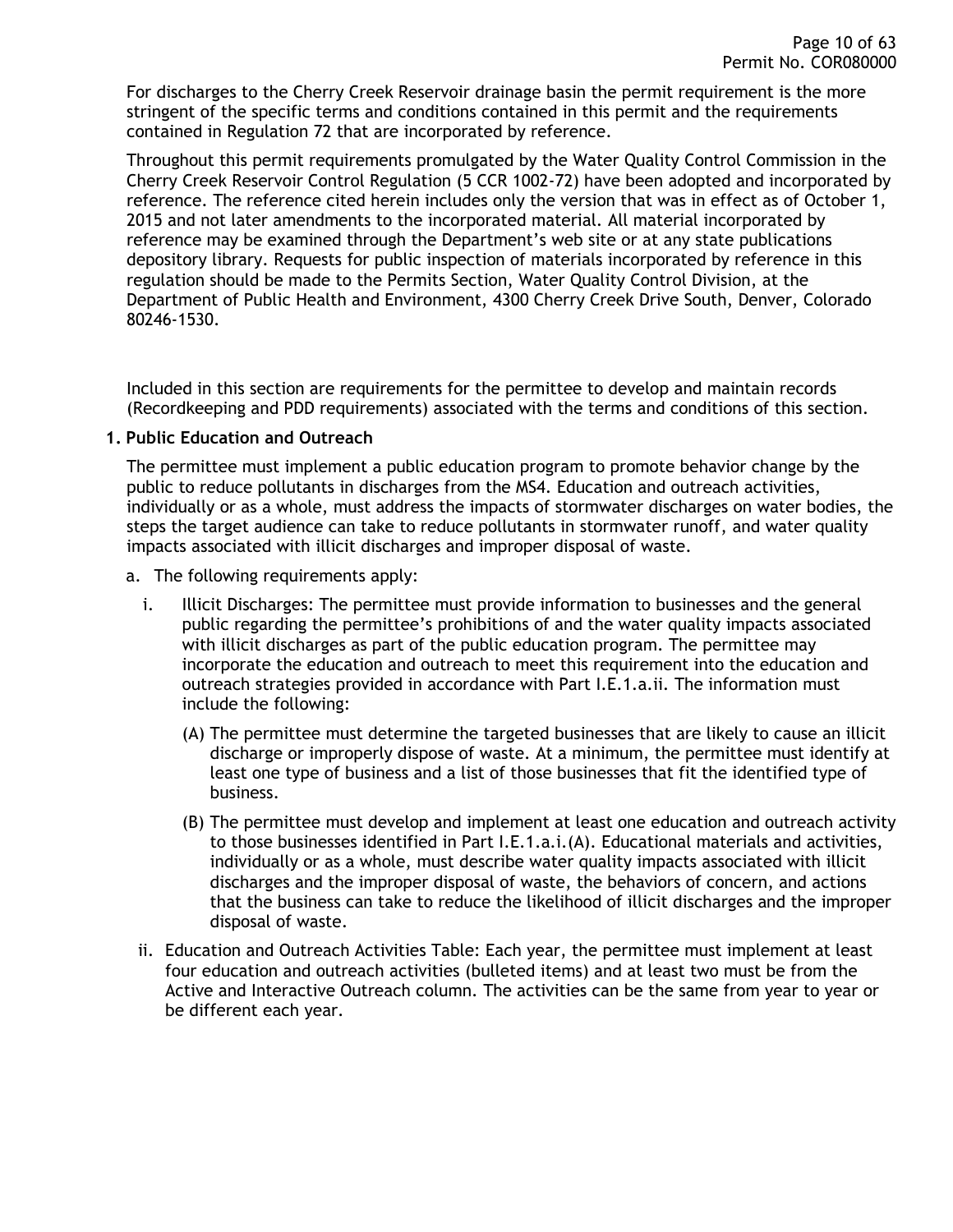| <b>TABLE 1</b><br><b>Education and Outreach Activities Table</b>                                                                                                                                                                                                                                                                                                                                                                                                                                                                                              |                                                                                                                                                                                                                                                                                                                                                                                                                                                                                                                                                                                                                                                                                                                                                                                                                                                                                                                                                                                                                                                                                                                                                                                                                                                                                                                                                                                                                                                                                                                                                                                                                                                                                                                                                                                                                                                                                                         |  |  |
|---------------------------------------------------------------------------------------------------------------------------------------------------------------------------------------------------------------------------------------------------------------------------------------------------------------------------------------------------------------------------------------------------------------------------------------------------------------------------------------------------------------------------------------------------------------|---------------------------------------------------------------------------------------------------------------------------------------------------------------------------------------------------------------------------------------------------------------------------------------------------------------------------------------------------------------------------------------------------------------------------------------------------------------------------------------------------------------------------------------------------------------------------------------------------------------------------------------------------------------------------------------------------------------------------------------------------------------------------------------------------------------------------------------------------------------------------------------------------------------------------------------------------------------------------------------------------------------------------------------------------------------------------------------------------------------------------------------------------------------------------------------------------------------------------------------------------------------------------------------------------------------------------------------------------------------------------------------------------------------------------------------------------------------------------------------------------------------------------------------------------------------------------------------------------------------------------------------------------------------------------------------------------------------------------------------------------------------------------------------------------------------------------------------------------------------------------------------------------------|--|--|
| Passive Outreach                                                                                                                                                                                                                                                                                                                                                                                                                                                                                                                                              | Active and Interactive Outreach                                                                                                                                                                                                                                                                                                                                                                                                                                                                                                                                                                                                                                                                                                                                                                                                                                                                                                                                                                                                                                                                                                                                                                                                                                                                                                                                                                                                                                                                                                                                                                                                                                                                                                                                                                                                                                                                         |  |  |
|                                                                                                                                                                                                                                                                                                                                                                                                                                                                                                                                                               |                                                                                                                                                                                                                                                                                                                                                                                                                                                                                                                                                                                                                                                                                                                                                                                                                                                                                                                                                                                                                                                                                                                                                                                                                                                                                                                                                                                                                                                                                                                                                                                                                                                                                                                                                                                                                                                                                                         |  |  |
| • Bus shelter/bench advertisement<br>• Billboard/dasher board advertisement<br>• Vehicle/bus advertisement<br>• Radio/television/movie theatre advertisement<br>• Newspaper advertisement<br>• Distribute educational materials by brochure<br>• Distribute educational materials by fact sheet<br>• Distribute educational material by utility bill<br>insert<br>• Publish article (hard copy or electronic)<br>• Storm drain marking by permittee staff that<br>maintains 25% of permittee maintained inlets.<br>• Stormwater related signage<br>• Web site | (pick any two bullets each year)<br>• Ongoing advertisement/promotion of a stormwater hotline<br>number or other method to report an illicit discharge<br>• Ongoing advertisement/promotion on how to get more<br>information about the stormwater program<br>• Ongoing social media program<br>• Web site that is interactive or contains stormwater<br>information that includes actions that can be taken to<br>reduce stormwater pollution<br>• Newsletter (hard copy or electronic)<br>• Promotion of existing local stormwater/environmental<br>events or program that help protect water quality<br>• Distribute promotional items or giveaways<br>• Participate in or sponsor a water festival which involves<br>populations that exist within the permit boundary<br>• Participate in or sponsor a waterway clean-up and trash<br>removal event<br>• Participate in or sponsor a service project<br>• Participate in or sponsor a stormwater or environmental<br>presentation<br>• Participate in or sponsor a stormwater or environmental<br>event<br>• Participate in or sponsor community project based<br>programs that investigate watershed health and meet<br>applicable school Science, Technology, Engineering and<br>Math (STEM) standards<br>• Participate in or sponsor a household hazardous waste<br>event<br>• Participate in or sponsor an Adopt-a-Street program<br>• Participate in or sponsor an Adopt-a-Waterway program<br>• Participate in or sponsor an Adopt-a-Storm Drain program<br>• Provide ongoing access to motor vehicle fluids recycling<br>program<br>• Stormwater booth at a community event<br>• Conduct a stormwater survey<br>• Storm drain marking program performed by the<br>public/community<br>• Pet waste stations<br>• Participate in, plan or present stormwater materials to<br>schools<br>• Stormwater demonstration projects that show control |  |  |
|                                                                                                                                                                                                                                                                                                                                                                                                                                                                                                                                                               | measures or other pollutant reduction methods                                                                                                                                                                                                                                                                                                                                                                                                                                                                                                                                                                                                                                                                                                                                                                                                                                                                                                                                                                                                                                                                                                                                                                                                                                                                                                                                                                                                                                                                                                                                                                                                                                                                                                                                                                                                                                                           |  |  |

- iii. Nutrients: As part of their public education program, the permittee must specifically address the reduction of water quality impacts associated with nitrogen and phosphorus in discharges from the MS4. Permittees can meet the requirements of this section through contribution to a collaborative program to evaluate, identify, target, and provide outreach that addresses sources state-wide or within the specific region or watershed that includes the receiving waters impacted by the MS4 permittee's discharge.
	- (A) The permittee must determine the targeted sources (e.g., residential, industrial, agricultural, or commercial) that are contributing to, or have the potential to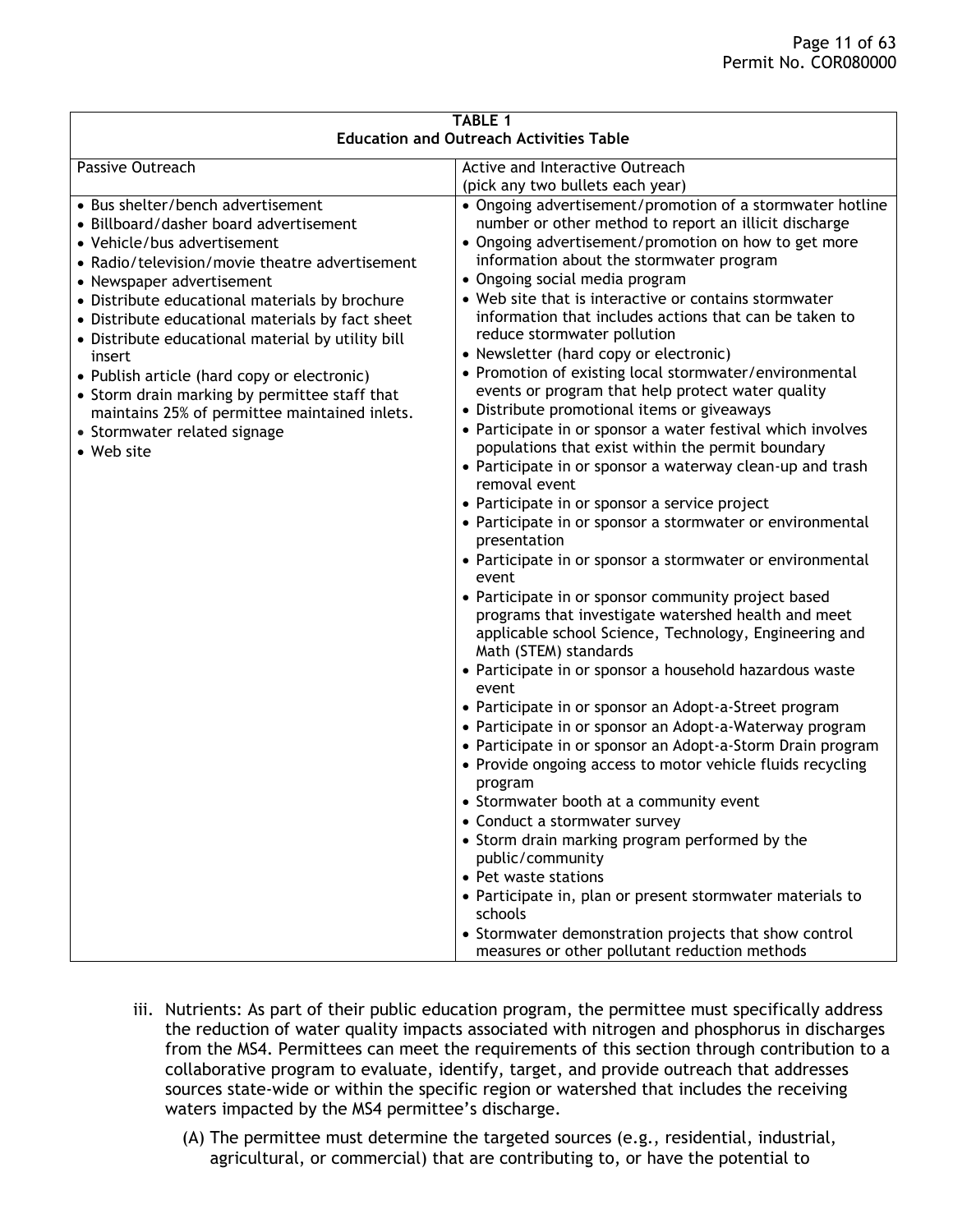contribute, nutrients to the waters receiving the discharge authorized under the MS4 permit.

- (B) The permittee must prioritize which targeted sources are likely to obtain a reduction in nutrient discharges through education. The permittee must distribute educational materials or equivalent outreach to the prioritized targeted sources. Educational materials or equivalent outreach, individually or as a whole, must describe stormwater quality impacts associated with nitrogen and phosphorus in stormwater runoff and illicit discharges, the behaviors of concern, and actions that the target source can take to reduce nutrients. The permittee may incorporate the education and outreach to meet this requirement into the education and outreach strategies provided in accordance with Part I.E.1.a.ii.
- iv. Cherry Creek Reservoir Basin Discharges: In accordance with the Cherry Creek Reservoir Control Regulation (5 CCR 1002-72), for those parts of the MS4 that drain wholly or in part into the Cherry Creek Reservoir drainage basin, the permittee shall meet the requirements of Regulation 72.7.2(a) in addition to the requirements listed above.
- b. Recordkeeping: The permittee must maintain the following records for activities to meet the requirements of Part I.E.1 and Part I.K.2.:
	- i. Illicit Discharges: A written list of the targeted business(es) that are likely to cause an illicit discharge or improperly dispose of waste and the education and outreach activity for the targeted business(es).
	- ii. Education and Outreach Activities: A written list of the targeted pollutant sources and/or pollutants, the target audience, and distribution mechanism for each activity and the following:
		- (A) Dates the activities were implemented, including, as applicable, dates of events and the materials that were made available.
		- (B) Documentation of the activities that were provided and/or made available and the dates of distribution. Signs, markers, or equivalent intended to be maintained for the permit term must be described with location information.
- iii. Nutrients: A written list of the targeted sources that are contributing to, or have the potential to contribute nutrients to stormwater and the education and outreach activity for the targeted sources.
- c. Program Description Document: The permittee must provide a list of the following information:
	- i. Illicit Discharges: A list of citation(s) and location(s) of the written procedures used to determine the targeted business(es), the outreach activity(ies) conducted, and the outreach distribution mechanism(s).
	- ii. Education and Outreach Activities: A list of the activities from Table 1 selected for implementation for each calendar year.
- iii. Nutrients: A list of citation(s) and location(s) of the written procedures used to determine factors considered and the targeted sources, the prioritized targeted sources, the outreach activities conducted, and the outreach distribution mechanisms.

#### <span id="page-11-0"></span>**2. Illicit Discharge Detection and Elimination**

The permittee must implement a program to effectively prohibit illicit discharges.

- a. The following requirements apply:
	- i. Storm Sewer System Map: The permittee shall maintain a current map of the location of all MS4 outfalls within the permit area, and the names and location of all state waters that receive discharges from those outfalls. A "municipal separate storm sewer system outfall" (outfall) is a point source, as defined herein, at the point where a municipal separate storm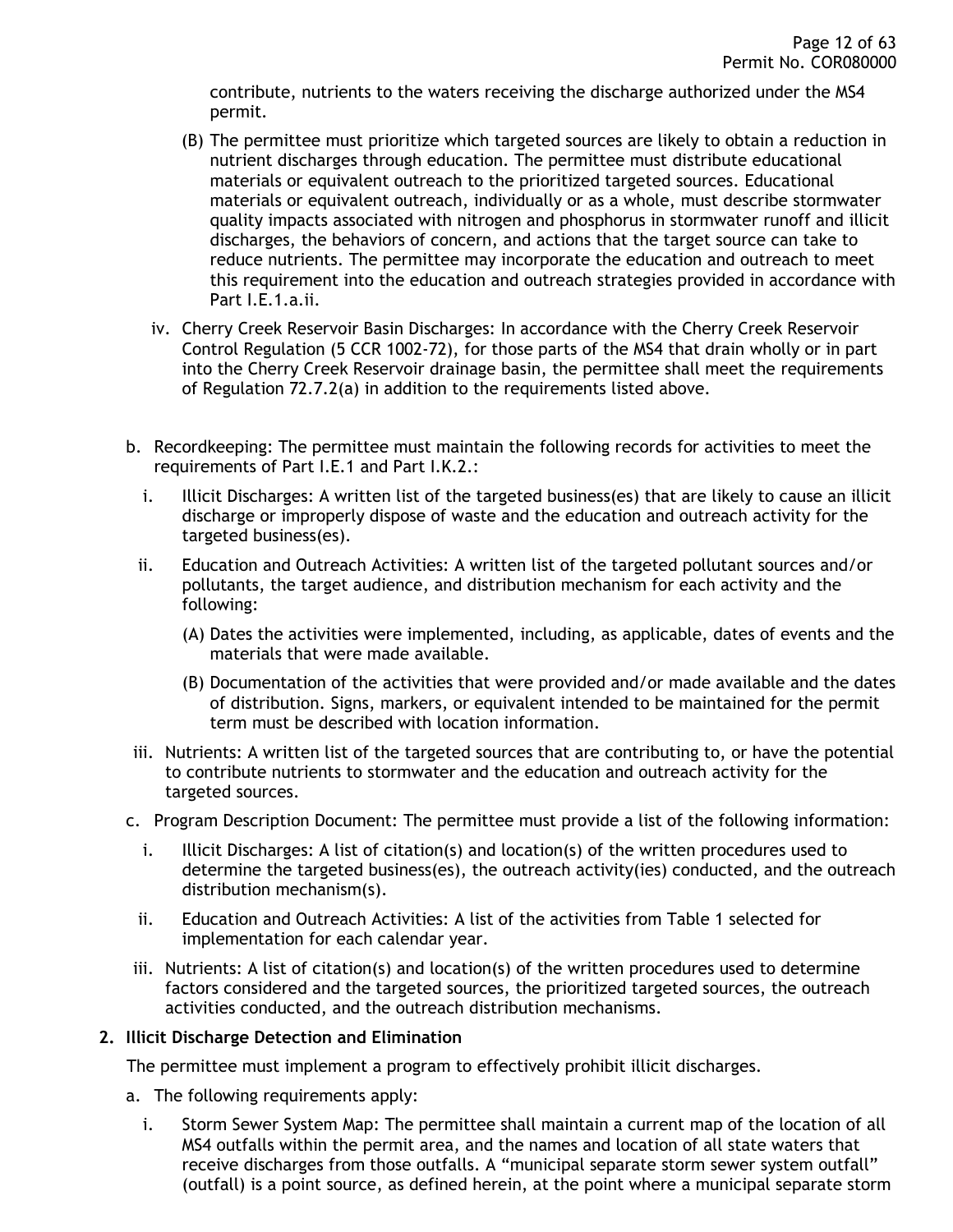sewer discharges to state waters. A "municipal separate storm sewer system outfall" does not include the point where a municipal separate storm sewer discharges into an open conveyances connecting two municipal separate storm sewers, or pipes, tunnels or other conveyances which connect segments of the same stream or other state waters and are used to convey state waters. A "point source" is any discernible, confined, and discrete conveyance, including, but not limited to, any pipe, ditch, channel, tunnel, conduit, well, discrete fissure, container, rolling stock, concentrated animal feeding operation, or vessel or other floating craft, from which pollutants are or may be discharged. Point source does not include irrigation return flow.

- ii. Regulatory Mechanism: A "regulatory mechanism" is the mechanism that allows the permittee to implement and enforce the requirements of this permit. To the extent allowable under state or local law, the permittee must implement a regulatory mechanism to meet the requirements in Part I.E.2.a. "To the extent allowable under state or local law" is a standard of implementation of permit requirements and refers to the extent that the permittee is not constrained by state or local laws. Local laws that can be legally changed by the permittee to allow implementation of permit requirements do not constitute a barrier to implementation of a permit requirement. The permittee's regulatory mechanism must:
	- (A) Prohibit illicit discharges into the MS4;
	- $(B)$  Have a procedure to request access to property(ies), as necessary to implement the illicit discharges procedures, to include judicial action; and
	- (C) Provide the permittee the legal ability to cease or require to be ceased and remove, or require and ensure the removal of, and impose penalties for all illicit discharges for the period from when the illicit discharge is identified until removed.
	- iii. Regulatory Mechanism Exemptions: An "exemption" is an exemption, waiver, or variance implemented by the permittee for permittee control measures used to meet the effluent limits in this permit. Procedures must be implemented to ensure that any exemptions, waivers, or variances included in the regulatory mechanism are applied in a manner that complies with the terms and conditions of this permit.
	- iv. Tracing an Illicit Discharge: The permittee must implement procedures to respond to reports/identification of illicit discharges. The permittee is not expected to actively seek out unreported illicit discharges, but is required to identify and respond to illicit discharges observed during day-to-day normal work activities. The permittee must document and implement procedures, including the tools needed, to trace the source of an illicit discharge when identified within the MS4.
	- v. Discharges that can be Excluded from being Effectively Prohibited: The following discharges do not need to be effectively prohibited and the permittee is not required to address the discharges as illicit discharges in accordance with the requirements of this permit. The permittee must list all discharges excluded from being effectively prohibited in their regulatory mechanism as an allowable non stormwater discharge. Any discharges listed below that are not listed in the permittee's regulatory mechanism must be effectively prohibited.
		- (A) Landscape irrigation
		- (B) Lawn watering
		- (C) Diverted stream flows
		- (D) Irrigation return flow
		- (E) Rising ground waters
		- (F) Uncontaminated groundwater infiltration
		- (G) Uncontaminated pumped groundwater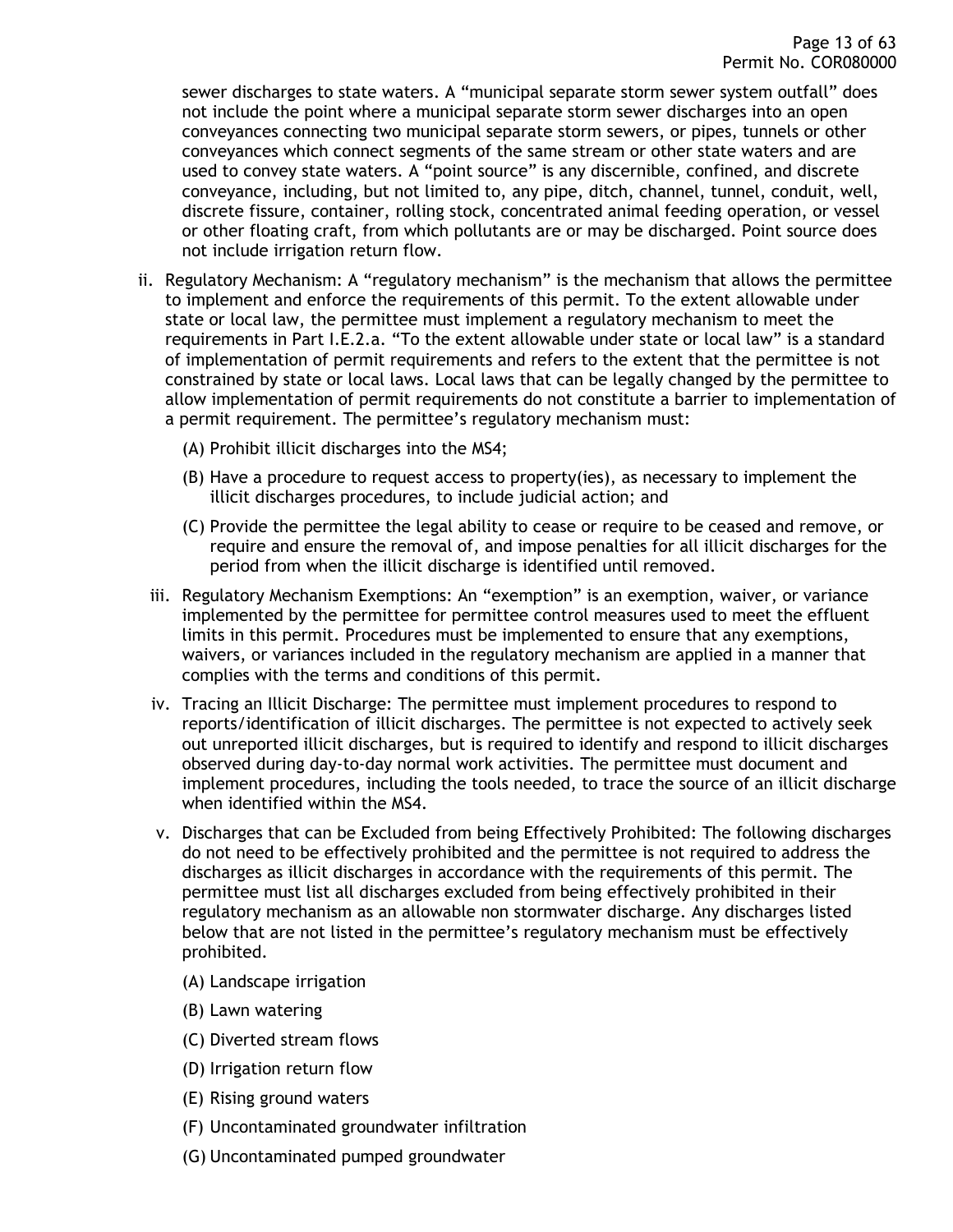(Note: Discharges containing groundwater that comes into contact with construction activity is not considered "uncontaminated" due to the potential for sediment content.)

- (H) Springs
- (I) Flows from riparian habitats and wetlands
- (J) Water line flushing in accordance with the division's Low Risk Policy Discharge Guidance: Potable Water
- (K) Discharges from potable water sources in accordance with the Division's *Low Risk Discharge Guidance: Potable Water*.
	- 1) The potable water shall not be used in any additional process. Processes include, but are not limited to, any type of washing, heat exchange, manufacturing, and hydrostatic testing of pipelines not associated with treated water distribution systems.
- (L) Foundation drains
- (M) Air conditioning condensation
- (N) Water from crawl space pumps
- (O) Footing drains
- (P) Individual residential car washing
- (Q) Dechlorinated swimming pool discharges in accordance with the division's *Low Risk Discharge Guidance: Swimming Pools*.
- (R) Water incidental to street sweeping (including associated sidewalks and medians) and that is not associated with construction
- (S) Dye testing in accordance with the manufacturers recommendations
- (T) Stormwater runoff with incidental pollutants
- (U) Discharges resulting from emergency fire fighting activities
- (V) Discharges authorized by a CDPS or NPDES permit
- (W)Agricultural Stormwater Runoff
- (X) Discharges that are in accordance with the Division's Low Risk Policy guidance documents or other Division policies and guidance documents where the Division has stated that it will not pursue permit coverage or enforcement for specified point source discharges.
- (Y) Other discharges that the permittee will not consider as an illicit discharge and approved by the Division: The permittee may propose discharges in accordance with the requirements below to seek Division approval to allow the permittee to not effectively prohibit the discharges. Upon approval by the Division, the permittee is not required to address the discharges as illicit discharges in accordance with the requirements of this permit. The permittee can still effectively prohibit these discharges if the permittee determines that the discharge is a significant source of pollution. The permittee must complete the following actions for discharges to be authorized by the Division:
	- 1) The permittee must submit a list of the discharges and the basis that the discharges meet one of the following criteria:
		- (a) The discharges, with proper management, are not expected to contain pollutants in concentrations that are toxic or in concentrations that would cause or contribute to a violation of a water quality standard; or
		- (b) The discharges are not eligible for coverage under a CDPS or NPDES general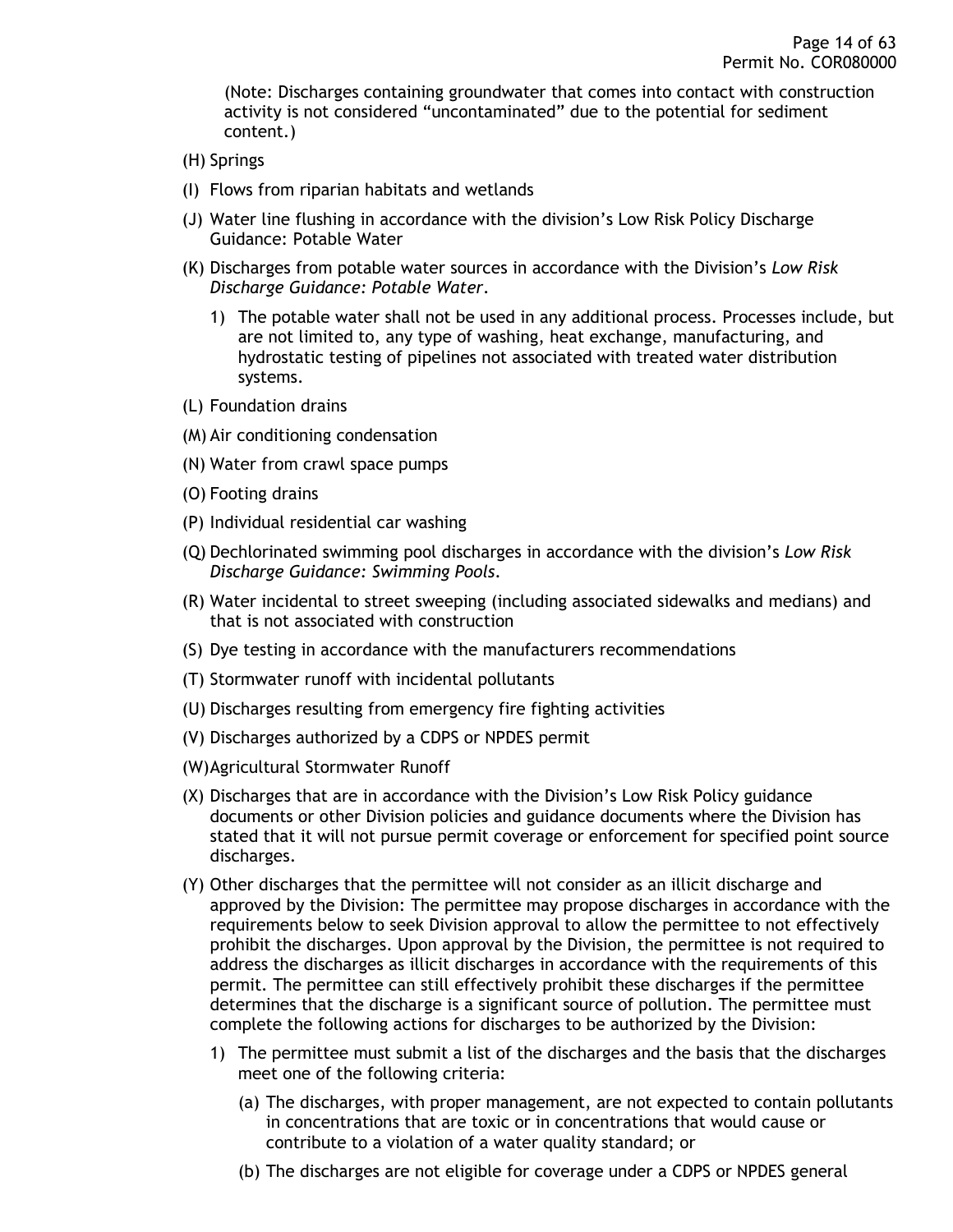permit and prohibiting the discharges would result in changes to existing practices for the owner or operator of the discharges that are determined by the permittee to be impracticable.

- 2) For all such discharges identified prior to the effective date of this permit and that will continue to be allowed, the information required by Subsection (1) must be submitted to the Division for approval in accordance with the compliance schedule in I.H.
- 3) The discharge is not approved until the permittee receives an approval letter from the Division.
- 4) The Division may deny approval of the discharge in writing. The Division's denial will be based on a determination that the provided information does not demonstrate that the criterion of Part I.E.2.v(Y)(1) has been met.
- 5) The permittee must public notice the discharges authorized by the Division in accordance with its public notification procedures.
- 6) The permittee must notify the Division within 30 days and revise its regulatory mechanism and procedures within 180 days if the permittee becomes aware of new information that the discharges authorized using the criterion in Part I.E.2.a.v(Y) no longer meets the criteria of that Part.
- vi. Removing an Illicit Discharge: When an illicit discharge is identified, the permittee must remove or require the removal of the source of the illicit discharge. The permittee must also cease or require the cessation of the illicit discharge. After the illicit discharge has been ceased, the permittee must also minimize surface contamination by removing or requiring the removal of surface residue or other type of pollutant source. The removal requirement can be met by notifying the Division through a written report when CDPS or NPDES general permit coverage is available for a discharge and the discharge is not subject to prohibitions against issuance of a permit in regulation 61.8(1). The permittee must also have written procedures for requiring cleanup from the operator and procedures for cleanup conducted by the permittee, when necessary, to remove materials associated with the illicit discharge.
- vii. Enforcement Response: The permittee must implement appropriate written enforcement procedures and actions to eliminate the source of an illicit discharge when identified/reported, discourage responsible parties from willfully or negligently repeating or continuing illicit discharges, and discourage future illicit discharges from occurring. The written procedures must address mechanisms for enforcement for all illicit discharges from the moment an illicit discharge is identified/reported until it is eliminated. The permittee must escalate enforcement as necessary based on the severity of violation and/or the recalcitrance of the responsible party to ensure that findings of a similar nature are enforced upon consistently. Written enforcement procedures must include informal, formal, and judicial enforcement responses.
- viii. Priority Areas: The permittee must locate priority areas with a higher likelihood of having illicit discharges, including areas with higher likelihood of illicit connections. At a minimum, the priority areas must include areas with a history of past illicit discharges.
- ix. Training: The permittee must train applicable municipal staff to recognize and appropriately respond to illicit discharges observed during typical duties. The permittee must identify those who will be likely to make such observations and provide training to those individuals. The training must address how suspected illicit discharges will be reported/identified, general information for recognizing and responding to illicit discharges observed during typical duties, information on the sources and types of operations or behaviors that can result in an illicit discharge, and information on the location of priority areas.
- b. Recordkeeping: The permittee must maintain the following records for activities to meet the requirements of Part I.E.2 and Part I.K.2: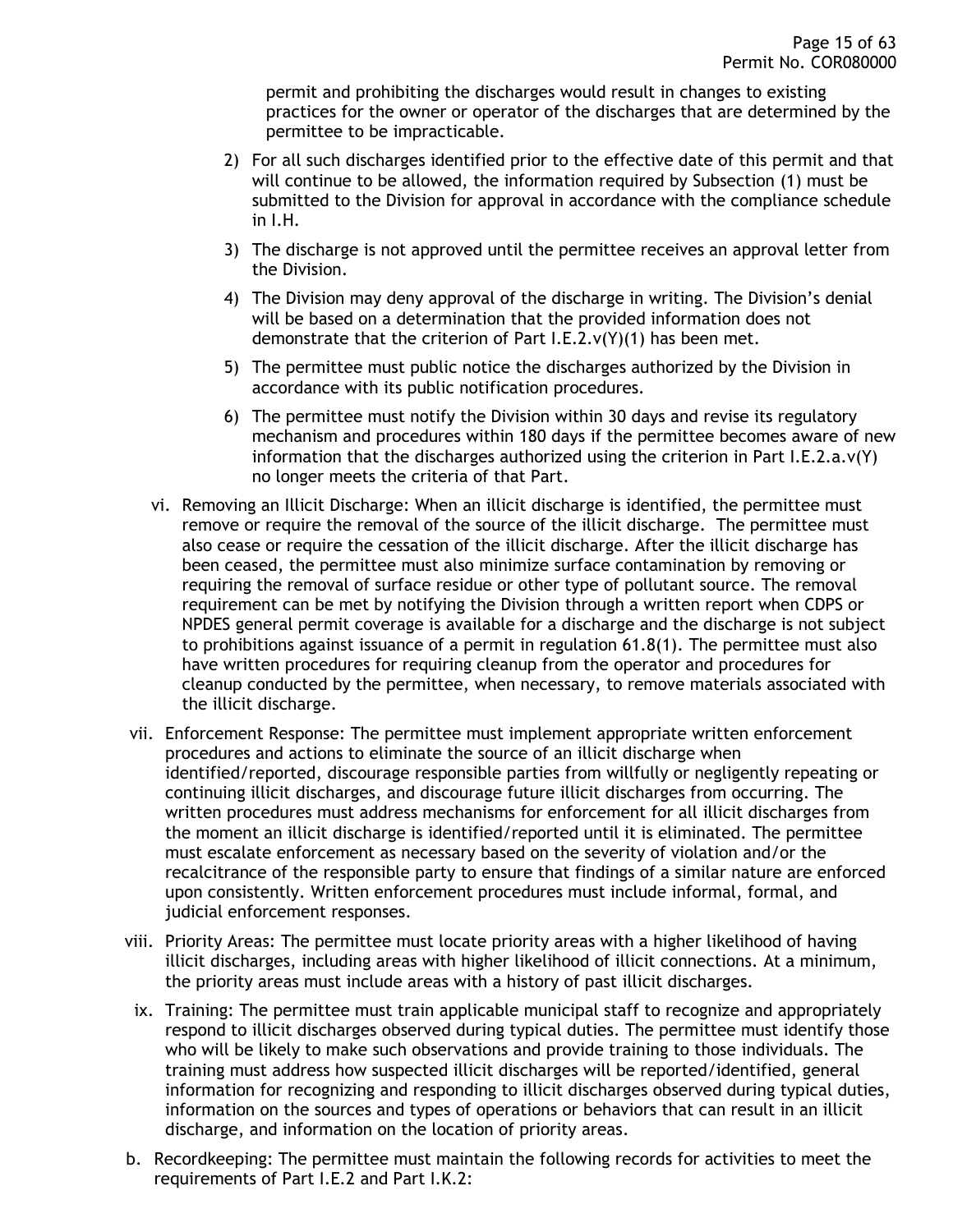- i. Storm Sewer System Map: The current map.
	- ii. Regulatory Mechanism: The applicable codes, resolutions, ordinances, and program documents used to meet the permit requirements.
- iii. Regulatory Mechanism Exemptions: The applicable codes, resolutions, ordinances, and program documents used to meet the permit requirements.
- iv. Tracing an Illicit Discharge:
	- (A) The applicable program documents and procedures used to respond to reports/identification of illicit discharges.
	- (B) The permittee must maintain centralized recordkeeping systems of illicit discharge responses conducted by the permittee. Records maintained by other departments can be in different centralized recordkeeping systems. The centralized record keeping system must contain the information in Part 1.E.2.b.vi(A) below or provide a reference to where the information is maintained.
- v. Discharges that could be excluded from being effectively prohibited:
	- (A) Copies of all required submittals to the Division.
	- (B) Copies of the documents used to provide any required public notice and any public comment received as part of the public notice process.
- vi. Removing an Illicit Discharge:
	- (A) The information used by the permittee to identify repeat occurrences from the same responsible party concerning the same type of illicit discharge. The permittee must document and maintain records of each illicit discharge identified by the permittee that includes the following information, or identifies that the information is unknown or not applicable:
		- 1) The date that the illicit discharge was reported to and/or identified by the permittee.
		- 2) The date the permittee responded to the reported/identified illicit discharge.
		- 3) The location of the illicit discharge.
		- 4) Responsible party for the illicit discharge (if identified).
		- 5) A description of the source and nature of the illicit discharge.
		- 6) A description of how the source of the illicit discharge was eliminated/resolved.
		- 7) Documentation of enforcement actions (if applicable).
- vii. Enforcement Response: The applicable codes, resolutions, ordinances, and program documents used to meet the permit requirements.
- viii. Priority Areas: The map and/or list of priority areas.
- ix. Training: Name and department of each individual trained, date of training, the type of training, and a list of topics covered.
- c. PDD: The permittee's PDD must include the following information:
	- i. Storm Sewer System Map: A list of citation(s) and location(s) of the storm sewer system map and procedures for updating the map for new outfalls or expanded permit areas.
		- ii. Regulatory Mechanism: A list of the citation(s) and location(s) of the required elements of the regulatory mechanism, including a list of the associated program documents used to meet the regulatory mechanism requirements.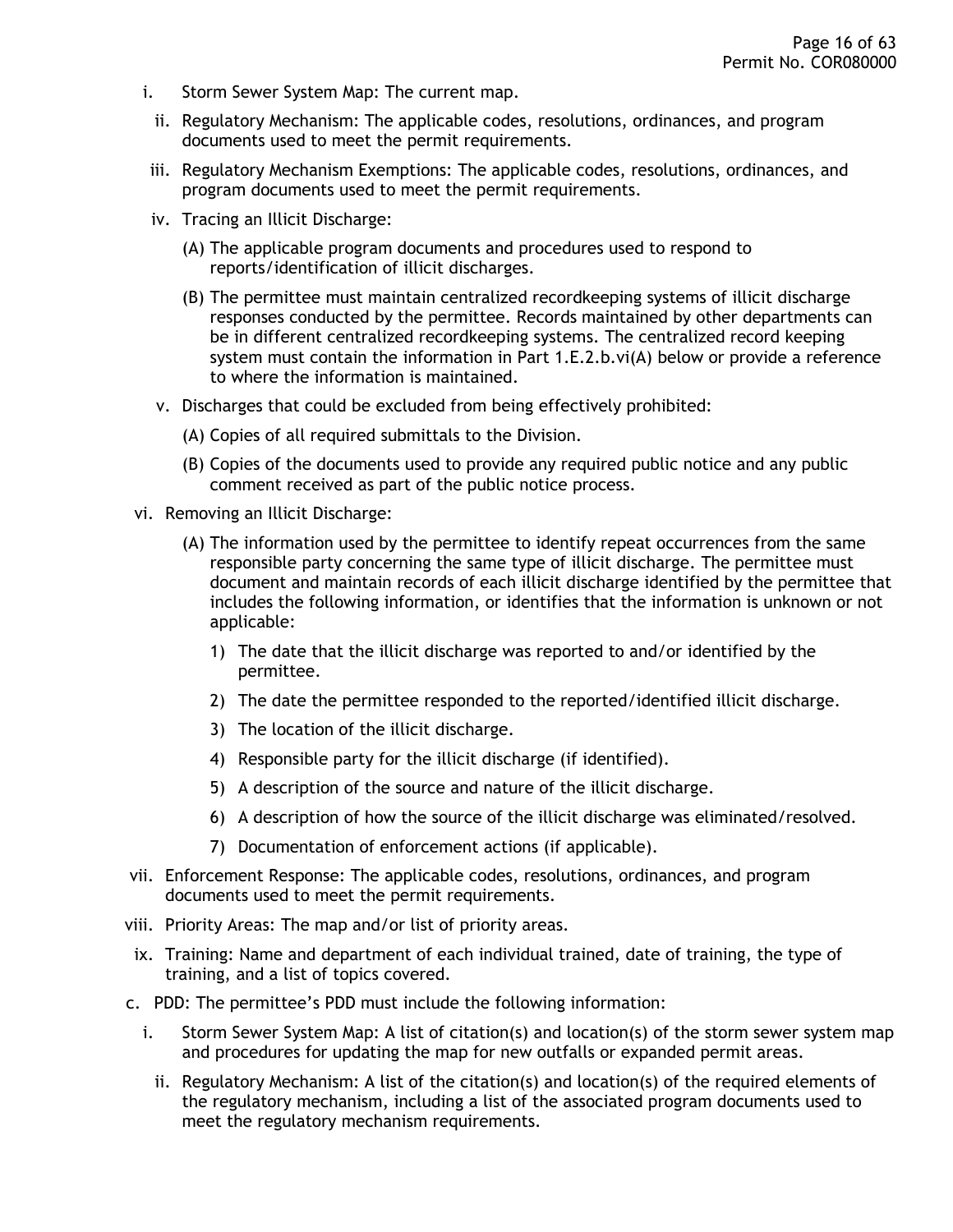- iii. Regulatory Mechanism Exemptions: A list of the citation(s) and location(s) of regulatory mechanism elements that allow for exemptions and the documented procedures that confirm that any exemptions, waivers, and variances comply with the permit.
- iv. Tracing an Illicit Discharge:
	- (A) A list of citation(s) and location(s) of the written procedures for tracing an illicit discharge, including the citation(s) and location(s) of supporting documents.
	- (B) Documenting an illicit discharge:
		- 1) A list of citation(s) and location(s) of the record keeping system(s) used to maintain the required information.
		- 2) A list of citation(s) and location(s) of the written procedures used for documenting information on illicit discharge reports, including if applicable, identification of how information is consolidated between separate functional groups within the permittee's organization.
	- v. Discharges that could be Excluded from being effectively prohibited: A list of citation(s) and location(s) of the written procedures for excluding discharges from being effectively prohibited and the discharges that have been excluded from being effectively prohibited.
	- vi. Removing an Illicit Discharge: A list of citation(s) and location(s) of the written procedures for removing an illicit discharge, including the citation(s) and location(s) of supporting documents.
- vii. Enforcement Response: A list of citation(s) and location(s) of the specific enforcement mechanisms available and written procedures for enforcement response, including the citation(s) and location(s) of supporting documents. The document(s) must detail the types of escalating enforcement responses the permittee will take in response to common violations and time periods within which responses will take place.
	- viii. Priority Areas: A list of citation(s) and location(s) of the priority areas.
	- ix. Training: A list of citation(s) and location(s) of the training program and supporting documents.

### <span id="page-16-0"></span>**3. Construction Sites**

- a. Applicability
	- i. Cherry Creek Reservoir Drainage Basin, Non-Urbanized Non-Growth Areas and Sites That Do Not Include Applicable Construction Activities

The permittee must implement a program to reduce or prevent the discharge of pollutants to the MS4 from construction activities. The Cherry Creek Reservoir Control Regulation (5 CCR 1002- 72) shall apply.

The additional construction sites requirements contained in this section do not apply to sites that drain wholly or in part to the Cherry Creek Reservoir drainage basin, and either

- (A) are located entirely within non-urbanized non-growth areas; or
- (B) result in land disturbance of less than one acre and are not part of a larger common plan of development.
- ii. Cherry Creek Reservoir Drainage Basin, Urbanized and Growth Areas

The permittee must implement a program to reduce or prevent the discharge of pollutants to the MS4 from applicable construction activities. For sites that drain wholly or in part to the Cherry Creek Reservoir drainage basin, and are located wholly or in part within the urbanized area or growth area, the requirements contained in the Cherry Creek Reservoir Control Regulation (5 CCR 1002- 72) shall apply in addition to the requirements contained in this section.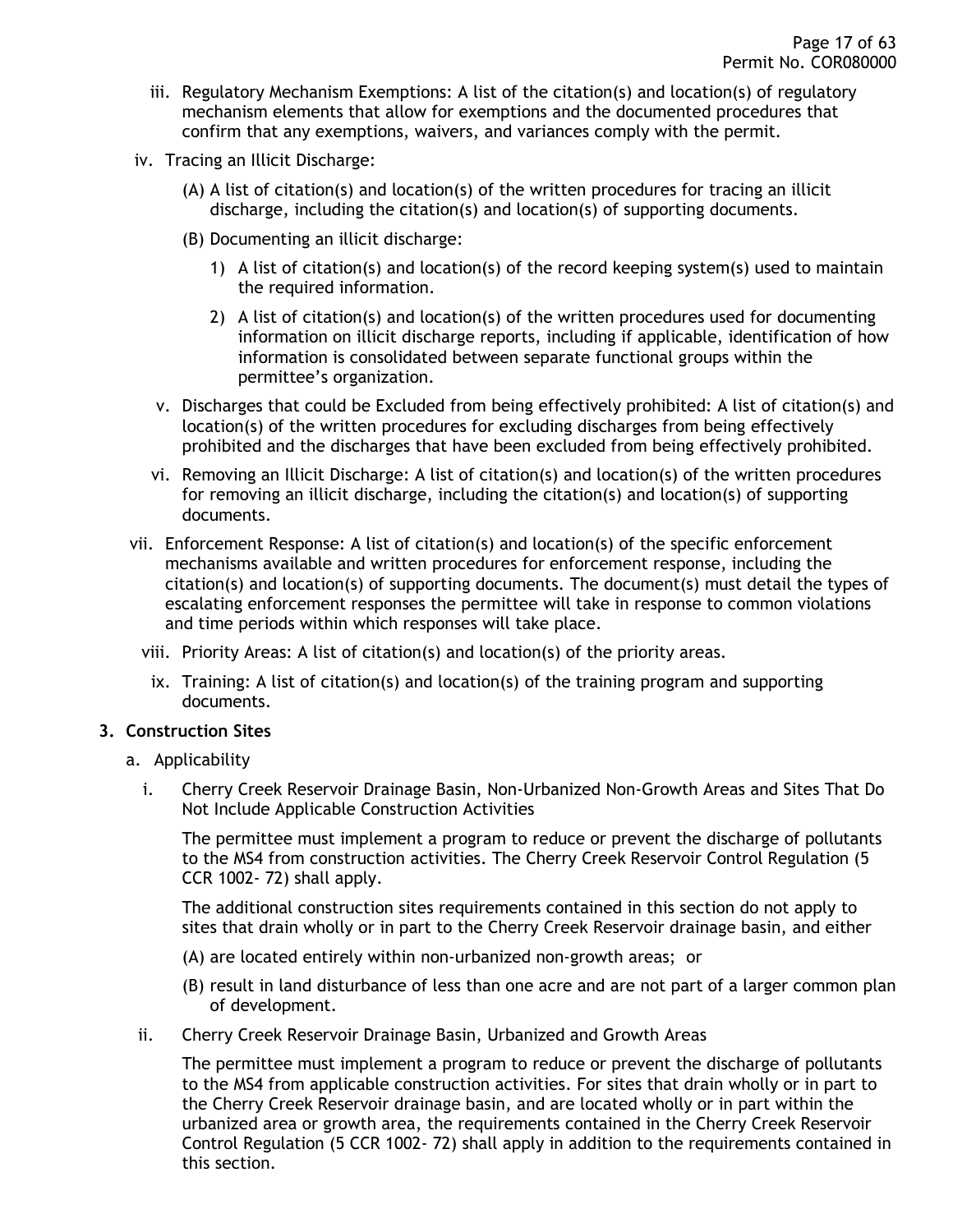#### iii. Outside the Cherry Creek Reservoir Drainage Basin

The permittee must implement a program to reduce or prevent the discharge of pollutants to the MS4 from applicable construction activities. For sites that do not drain to the Cherry Creek Reservoir drainage basin, the requirements of this section apply.

#### b. Definitions

"Applicable construction activities" include construction activities that result in a land disturbance of greater than or equal to one acre or that is less than one acre, but is part of a larger common plan of development or sale that would disturb, or has disturbed since March 2, 2001, one acre or more, unless excluded below or the disturbed areas have been finally stabilized.

"Construction activity" refers to ground surface disturbing and associated activities (land disturbance), which include, but are not limited to, clearing, grading, excavation, demolition, installation of new or improved haul roads and access roads, staging areas, stockpiling of fill materials, and borrow areas. Activities that include routine maintenance to maintain original line and grade, hydraulic capacity, or original purpose of the facility are not considered construction activities. Activities to conduct repairs that are not part of regular maintenance and activities that are for replacement are considered construction activities and are not considered routine maintenance. Repaving activities where underlying or surrounding soil is cleared, graded, or excavated as part of the repaving operation are construction activities unless they are an excluded site under Part I.E.4.c.i. Construction activity occurs from initial ground breaking to final stabilization regardless of ownership of the construction activities.

"Land disturbing activity" is any activity that results in a change in the existing land (both vegetative and non-vegetative). Land disturbing activities include, but are not limited to clearing, grading, excavation, demolition, installation of new or improved haul roads and access roads, staging areas, stockpiling of fill materials, and borrow areas. Compaction that is associated with stabilization of structures and road construction must also be considered a land disturbing activity.

A "common plan of development or sale" is a contiguous area where multiple separate and distinct construction activities may be taking place at different times on different schedules, but remain related. The Division has determined that "contiguous" means construction activities located in close proximity to each other (within  $\frac{1}{4}$  mile).

"Final stabilization" is the condition reached when all ground surface disturbing activities at the site have been completed, and for all areas of ground surface disturbing activities a uniform vegetative cover has been established with an individual plant density of at least 70 percent of pre-disturbance levels, or equivalent permanent, physical erosion reduction methods have been employed.

- c. The following requirements apply:
	- i. Exclusions: The following construction activities are not subject to the requirements of this section (1.E.3.)
		- (A) Construction Activities with R-Factor Waiver: The permittee may exclude the waived activity from being an applicable construction activity if the Division waives requirements for stormwater discharges associated with a small construction activity in accordance with Regulation 61.3(2)(f)(ii)(B) (the "R-Factor" waiver).
		- (B) Activities for County Growth Areas: Permittees that are counties may exclude the following activities from being applicable construction activities when they occur within a county growth area: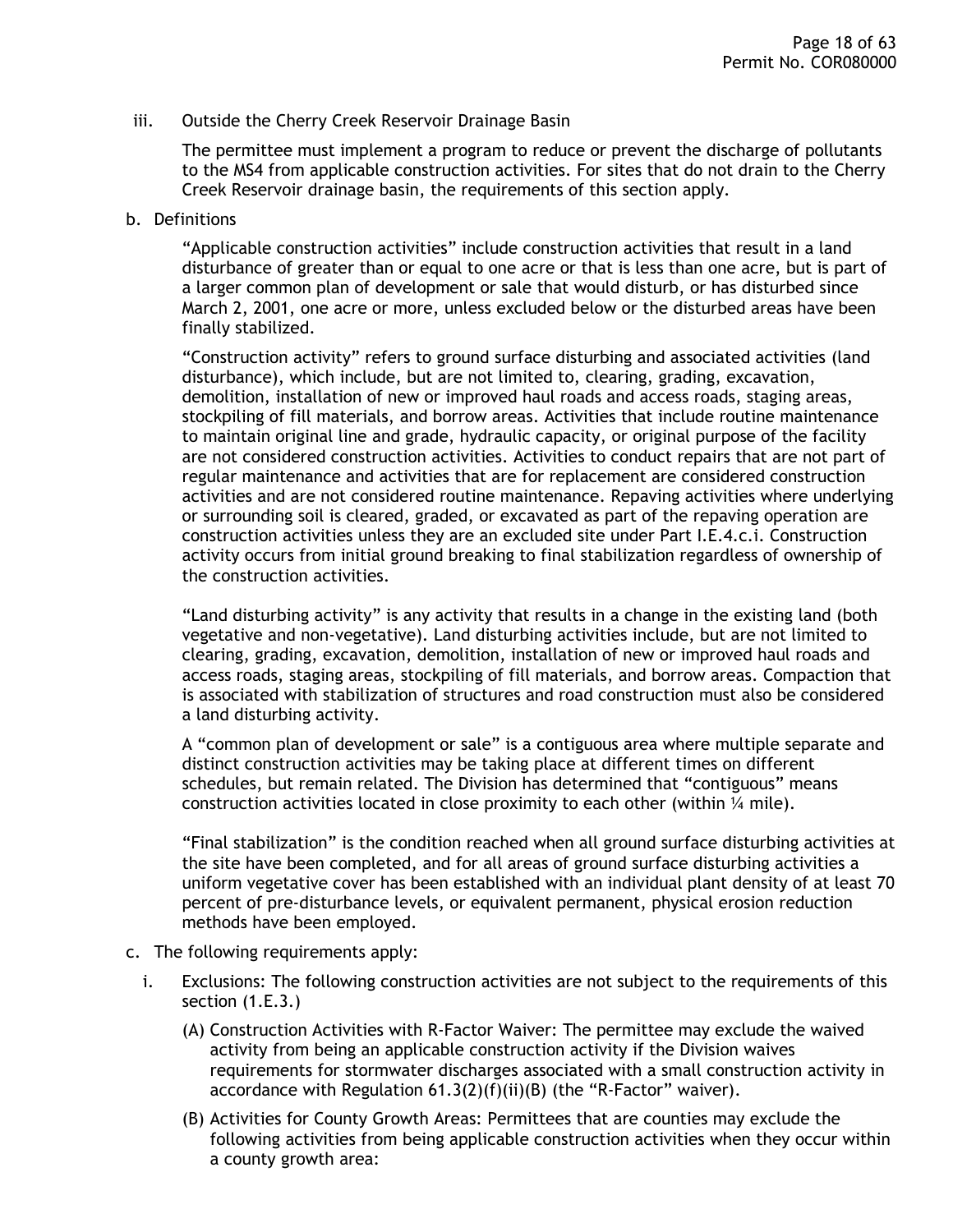- 1) Construction activities on sites that began as part of a plan of development prior to July 1, 2019, which is the deadline in Part I.H to implement a construction sites program in the county growth areas.
- 2) Large lot single family development: A land disturbance greater than one acre on a single-family residential lot, or agricultural zoned lands, with an area greater than or equal to 2.5 acres in size and having a total site impervious area that is equal to or less than 10 percent.

A land disturbance greater than one acre on a single-family residential lot, or agricultural zoned lands, with an area greater than or equal to 2.5 acres in size and having a total site impervious area that is equal to or less than 20 percent only when a study specific to the watershed and/or permittee, shows that expected soil and vegetation conditions are suitable for infiltration/filtration of the 100% of the WQCV for a typical site has been conducted and approved by the permittee. "WQCV" is the volume equivalent to the runoff from an 80th percentile storm, meaning that 80 percent of the most frequently occurring storms are fully captured and treated and larger events are partially treated.

"Impervious area" is a developed area with covering or pavement that prevents the land's natural ability to absorb and infiltrate typical precipitation and irrigation events. Impervious areas include, but are not limited to; roof tops, walkways, patios, driveways, parking lots, storage areas, impervious concrete and asphalt, and any other continuous non-pervious pavement or covering.

Agricultural facilities and structures on agricultural zoned lands. These facilities might still be covered under the state general permit for Stormwater Discharges Associated with Construction Activity.

- (C) Activities for Non-Urban Areas
	- 1) Facilities associated with oil and gas exploration, production, processing, or treatment operations, or transmission facilities, including activities necessary to prepare a site for drilling and for the movement and placement of drilling equipment, whether or not such field activities or operations may be considered to be construction activity. These facilities might still be covered under the state general permit for Stormwater Discharges Associated with Construction Activity.
- ii. Regulatory Mechanism: To the extent allowable under state or local law, implement a regulatory mechanism to meet the requirements in Part I.E.3.a. and I.E.3.c., including the following:
	- (A) The ability to implement sanctions against entities responsible for applicable construction activities.
	- (B) Require control measures to be implemented for all applicable construction activities from initial disturbance until final stabilization.
- iii. Regulatory Mechanism Exemptions: Procedures must be implemented to ensure that any exemptions, waivers or variances included in the regulatory mechanism are applied in a manner that complies with the terms and conditions of this permit.
- iv. Control Measure Requirements: The permittee's Construction Sites Program must address selection, installation, implementation, and maintenance of control measures that meet the requirements of Part I.B. Control measures must prevent pollution or degradation of state waters. Control measures must also be appropriate for the specific construction activity, the applicable pollutant sources, and phase of construction. There are a wide variety of structural and non-structural control measures that can be used at applicable construction sites. Control measures must meet the minimum requirements below.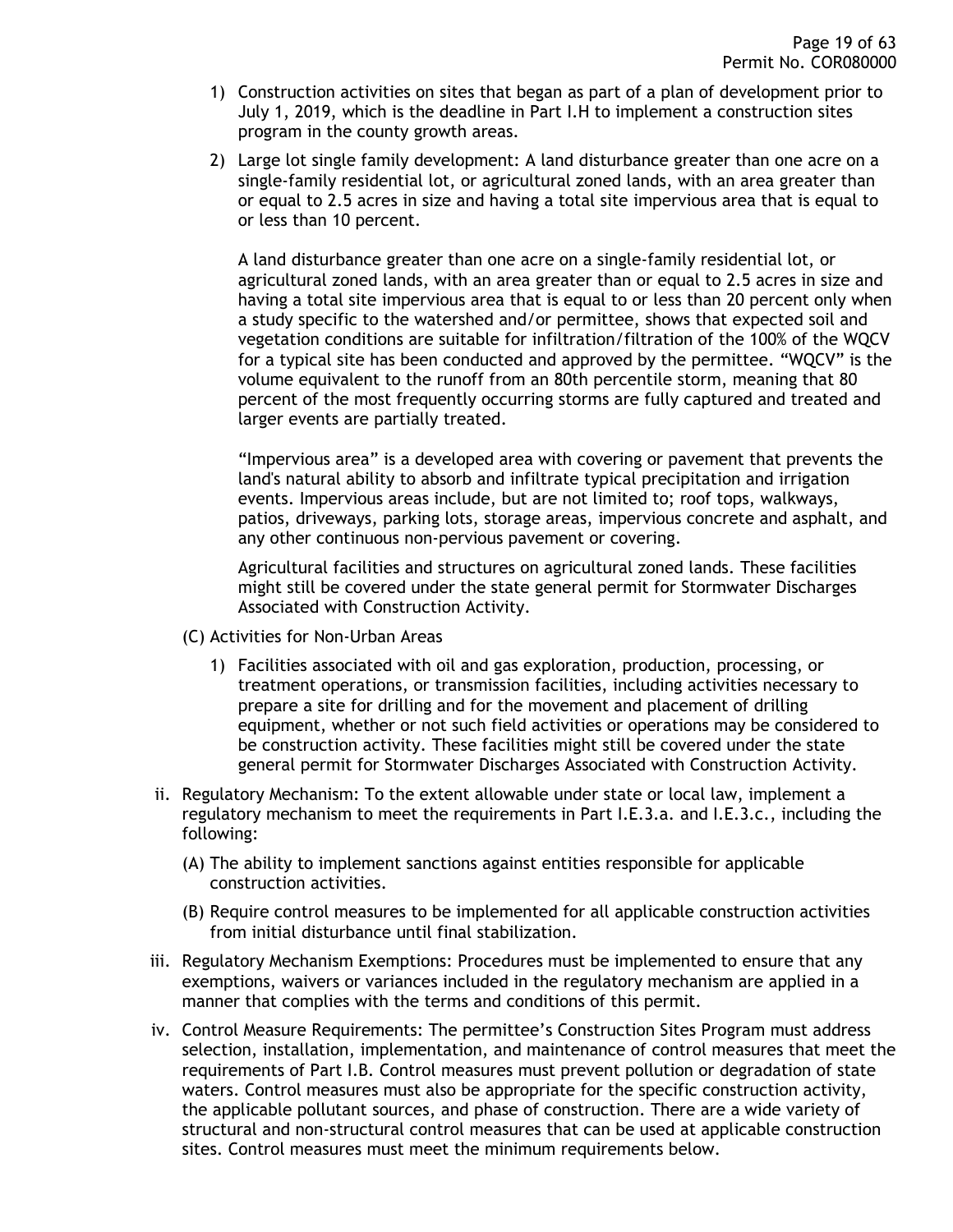- (A) Appropriate control measures must be implemented prior to the start of construction activity, must control potential pollutants during each phase of construction, and must be continued through final stabilization. Appropriate structural control measures must be maintained in operational condition.
- (B) Control measures must be selected, designed, installed, implemented, and maintained to provide control of all potential pollutants, such as but not limited to sediment, construction site waste, trash, discarded building materials, concrete truck washout, chemicals, sanitary waste, and contaminated soils in discharges to the MS4. At a minimum pollutant sources associated with the following activities (if part of the applicable construction activity) must be addressed:
	- 1) Land disturbance and storage of soils
	- 2) Vehicle tracking
	- 3) Loading and unloading operations
	- 4) Outdoor storage of construction site materials, building materials, fertilizers, and chemicals
	- 5) Bulk storage of materials
	- 6) Vehicle and equipment maintenance and fueling
	- 7) Significant dust or particulate generating processes
	- 8) Routine maintenance activities involving fertilizers, pesticides, detergents, fuels, solvents, and oils
	- 9) Concrete truck/equipment washing, including the concrete truck chute and associated fixtures and equipment
	- 10) Dedicated asphalt and concrete batch plants.
	- 11) Other areas or operations where spills can occur.
	- 12) Other non-stormwater discharges including construction dewatering not covered under the Construction Dewatering Discharges general permit and wash water that may contribute pollutants to the MS4.
- v. Site Plans:

"Site plans" are also known as construction stormwater site plans; sediment and erosion control plans, stormwater pollution prevention plans, drainage reports, drainage plans, and stormwater management plans.

- (A) Renewal Permittees: For the time period between the effective date of this permit and the date by which a renewal permittee meets the conditions in Parts I.E.3.c.vi (B) and (C), the renewal permittee must continue to implement requirements for construction site operators to implement appropriate erosion and sediment control as documented in the permittee's CDPS Stormwater Management Plan Description developed in accordance with the terms and conditions of the previous permit.
- (B) Site Plan Requirement: The permittee must require operators to develop site plan(s) that locate (if applicable) and identify all structural and non-structural control measures for the applicable construction activities. The site plan(s) must contain installation and implementation specifications or a reference to the document with installation and implementation specifications for all structural control measures. A narrative description of non-structural control measures must be included in the site plan (s).
- (C) Initial Site Plan Review: The permittee must implement site plan review for **all** applicable construction activities prior to the start of construction activities. The waiver, however, does not apply to the requirements of Part I.E.3.c.v(A). Initial site plan review shall include the following: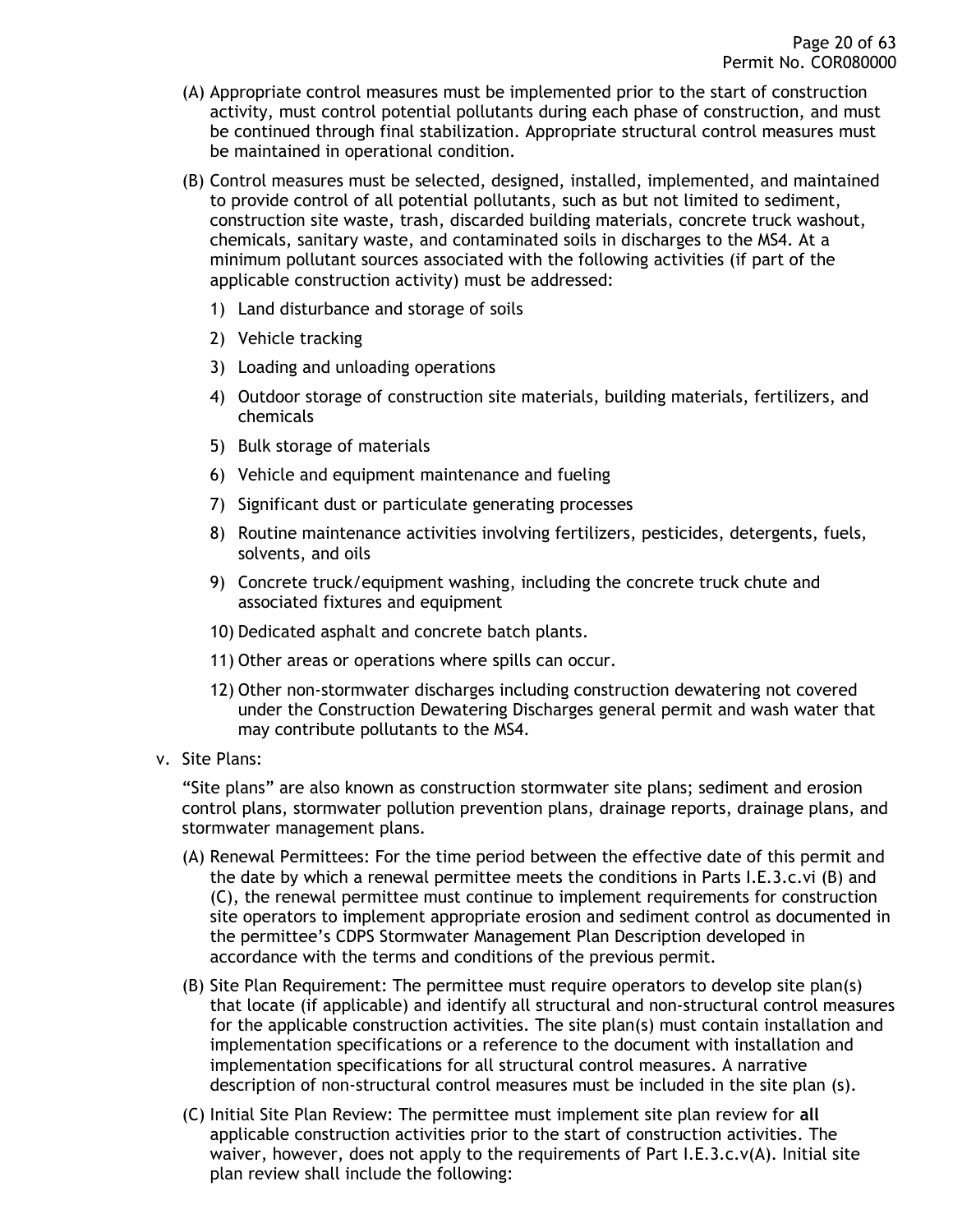- 1) Confirmation that the site plan(s) includes appropriate control measures for all stages of construction, including final stabilization.
- 2) Confirmation that the control measures meet the requirements in Part I.E.3.c.iv.
- 3) Confirmation that the site plan meets the requirements in Part I.E.3.c.v(A).
- vi. Site Inspection: Documentation of inspections outlined below must be maintained in accordance with recordkeeping requirements in I.E.3.d. The following requirements apply:
	- (A) Renewal Permittees: For the time period between the effective date of this permit and the date by which a renewal permittee meets the conditions in Parts I.E.3.c.vi (B) through (E), the renewal permittee must continue to implement procedures for construction site inspections, as documented in the permittee's CDPS Stormwater Management Plan Description developed in accordance with the terms and conditions of the previous permit.
	- (B) Site Inspection Frequency Exclusion: For any of the following, the permittee is only required to conduct inspections if there are observations or reports of discharges of sediment from disturbed areas:
		- 1) Exclusions
			- (a) Individual Homes in a Residential Subdivision-Finished Home: Inspections are not required for a residential lot that has been conveyed to a homeowner when all of the following criteria have been met:
				- (i) The lot has been sold to the homeowner(s) for private residential use.
				- (ii) The lot has less than one acre of disturbed area.
				- (iii) All construction activity associated with grading the lot and building the home is completed.
				- (iv) A certificate of occupancy (or equivalent) has been issued to the homeowner.
				- (v) The permittee has documented that the lot is subject to this exclusion.
				- (vi) The residential development site must have a permittee-approved site plan and still be inspected by the permittee under the inspection frequencies described in Part I.E.3.c.vi.
			- (b) Individual Homes in a Residential Subdivision-Unfinished Home: Inspections are not required for a residential lot with an unfinished home when all of the following criteria have been met:
				- (i) The lot has less than one acre of disturbed area.
				- (ii) The permittee has documented that the lot is subject to this exclusion.
				- (iii) The residential development site must have a permittee-approved site plan and still be inspected by the permittee under the inspection frequencies described in Part I.E.3.a.vi.
				- (iv)
			- (c) Winter Conditions: Inspections are not required at sites where construction activities are temporarily halted, snow cover exists over the entire site for an extended period, and melting conditions posing a risk of surface erosion do not exist. This exclusion is applicable only during the period where melting conditions do not exist. The following information must be documented for this exclusion: dates when snow cover occurred, date when construction activities ceased, and date melting conditions began.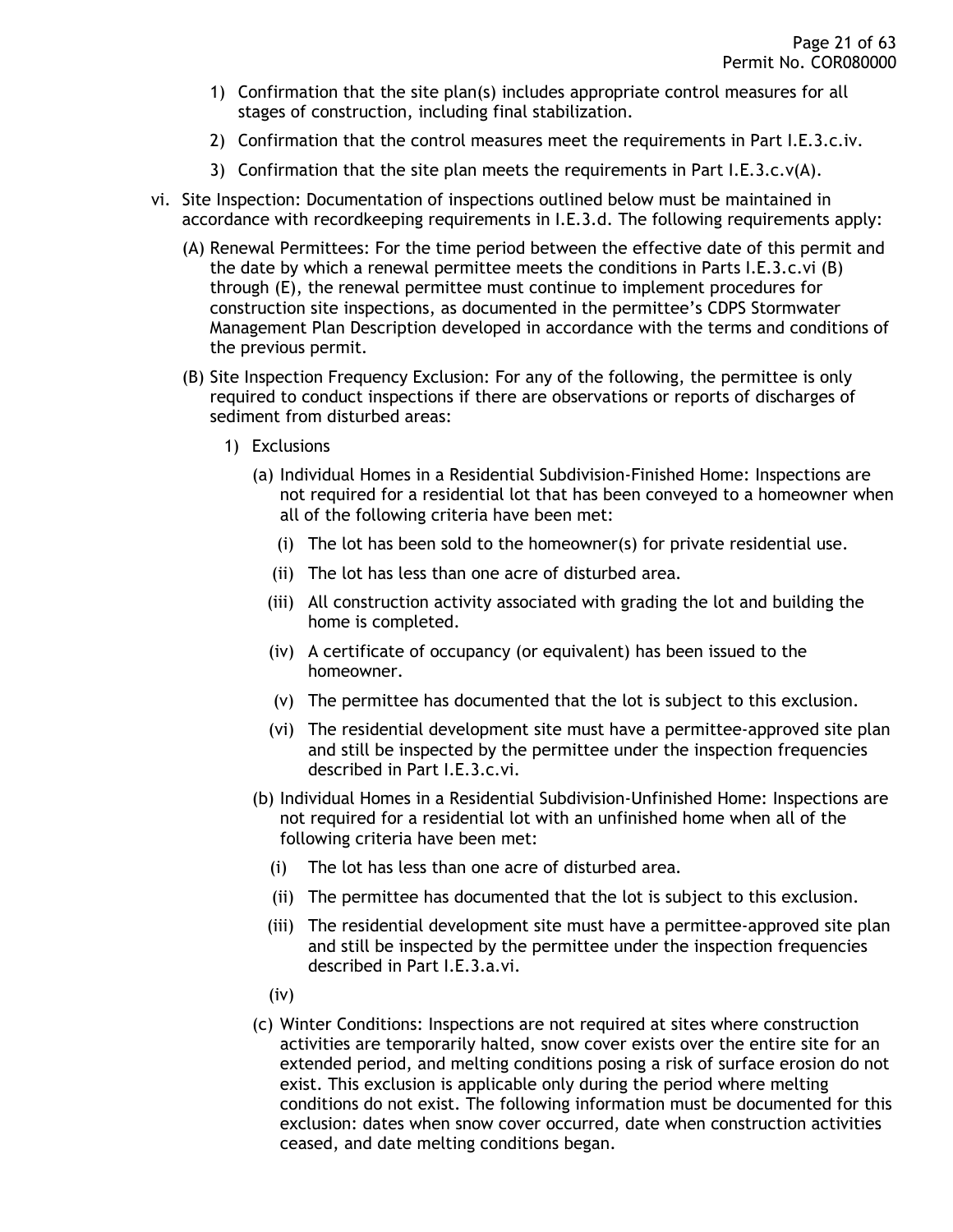- (C) Routine Inspection: A routine inspection must be conducted at least once before final stabilization. Routine inspections do not apply to sites eligible for other inspection frequencies in accordance with this section (Part I.E.3.c.vi).
	- 1) Frequency: Conduct at least every 45 days.
	- 2) Scope: The inspection must assess the following:
		- (a) Control measures: Identify failure to implement control measures, inadequate control measures, and control measures requiring routine maintenance.
		- (b) Pollutant sources: Evaluate all pollutant sources, including trash, to determine if an illegal discharge has occurred.
		- (c) Discharge points: Evaluate discharge points to the MS4, or beyond the limits of the construction site as necessary to determine if an illicit discharge has occurred. The permittee must require the removal of the pollutants, when feasible, from the MS4 when the permittee identifies a failure to implement a control measure or an inadequate control measure resulting in pollutants discharging to the MS4 or beyond the limits of the construction site.
- (D) Reduced Site Inspection: Reduced site inspections must occur at the frequency and include the scope indicated below for each type of site:
	- 1) Inactive Site Inspection: Sites where surface ground disturbance activities are completed and are pending growth for final stabilization or for sites where no construction activity has occurred since the last inspection.
		- (a) Frequency: Conduct at least every 90 days.
		- (b) Scope: The inspection must assess the following:
			- (v) Control measures: Identify failure to implement control measures, inadequate control measures, and control measures requiring routine maintenance.
			- (vi) Discharge points: Evaluate discharge points to the MS4, or beyond the limits of the construction site as necessary to determine if an illicit discharge has occurred. The permittee must require the removal of the pollutants, when feasible, from the MS4 when the permittee identifies a failure to implement a control measure or an inadequate control measure resulting in pollutants discharging to the MS4 or beyond the limits of the construction site.
	- 2) Stormwater Management System Administrator's Program Inspection: These inspections are for construction activities operated by a participant in a Division designated Stormwater Management System Administrator's Program in accordance with Article 8 of title 25, Colorado Revised Statutes that has been identified by the Stormwater Management System Administrator to be fully implementing the program and qualified for reduced oversight incentives of the program.
		- (a) Frequency: Conduct at least every 90 days.
		- (b) Scope: The inspection must assess the following:
			- (i) Control measures: Identify failure to implement control measures, inadequate control measures, and control measures requiring routine maintenance.
			- (ii) Pollutant sources: Evaluate all pollutant sources, including trash, to determine if an illicit discharge has occurred.
			- (iii) Discharge points: Evaluate discharge points to the MS4, or beyond the limits of the construction site as necessary to determine if an illicit discharge has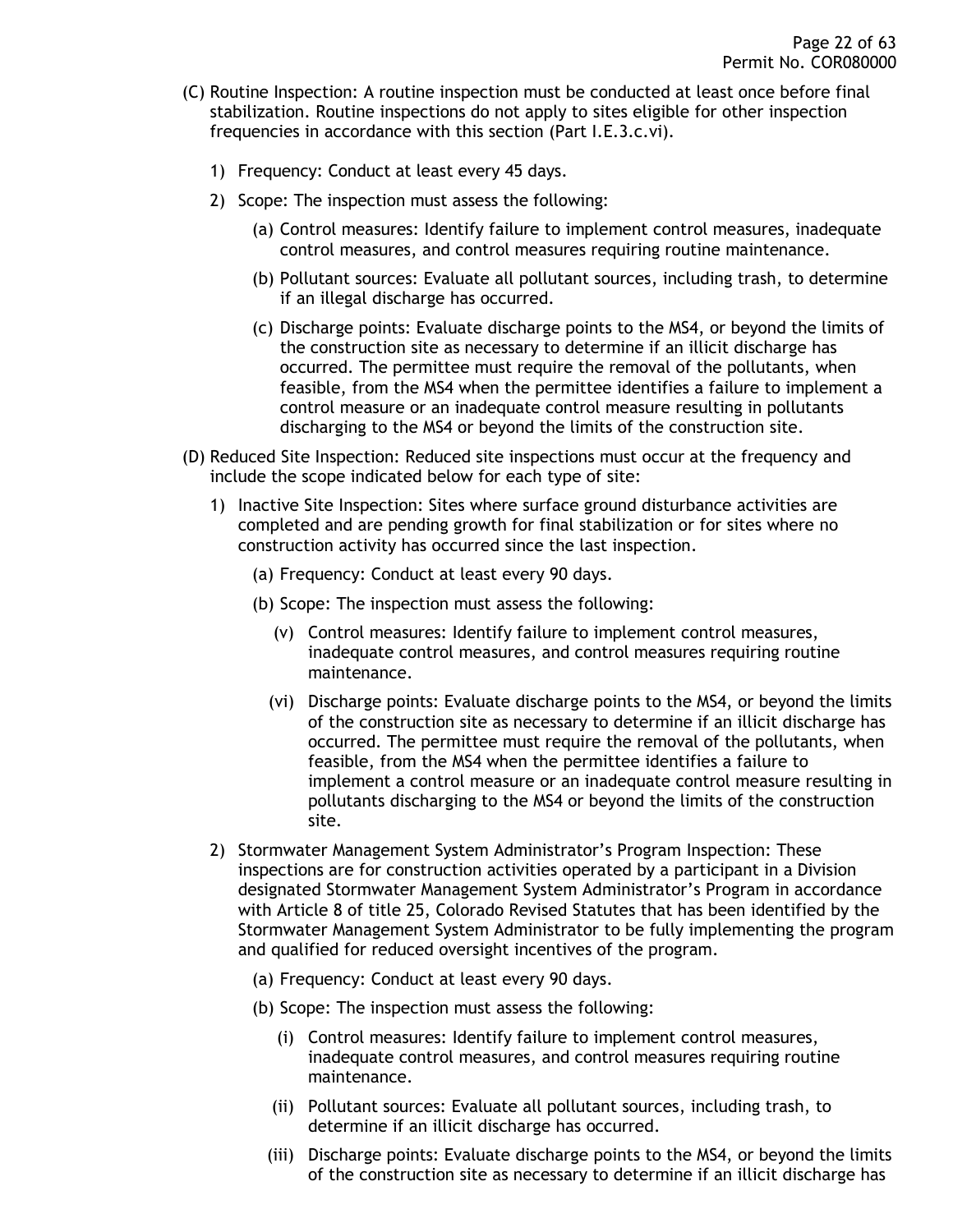occurred. The permittee must require the removal of the pollutants, when feasible, from the MS4 when the permittee identifies a failure to implement a control measure or an inadequate control measure resulting in pollutants discharging to the MS4 or beyond the limits of the construction site.

- 3) Staff Vacancy: These inspections are allowed to accommodate a staff vacancy or temporary leave due to vacation or illness.
	- (a) Frequency: Conduct at least every 90 days.
	- (b) Scope: The inspection must assess the following:
		- (i) Control measures: Identify failure to implement control measures, inadequate control measures, and control measures requiring routine maintenance.
		- (ii) Pollutant sources: Evaluate all pollutant sources, including trash, to determine if an illicit discharge has occurred.
		- (iii) Discharge points: Evaluate discharge points to the MS4, or beyond the limits of the construction site as necessary to determine if an illicit discharge has occurred. The permittee must require the removal of the pollutants, when feasible, from the MS4 when the permittee identifies a failure to implement a control measure or an inadequate control measure resulting in pollutants discharging to the MS4 or beyond the limits of the construction site.
- 4) Indicator Inspection: Indicator inspections, such as a drive-by or screening, are conducted to assess sites for indicators of noncompliance and do not fully assess the adequacy of control measures and overall site management. A routine inspection must be conducted at least once at the site with an applicable construction activity before an indicator inspection can be used. In addition, if the indicator inspection indicates a need for a compliance inspection, then another routine inspection must be conducted before the indicator inspection frequency and scope can be used again.

Indicator inspections are a reduced scope inspection that can be used to extend the frequency required of routine inspections up to 90 days when all indicators evaluated determine control measures meet Good Engineering, Hydrologic and Pollution Control Practices as defined in I.B.1. and there is no evidence of discharges to the MS4. Types of Indicator inspections are defined below:

- (a) Frequency: Conduct at least every 14 days. A Routine Inspection must be conducted every 90 days.
- (b) Scope: Perimeter of the site must be evaluated for indicators of inadequate control measures. The inspection must assess the following:
	- (i) Control measures: Identify failure to implement control measures and inadequate control measures.
	- (ii) Discharge points: Evaluate discharge points to the MS4, or beyond the limits of the applicable construction activities as necessary to determine if an illicit discharge has occurred. The permittee must require the removal of the pollutants, when feasible, from the MS4 when the permittee identifies a failure to implement a control measure or an inadequate control measure resulting in pollutants discharging to the MS4 or beyond the limits of the construction site.
- (E) Compliance Inspection: A compliance inspection must occur after the permittee documents an illicit discharge or identifies that there is a failure to implement a control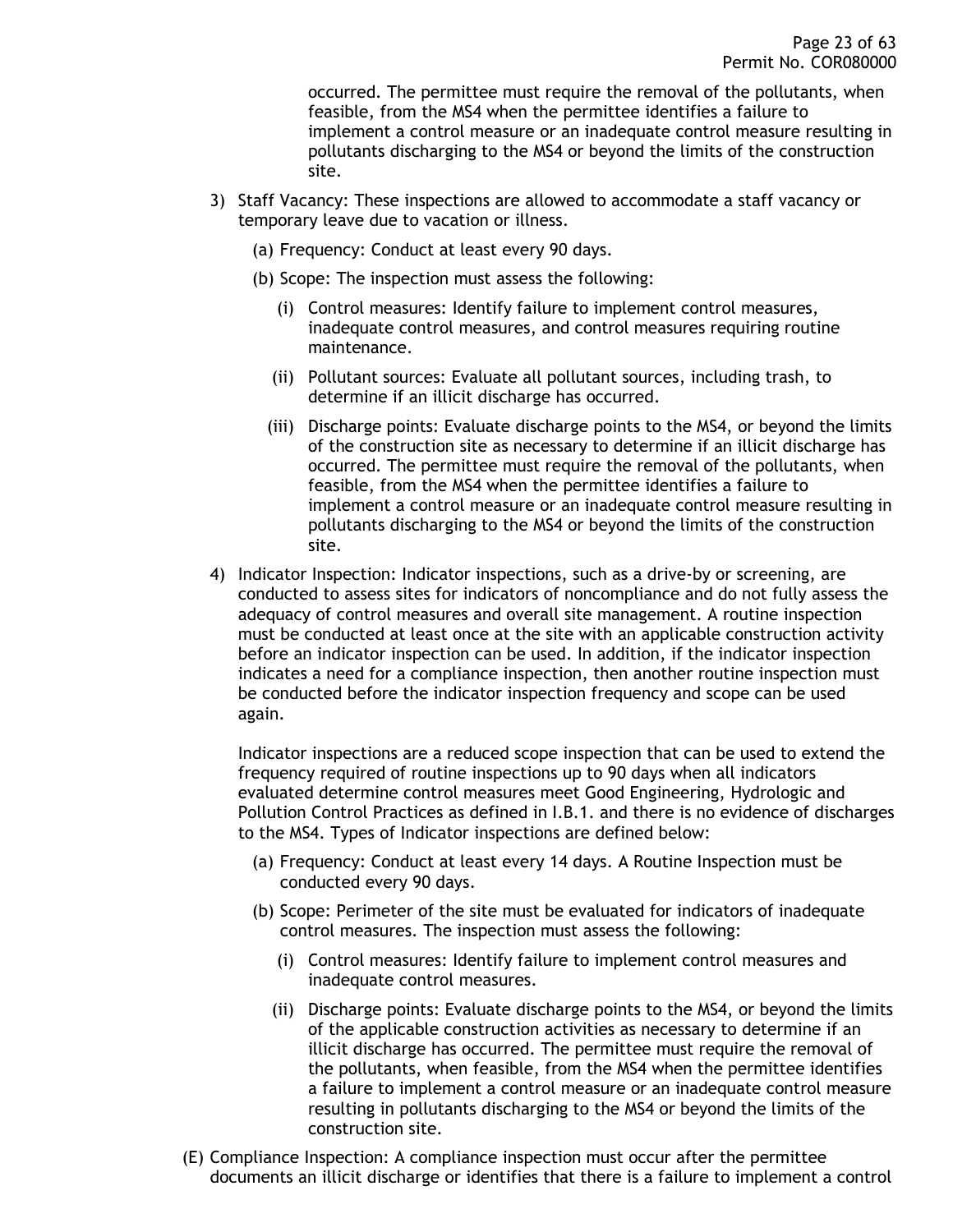measure or an inadequate control measure, unless corrections were made and observed by the inspector during the initial inspection.

- (a) Frequency: Conduct within at least 14 days from the time the permittee documents an illicit discharge or identifies that there is a failure to implement a control measure or an inadequate control measure, unless corrections were made and observed by the inspector during the initial inspection.
- (b) Scope: A compliance inspection, or alternative inspection listed below, must identify if corrections have been completed on sites where the permittee has documented an illicit discharge or failure to implement a control measure or an inadequate control measure during the previous inspection. One of the following, that incorporates this required scope, may be performed or required in lieu of a compliance inspection within 14 days of the permittee site inspection identifying that there is a failure to implement a control measure or an inadequate control measure:
	- (i) Routine inspection in accordance with I.E.3.c.vi(C);
	- (ii) Indicator Inspection in accordance with I.E.3.c.vi(D); or
	- (iii) Operator Compliance Inspection: Require the operator to inspect and report that the control measure has been implemented or corrected as necessary to meet the requirements of Part I.E.3. The operator report must include photographs of the new/adequate control measure(s).
- vii. Enforcement Response: Implement appropriate enforcement procedures and actions to meet the requirements of Part I.E.3.
	- (A) The permittee must have processes and sanctions to minimize the occurrence of, and obtain compliance from, chronic and recalcitrant violators of control measure requirements.
	- (B) The permittee must escalate enforcement as necessary based on the severity of violation and/or the recalcitrance of the violator to ensure that findings of a similar nature are enforced upon consistently. Enforcement procedures must include informal, formal, and judicial enforcement responses.
- viii. Training: The permittee must provide information to operators of applicable construction activities as necessary to ensure that each operator is aware of the permittee's applicable requirements, including controlling pollutants such as trash. The training must also include information on trash as pollutant source.
- ix. For Applicable Construction Activities that Overlap Multiple Permit Areas, when a written agreement is in place with a co-regulating MS4 permittee:
	- (A) Control measure requirements may be imposed on the operator in accordance with the requirements of a co-regulating MS4 permittee pursuant to the written agreement.
	- (B) Site plan review/acceptance and site inspection actions may be conducted by a coregulating MS4 permittee to meet the requirement of the permit.
- d. Recordkeeping: The permittee must maintain the following records for activities to meet the requirements of this Part I.E.3 and Part I.K.2:
	- i. Exclusion: Maintain records for activities covered under Part I.E.3.c.i(A) and Part I.E.3.c.i(B)(1)(2). Records must include the site name, owner name, location, completion date, planned disturbed acreage for the site, and reason for exclusion.
		- ii. Regulatory Mechanism: The applicable codes, resolutions, ordinances, and program documents used to meet the permit requirements.
	- iii. Regulatory Mechanism Exemptions: The applicable codes, resolutions, ordinances, and program documents used to meet the permit requirements.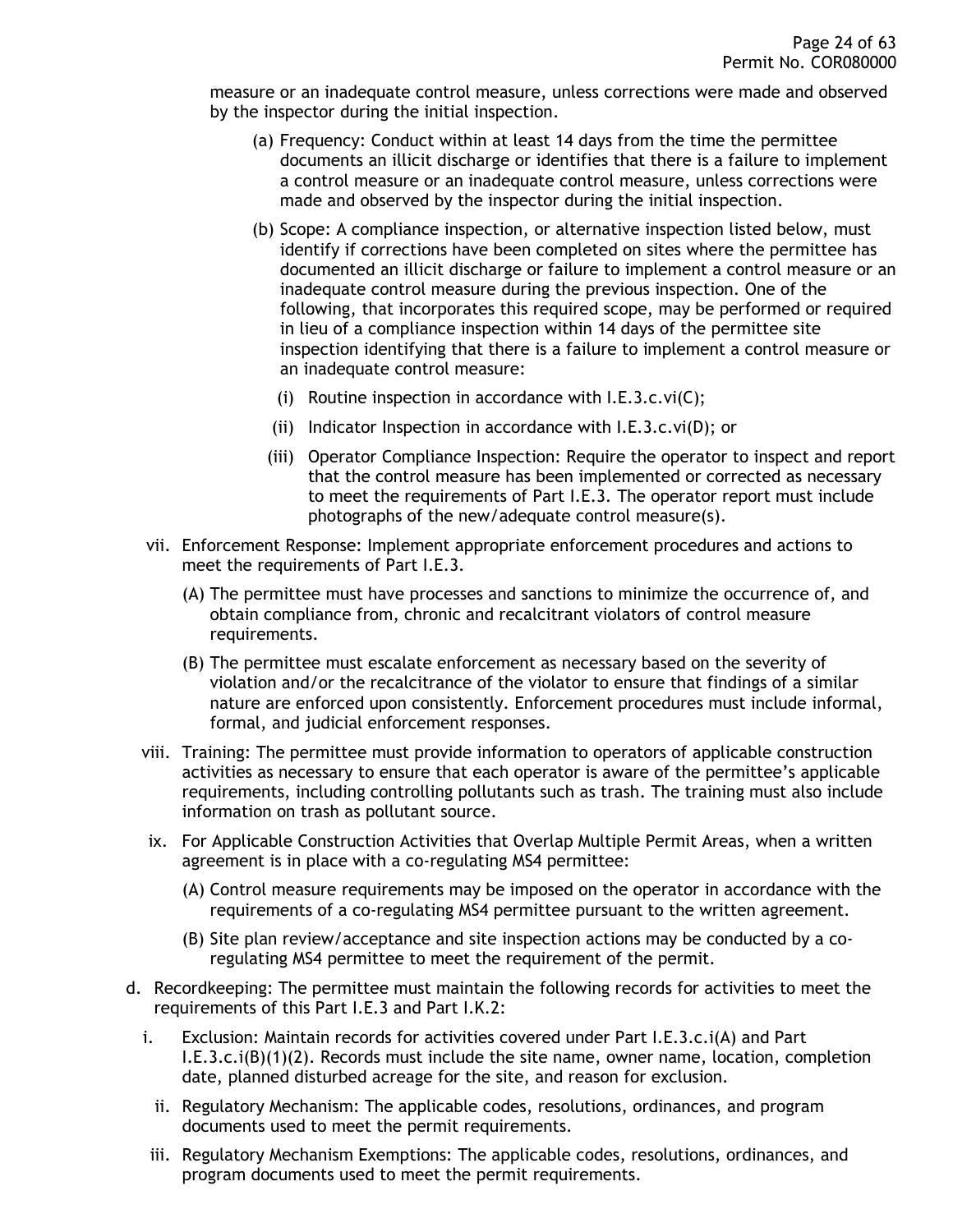- iv. Control Measure Requirements: The applicable codes, resolutions, ordinances, and program documents used to meet the permit requirements.
- v. Site Plans: Copy of the final site plan reviewed to meet the initial site plan review requirement, and confirmation of the permittee's review and acceptance.
- vi. Site Inspection:
	- (A) Routine Site Inspection: Maintain inspection records with the following minimum information for all inspections conducted to meet the minimum inspection frequency:
		- 1) Inspection date
		- 2) Name of inspector
		- 3) Site identification
		- 4) Inspection results including the location of any illicit discharges, failure to implement control measures, and inadequate control measures. The inspection results should also list (not locate) any control measures requiring routine maintenance.
		- 5) If the inspection is conducted in lieu of a compliance inspection, identification of any inadequate control measures that have not been resolved from the previous inspection.
		- 6) Type of inspection
	- (B) Reduced Site Inspection: Maintain inspection records with the following minimum information for all inspections conducted to meet the minimum inspection frequency:
		- 1) Inspection date
		- 2) Name of inspector
		- 3) Site identification
		- 4) Inspection results including the location of any illicit discharges, failure to implement control measures, and inadequate control measures. The inspection results should also list (not locate) any control measures requiring routine maintenance.
		- 5) If the inspection is conducted in lieu of a compliance inspection, identification of any inadequate control measures that have not been resolved from the previous inspection.
		- 6) Type of inspection
			- (a) Inactive Site
			- (b) Stormwater Management System Administrator
			- (c) Staff Vacancy
			- (d) Indicator Inspection
	- (C) Compliance Inspection: Maintain inspection records with the following minimum information for all inspections conducted to meet the minimum inspection frequency:
		- 1) Inspection date
		- 2) Name of inspector
		- 3) Site identification
		- 4) Inspection results including any inadequate control measures that have not been resolved from the previous inspection.
		- 5) Type of inspection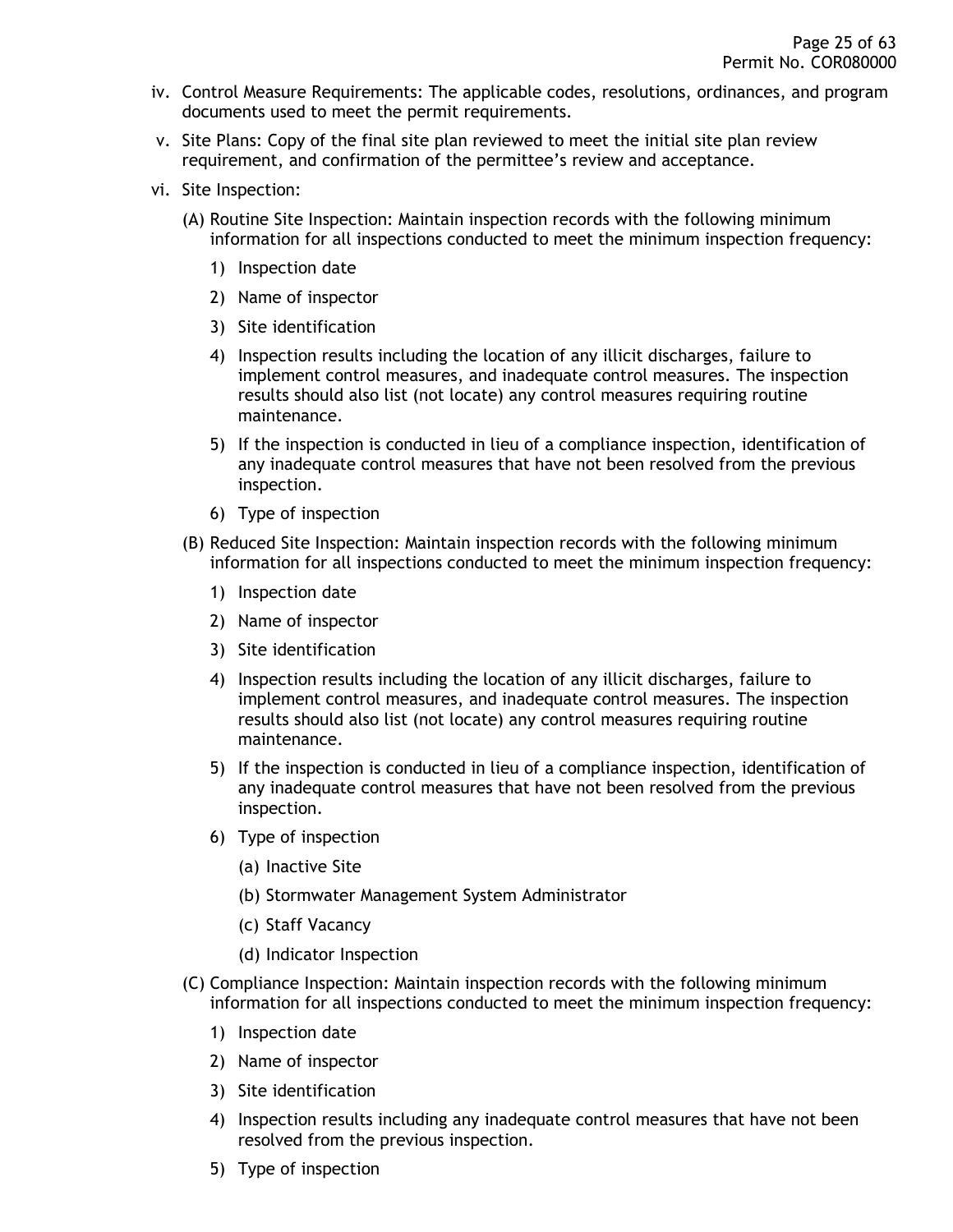- (D) Operator Compliance Inspection: The report must contain the following:
	- 1) Inspection date
	- 2) Name of the operator inspector
	- 3) Site identification
	- 4) Inspection results including photos of the new or additional control measure to resolve issued from the previous inspection and any inadequate control measures that have not been resolved from the previous inspection.
- vii. Enforcement Response: The applicable codes, resolutions, ordinances and program documents used to meet the permit requirements. Maintain records of the enforcement response.
- viii. Training: The applicable mechanism or program documents used to train construction operators.
- ix. For Applicable Construction Activities that Overlap Multiple Permit Areas: Copies of any written agreements between co-regulating MS4 permittees when required by Part I.E.3.c.ix.
- e. PDD: The permittee must provide a list of the following information:
	- i. Exclusions: A list of citation(s) and location(s) of regulatory mechanism(s) that allow for exclusions and supporting documents used to implement the process.
		- ii. Regulatory Mechanism: A list of the citation(s) and location(s) of the required elements of the regulatory mechanism, including a list of the associated program documents used to meet the regulatory mechanism requirements.
	- iii. Regulatory Mechanism Exemptions: A list of the citation(s) and location(s) of regulatory mechanism elements that allow for exemptions and the documented procedures that confirm that any exemptions, waivers, and variances comply with the permit.
- iv. Control Measure Requirements: A list of citation(s) and location(s) of applicable documents that demonstrate that the permittee requires operators to meet the requirements in Part I.E.3.c.iv. A list of the citation(s) and location(s) of supporting documents, including any documents that provide control measure design considerations, criteria, or standards.
	- v. Site Plans:
		- (A) A list of citation(s) and location(s) of applicable documents that demonstrate that the permittee requires operators to develop, site plans, including the citation(s) and location(s) of supporting documents.
		- (B) A list of citation(s) and location(s) of applicable documents that demonstrate that the permittee conducts initial site plan reviews, including the citation(s) and location(s) of supporting documents.
	- vi. Site Inspection: A list of citation(s) and location(s) of applicable documents that demonstrate that the permittee has written procedures for conducting site inspections, including the citation(s) and location(s) of supporting documents that describe the following:
		- (A) The process for determining, implementing, and documenting the inspection frequencies.
		- (B) The process for inspection follow-up, including determining, implementing, and documenting the nature of the follow-up action.
		- (C) The process and tools used for documenting inspections.
	- vii. Enforcement Response: A list of citation(s) and location(s) of applicable documents that demonstrate that the permittee has written procedures for enforcement response. The document(s) must detail the types of escalating enforcement responses the permittee will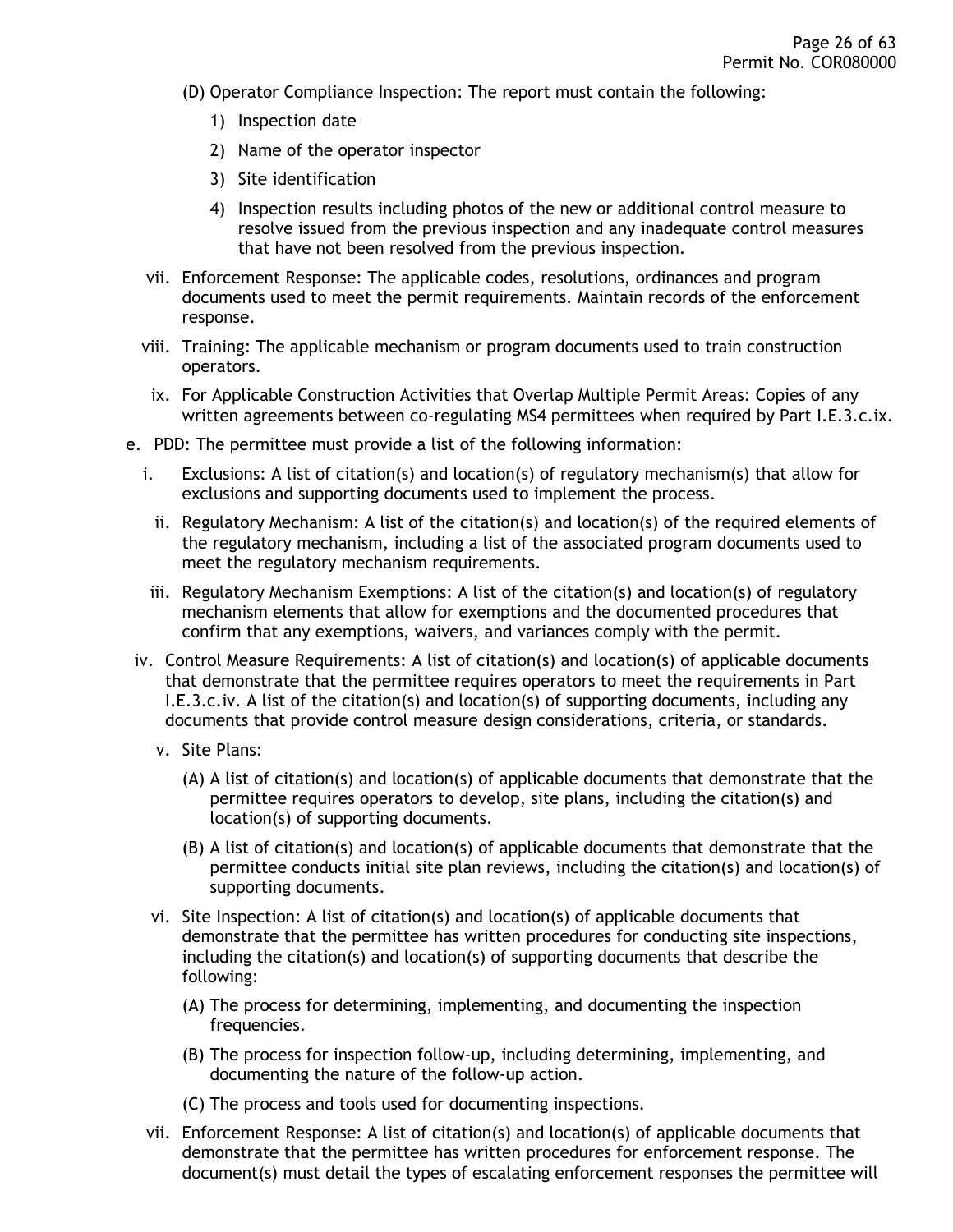take in response to common violations and time periods within which responses will take place, including as a minimum:

- (A) Construction commencing without site plan review in accordance with I.E.3.c.v.
- (B) Control measures not maintained in operational condition at time of permittee inspection, including sites that have temporarily shut down construction activities.
- (C) Uncorrected finding(s) from previous inspections.
- (D) Failure to implement a control measure for a pollutant source or inadequate control measure resulting in a discharge of pollutants from the applicable construction site or to the MS4.
- viii. Training: A list of citation(s) and location(s) of the training program and supporting documents.
- ix. For Applicable Construction Activities that Overlap Multiple Permit Areas: A list of citation(s) and location(s) of applicable documents that demonstrate that the permittee meets all permit requirements in Part I.E.3 for construction activities for which the permittee is the owner or operator, if different than procedures for private sites.

#### <span id="page-26-0"></span>**4. Post-Construction Stormwater Management in New Development and Redevelopment**

The permittee must implement a program to reduce the discharge of pollutants to the MS4 from applicable development sites.

- a. Applicability
	- i. Cherry Creek Reservoir Drainage Basin, Non-Urbanized Non-Growth Areas and Sites That Do Not Include Applicable Construction Activities

The permittee must implement a program to reduce or prevent the discharge of pollutants to the MS4 from construction activities. The Cherry Creek Reservoir Control Regulation (5 CCR 1002- 72) shall apply.

The additional construction sites requirements contained in this section do not apply to sites that drain wholly or in part to the Cherry Creek Reservoir drainage basin, and either

- (A) are located entirely within non-urbanized non-growth areas; or
- (B) result in land disturbance of less than one acre and are not part of a larger common plan of development.
- ii. Cherry Creek Reservoir Drainage Basin, Urbanized and Growth Areas

The permittee must implement a program to reduce or prevent the discharge of pollutants to the MS4 from applicable construction activities. For sites that drain wholly or in part to the Cherry Creek Reservoir drainage basin, and are located wholly or in part within the urbanized area or growth area, the requirements contained in the Cherry Creek Reservoir Control Regulation (5 CCR 1002- 72) shall apply in addition to the requirements contained in this section.

iii. Outside the Cherry Creek Reservoir Drainage Basin

The permittee must implement a program to reduce or prevent the discharge of pollutants to the MS4 from applicable construction activities. For sites that do not drain to the Cherry Creek Reservoir drainage basin, the requirements of this section apply.

b. Definitions

Applicable development sites must meet the requirements of Part I.E.4.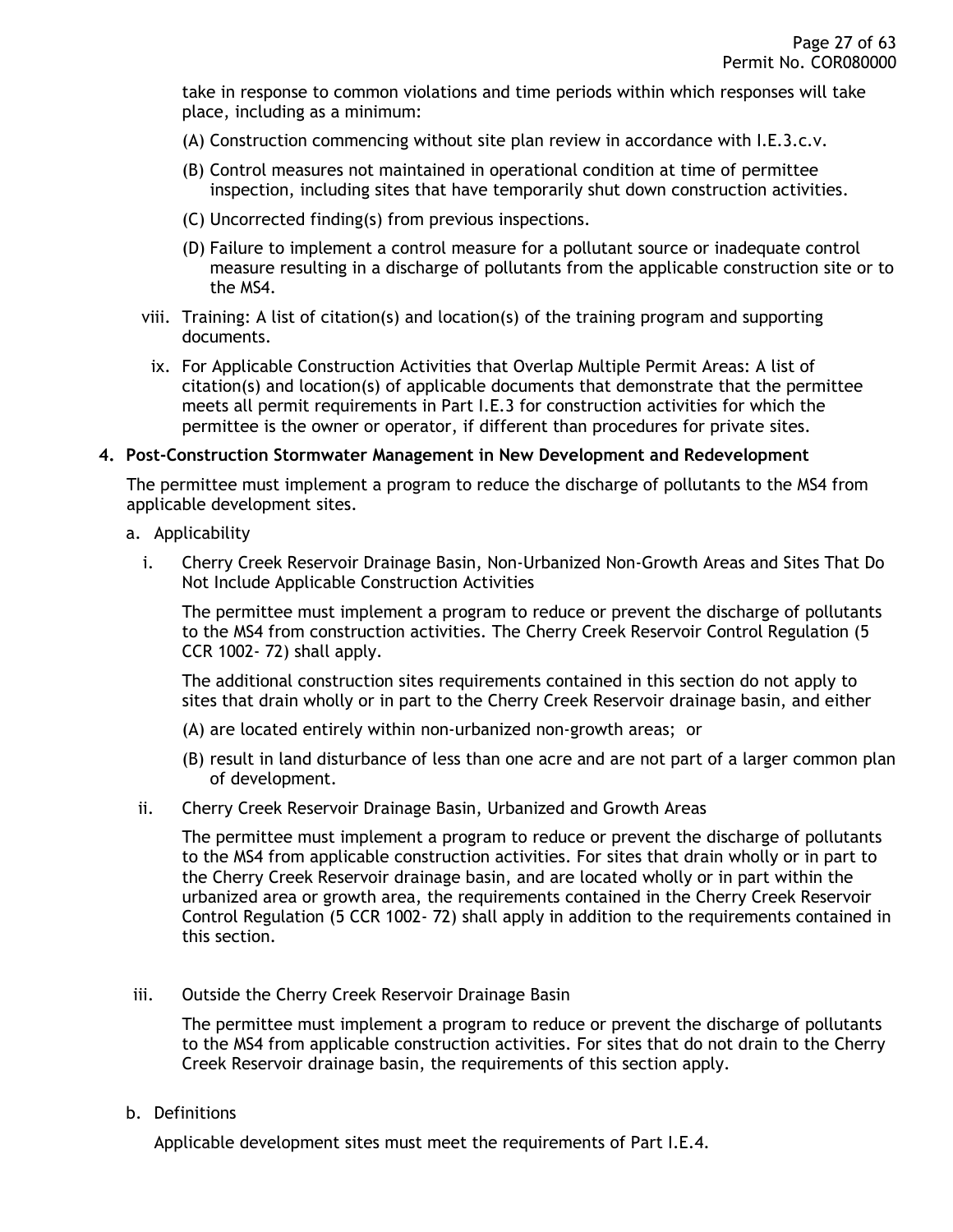"Applicable development sites" are those that result in land disturbance of greater than or equal to one acre, including sites less than one acre that are part of a larger common plan of development or sale, unless excluded below. Applicable development sites include all new development and redevelopment sites for which permanent water quality control measures were required in accordance with an MS4 permit. "New Development" means land disturbing activities; structural development, including construction or installation of a building or structure, creation of impervious surfaces; and land subdivision for a site that does not meet the definition of redevelopment. "Redevelopment" includes a site that is already substantially developed with 35% or more of existing imperviousness; with the creation or addition of impervious area (including removal and/or replacement), to include the expansion of a building footprint or addition or replacement of a structure; structural development including construction, replacement of impervious area that is not part of a routine maintenance activity; and land disturbing activities. At a minimum, applicable development sites includes all sites meeting the criteria of the previous MS4 permit for renewal permittees and completed after the date in Part I.H for all (renewal and new) permittees.

- c. The following requirements apply:
	- i. Excluded Sites: Permittees may exclude the following from the requirements of an applicable development site.
		- (A) "Pavement Management Sites": Sites, or portions of sites, for the rehabilitation, maintenance, and reconstruction of roadway pavement, which includes roadway resurfacing, mill and overlay, white topping, black topping, curb and gutter replacement, concrete panel replacement, and pothole repair. The purpose of the site must be to provide additional years of service life and optimize service and safety. The site also must be limited to the repair and replacement of pavement in a manner that does not result in an increased impervious area and the infrastructure must not substantially change. The types of sites covered under this exclusion include day-to-day maintenance activities, rehabilitation, and reconstruction of pavement. "Roadways" include roads and bridges that are improved, designed or ordinarily used for vehicular travel and contiguous areas improved, designed or ordinarily used for pedestrian or bicycle traffic, drainage for the roadway, and/or parking along the roadway. Areas primarily used for parking or access to parking are not roadways.
		- (B) Excluded Roadway Redevelopment: Redevelopment sites for existing roadways, when one of the following criteria is met:
			- 1) The site adds less than 1 acre of paved area per mile of roadway to an existing roadway, or
			- 2) The site does not add more than 8.25 feet of paved width at any location to the existing roadway.
		- (C) Excluded Existing Roadway Areas: For redevelopment sites for existing roadways, only the area of the existing roadway is excluded from the requirements of an applicable development site when the site does not increase the width by two times or more, on average, of the original roadway area. The entire site is not excluded from being considered an applicable development site for this exclusion. The area of the site that is part of the added new roadway area is still an applicable development site.
		- (D) Aboveground and Underground Utilities: Activities for installation or maintenance of underground utilities or infrastructure that does not permanently alter the terrain, ground cover, or drainage patterns from those present prior to the construction activity. This exclusion includes, but is not limited to, activities to install, replace, or maintain utilities under roadways or other paved areas that return the surface to the same condition.
		- (E) Large Lot Single Family Sites: A single-family residential lot, or agricultural zoned lands, greater than or equal to 2.5 acres in size per dwelling and having a total lot impervious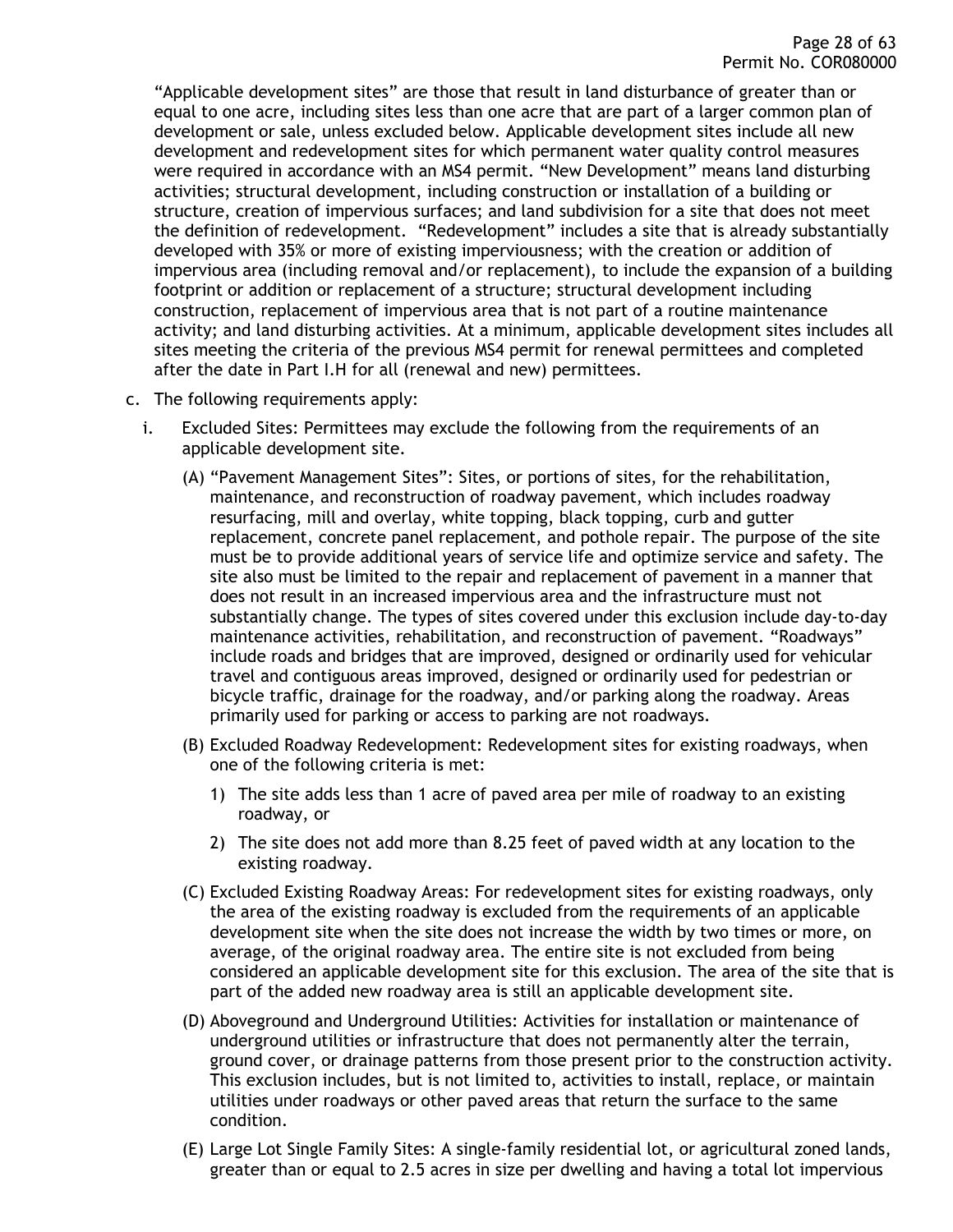area of less than 10 percent. A total lot imperviousness greater than 10 percent is allowed when a study specific to the watershed and/or MS4 shows that expected soil and vegetation conditions are suitable for infiltration/filtration of the WQCV for a typical site, and the permittee accepts such study as applicable within its MS4 boundaries. The maximum total lot impervious covered under this exclusion shall be 20 percent.

- (F) Non-Residential and Non-Commercial Infiltration Conditions: This exclusion does not apply to residential or commercial sites for buildings. This exclusion applies to applicable development sites for which post-development surface conditions do not result in concentrated stormwater flow during the  $80<sup>th</sup>$  percentile stormwater runoff event. In addition, post-development surface conditions must not be projected to result in a surface water discharge from the 80th percentile stormwater runoff events. Specifically, the 80<sup>th</sup> percentile event must be infiltrated and not discharged as concentrated flow. For this exclusion to apply, a study specific to the site, watershed and/or MS4 must be conducted. The study must show rainfall and soil conditions present within the permitted area; must include allowable slopes, surface conditions, and ratios of impervious area to pervious area; and the permittee must accept such study as applicable within its MS4 boundaries.
- (G) Sites with Land Disturbance to Undeveloped Land that will Remain Undeveloped: Permittees may exclude sites with land disturbance to undeveloped land (land with no human-made structures such as buildings or pavement) that will remain undeveloped after the site.
- (H) Stream Stabilization Sites: Permittees may exclude stream stabilization sites.
- (I) Trails: Permittees may exclude bike and pedestrian trails. Bike lanes for roadways are not included in this exclusion, unless attached to a roadway that qualifies under another exclusion in this section.
- (J) Oil and Gas Exploration: Permittees may exclude facilities associated with oil and gas exploration, production, processing, or treatment operations, or transmission facilities, including activities necessary to prepare a site for drilling and for the movement and placement of drilling equipment, whether or not such field activities or operations may be considered to be an applicable construction activity.
- (K) County Growth Areas: Permittees that are counties may exclude the following when they occur within a county growth areas:
	- 1) Construction activities on sites that began as part of a plan of development prior to July 1, 2019, which is the deadline in Part I.H to implement a construction sites program in the county growth areas.
	- 2) Agricultural facilities and structures on agricultural zoned lands (e.g., barn, stables).
	- 3) Residential development site or larger common plans of development for which associated construction activities results in a land disturbance of less than or equal to 10 acres and have a proposed density of less than 1,000 people per square mile.
	- 4) Commercial or industrial development site or larger common plans of development for which associated construction activities results in a land disturbance of less than or equal to10 acres.
- ii. Regulatory Mechanism: To the extent allowable under state or local law, implement a regulatory mechanism to meet the requirements in Part I.E.4.a.and Part I.E.4.c., including:
	- (A) Require control measures to be implemented for all applicable development sites.
	- (B) Enforce the conditions of the exclusions above, if applicable.
	- (C) Require the long-term operation and maintenance of control measures.
	- (D) Ensure that mechanisms are in place as necessary to meet this requirement for control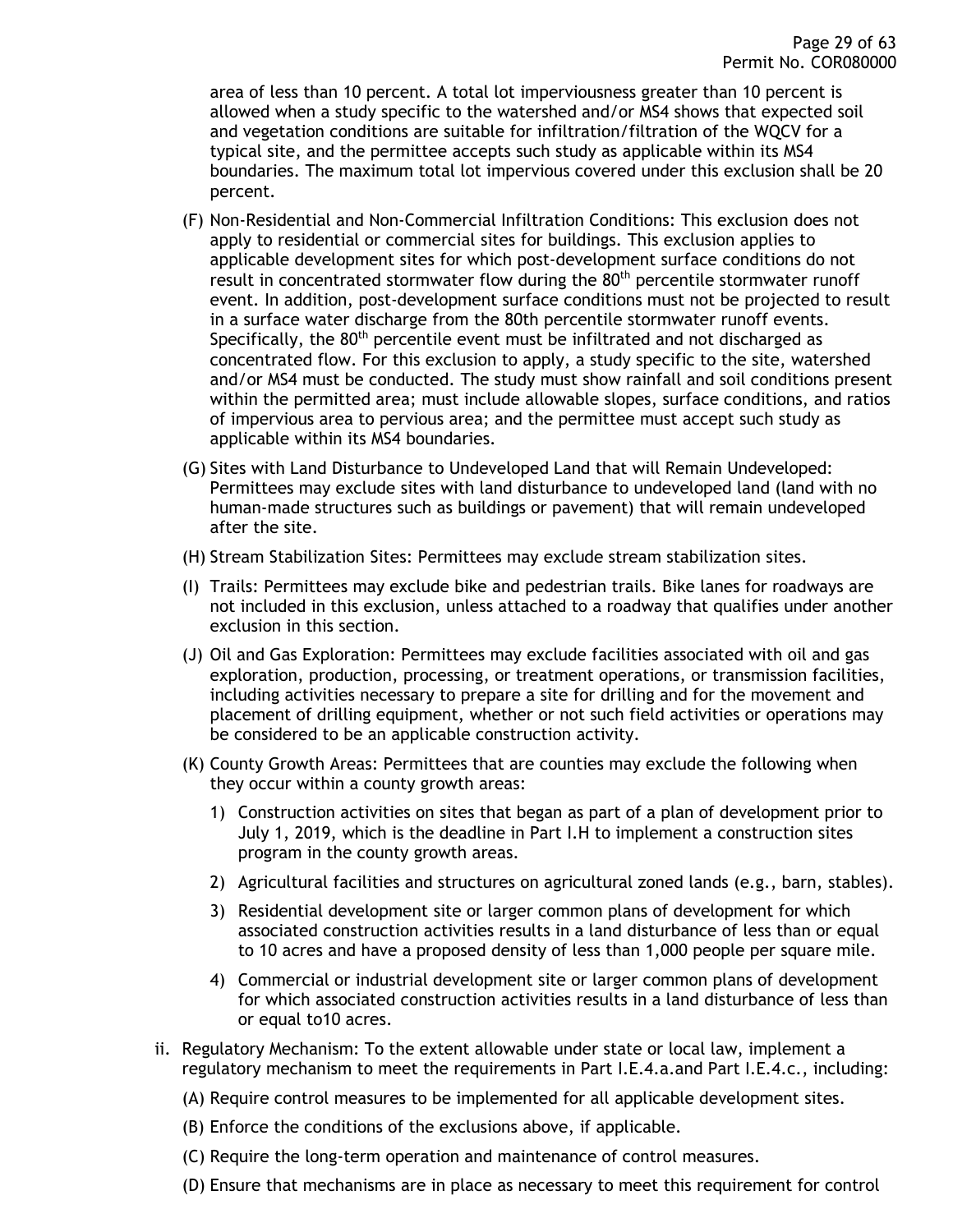measures used to meet the requirements of this permit by an applicable development site in the permit area that are located outside of the jurisdictional control of the permittee.

- (E) Implement sanctions against entities responsible for applicable development sites and for the long-term operation and maintenance of the control measures.
- iii. Regulatory Mechanism Exemptions: Procedures must be implemented to ensure that any exclusions, exemptions, waivers, and variances included in the regulatory mechanism are applied in a manner that complies with the terms and conditions of this permit.
- iv. Control Measure Requirements: The permittee's requirements and oversight for applicable development sites must be implemented to address the selection, installation, implementation, and maintenance of control measures in accordance with requirements in Part I.B. The "base design standard" is the minimum design standard for new development and redevelopment. The control measures for applicable development sites shall meet one of the following base design standards listed below:
	- (A) WQCV Standard: The control measure(s) is designed to provide treatment and/or infiltration of the WQCV and:
		- 1) 100% of the applicable development site is captured, except the permittee may exclude up to 20 percent, not to exceed 1 acre, of the applicable development site area when the permittee has determined that it is not practicable to capture runoff from portions of the site that will not drain towards control measures. In addition, the permittee must also determine that the implementation of a separate control measure for that portion of the site is not practicable (e.g., driveway access that drains directly to street).
		- 2) Evaluation of the minimum drain time shall be based on the pollutant removal mechanism and functionality of the control measure implemented. Consideration of drain time shall include maintaining vegetation necessary for operation of the control measure (e.g., wetland vegetation).
	- (B) Pollutant Removal Standard: The control measure(s) is designed to treat at a minimum the 80th percentile storm event. The control measure(s) shall be designed to treat stormwater runoff in a manner expected to reduce the event mean concentration of total suspended solids (TSS) to a median value of 30 mg/L or less.
		- 1) 100% of the applicable development site is captured, except the permittee may exclude up to 20 percent not to exceed 1 acre of the applicable development site area when the permittee has determined that it is not practicable to capture runoff from portions of the site that will not drain towards control measures. In addition, the permittee must also determine that the implementation of a separate control measure for that portion of the site is not practicable (e.g., driveway access that drains directly to street).
	- (C) Runoff Reduction Standard: The control measure(s) is designed to infiltrate into the ground where site geology permits, evaporate, or evapotranspire a quantity of water equal to 60% of what the calculated WQCV would be if all impervious area for the applicable development site discharged without infiltration. This base design standard can be met through practices such as green infrastructure. "Green infrastructure" generally refers to control measures that use vegetation, soils, and natural processes or mimic natural processes to manage stormwater. Green infrastructure can be used in place of or in addition to low impact development principles.
	- (D) Applicable Development Site Draining to a Regional WQCV Control Measure: The regional WQCV control measure must be designed to accept the drainage from the applicable development site. Stormwater from the site must not discharge to a water of the state before being discharged to the regional WQCV control measure. The regional WQCV control measure must meet the requirements of the WQCV in Part I.E.4.c.iv(A).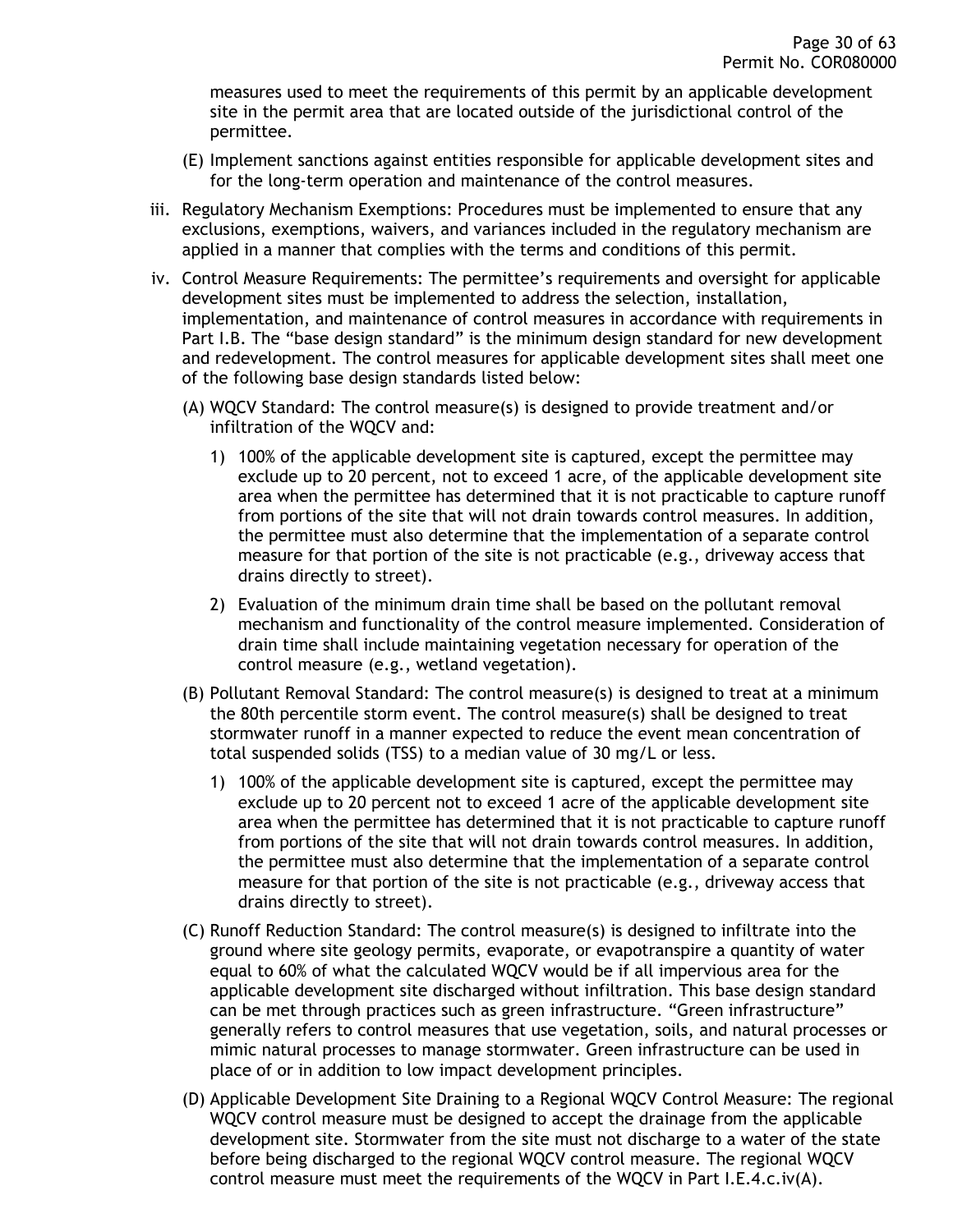(E) Applicable Development Site Draining to a Regional WQCV Facility: The regional WQCV facility is designed to accept drainage from the applicable development site. Stormwater from the site may discharge to a water of the state before being discharged to the regional WQCV facility. Before discharging to a water of the state, 20 percent of the total impervious surface of the applicable development site must first drain to a control measure covering an area equal to 10 percent of the total impervious surface of the applicable development site. The control measure must be designed in accordance with a design manual identified by the permittee. In addition, the stream channel between the discharge point of the applicable development site and the regional WQCV facility must be stabilized.

The regional WQCV facility must meet the following requirements:

- 1) The regional WQCV facility must be implemented, functional, and maintained following good engineering, hydrologic and pollution control practices.
- 2) The regional WQCV facility must be designed and maintained for 100% WQCV for its entire drainage area.
- 3) The regional WQCV facility must have capacity to accommodate the drainage from the applicable development site.
- 4) The regional WQCV facility be designed and built to comply with all assumptions for the development activities planned by the permittee within its drainage area, including the imperviousness of its drainage area and the applicable development site.
- 5) Evaluation of the minimum drain time shall be based on the pollutant removal mechanism and functionality of the facility. Consideration of drain time shall include maintaining vegetation necessary for operation of the facility (e.g., wetland vegetation).
- 6) The permittee shall meet the requirements in Parts I.E.4.c.v. and vii. and Part I.E.4.d. for the regional WQCV facility consistent with requirements and actions for control measures.
- 7) The regional WQCV facility must be subject to the permittee's authority consistent with requirements and actions for a Control Measure in accordance with Part I.E.4.c.iv.
- 8) Regional Facilities must be designed and implemented with flood control or water quality as the primary use. Recreational ponds and reservoirs may not be considered Regional Facilities. Water bodies listed by name in surface water quality classifications and standards regulations (5 CCR 1002-32 through 5 CCR 1002-38) may not be considered regional facilities.
- (F) Constrained Redevelopment Sites Standard:
	- 1) Applicability: The constrained redevelopment sites standard applies to redevelopment sites meeting the following criteria:
		- (a) The applicable redevelopment site is for a site that has greater than 75% impervious area, and
		- (b) The permittee has determined that it is not practicable to meet any of the design standards in Parts I.E.4.c.iv(A),(B), or (C). The permittee's determination shall include an evaluation of the applicable redevelopment sites ability to install a control measure without reducing surface area covered with the structures.
	- 2) Constrained Redevelopment Sites Design Standard: The control measure(s) is designed to meet **one** of the following:
		- (a) Provide treatment of the WQCV for the area captured. The captured area shall be 50% or more of the impervious area of the applicable redevelopment site.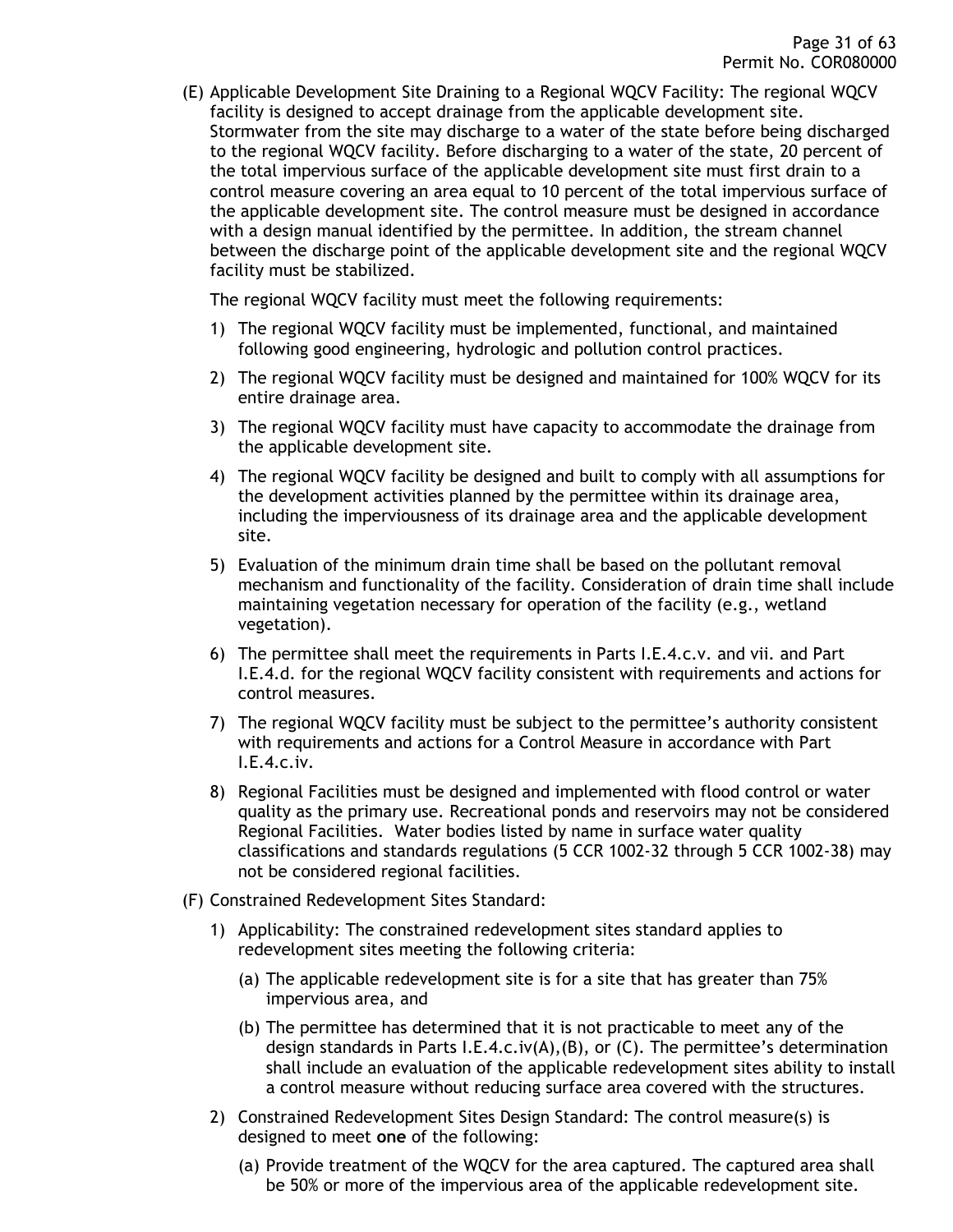Evaluation of the minimum drain time shall be based on the pollutant removal mechanism and functionality of the control measure implemented,

(b) The control measure(s) is designed to provide for treatment of the 80th percentile storm event. The control measure(s) shall be designed to treat stormwater runoff in a manner expected to reduce the event mean concentration of total suspended solids (TSS) to a median value of 30 mg/L or less.

A minimum of 50% of the applicable development area including 50% or more of the impervious area of the applicable development area shall drain to the control measure(s). This standard does not require that 100% of the applicable redevelopment site area be directed to control measure(s) as long as the overall removal goal is met or exceeded (e.g., providing increased removal for a smaller area), or

- (c) Infiltrate, evaporate, or evapotranspirate, through practices such as green infrastructure, a quantity of water equal to 30% of what the calculated WQCV would be if all impervious area for the applicable redevelopment site discharged without infiltration.
- (G) Previous Permit Term standard:
	- 1) Applicability: The previous permit term standard is only applicable to applicable development activities where one of the following criteria are met:
		- (a) The control measure(s) is constructed for the applicable development site prior to July 1, 2019, which is the deadline in Part I.H to implement a postconstruction sites program.
		- (b) The control measure(s) for the applicable development site is designed and in review prior July 1, 2019, which is the deadline in Part I.H to implement a postconstruction sites program.
		- (c) The control measure(s) for the applicable development site is designed and approved prior to July 1, 2019, which is the deadline in Part I.H to implement a post-construction sites program.
	- 2) The previous permit design standard is the design approved by the permittee consistent with the CDPS Stormwater Management Plan Description submitted to the Division in accordance with the requirements of the previous permit.
	- 3) Any modifications to the control measure(s) shall be consistent with the CDPS Stormwater Management Plan Description submitted to the Division in accordance with the requirements of the previous permit, or consistent with one of the control measure requirements in I.E.4.c.i(A) through (F).
- v. Site Plans
	- (A) Site Plan Requirements: Site plans that include control measures for the applicable development sites must include the following:
		- 1) Design details for all structural control measures implemented to meet the requirements of Part I.E.4.
		- 2) A narrative reference for all non-structural control measures for the site, if applicable. "Non-structural control measures" are control measures that not structural control measures, and include, but are not limited to; control measures that prevent or reduce pollutants being introduced to water or that prevent or reduce the generation of runoff or illicit discharges.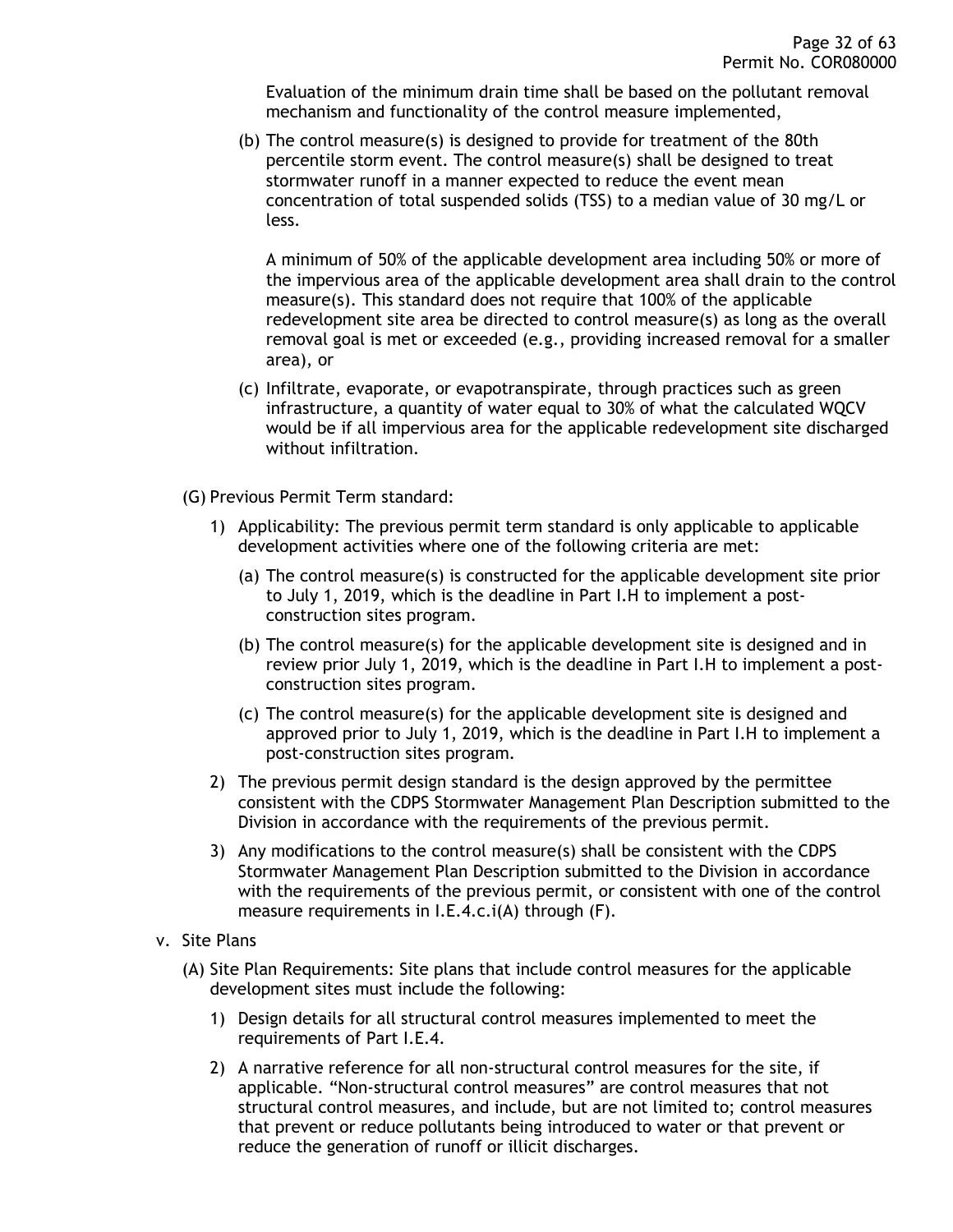- 3) Documentation of operation and maintenance procedures to ensure the long term observation, maintenance, and operation of the control measures. The documentation shall include frequencies for routine inspections and maintenance activities.
- 4) Documentation regarding easements or other legal means for access of the control measure sites for operation, maintenance, and inspection of control measures.
- (B) Site Plan Review: The permittee shall implement a site plan review process for applicable development sites. The site plan review shall include the following minimum requirements designed to prevent inadequate control measures from being implemented or modified:
	- 1) Confirmation that control measures meet the requirements of Part I.E.4.
	- 2) Confirmation that site plans meet the requirements of Part I.E.4.c.v.
- (C) The permittee must meet the requirements of Part I.E.4.c.v(A) and (B) before approving any modifications to the site plan
- vi. Construction Inspection and Acceptance: The permittee must implement inspection and acceptance procedures to ensure that control measures are installed and implemented in accordance with the site plan and include the following:
	- (A) Confirmation that the completed control measure operates in accordance with the approved site plan.
	- (B) All applicable development sites must have operational permanent water quality control measures at the completion of the site. In the case where permanent water quality control measures are part of future phasing, the permittee must have a mechanism to ensure that all control measures will be implemented, regardless of completion of future phases or site ownership. In such cases, temporary water quality control measures must be implemented as feasible and maintained until removed or modified. All temporary water quality control measure must meet one of the design standards in Part I.E.4.c.iv.

For the purpose of this section, completion of a site or phase shall be determined by the issuance of a certificate of occupancy, use of the completed site area according to the site plan, payment marking the completion of a site control measure, the nature of the selected control measure or equivalent determination of completion as appropriate to the nature of the site.

- vii. Long-Term Operation and Maintenance and Post Acceptance Oversight: The permittee must implement written procedures which include the following minimum requirements to ensure adequate long-term operation and maintenance of control measures to ensure that they are functioning as designed:
	- (A) Procedures to enforce the requirements for the owner or operator to implement and maintain control measures when necessary.
	- (B) Oversight shall include inspections of field conditions and control measures to confirm conformity with the site plan, identify any inadequate control measures, and identify control measures requiring routine maintenance, such as trash removal. All functional elements of control measures shall be inspected at a frequency determined by the permittee. Inspections of each control measure shall occur at least once during the permit term except when Inspections for oversight of control measures on individual residential lots serving only the individual lot shall occur as determined by the permittee and may rely on alternative oversight process.
- viii. Enforcement Response: Implement appropriate written enforcement procedures and actions to meet the requirements of Part I.E.4. The permittee must escalate enforcement as necessary based on the severity of violation and/or the recalcitrance of the violator to ensure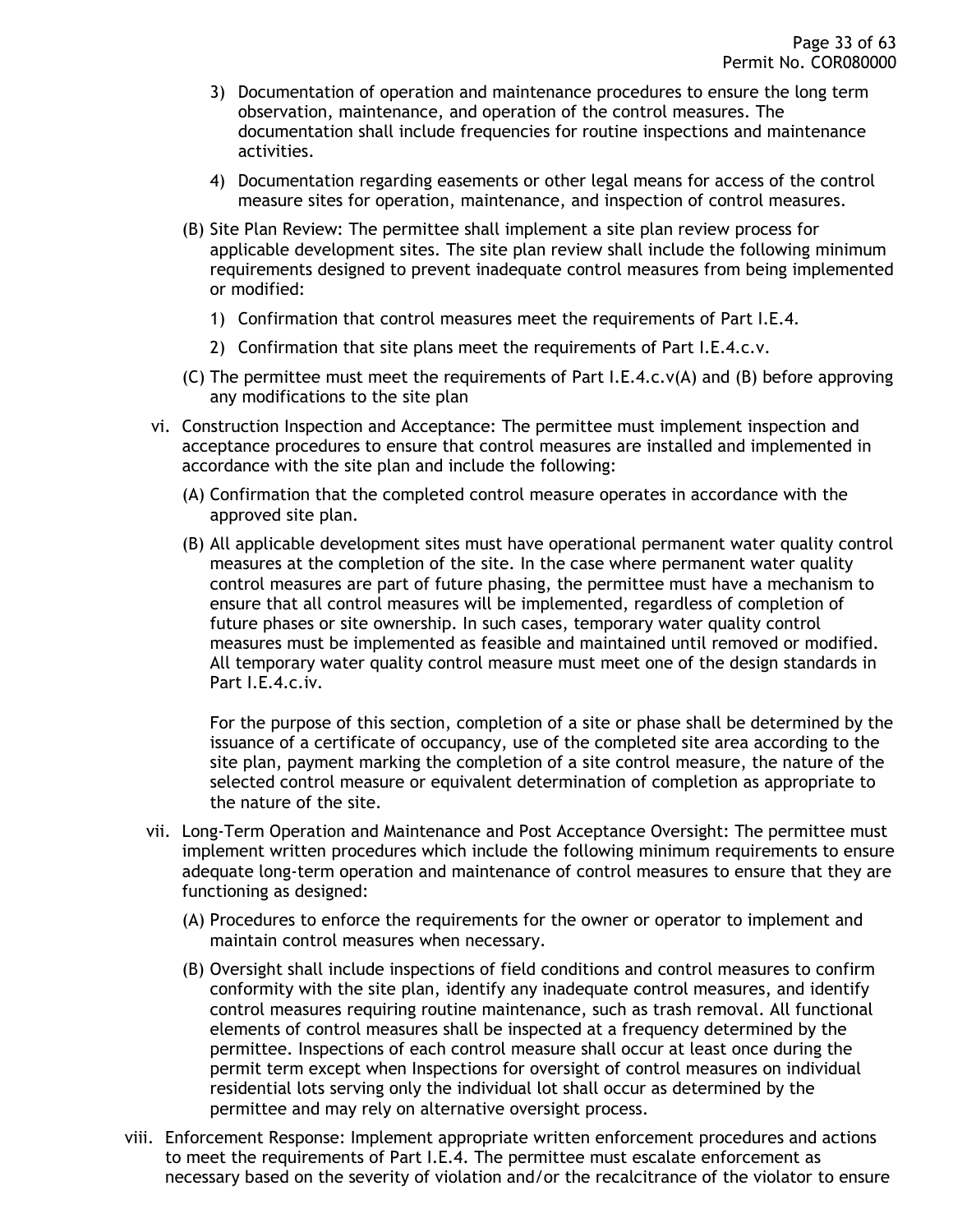that findings of a similar nature are enforced upon consistently. The permittee must have processes and sanctions to minimize the occurrence of, and obtain compliance from, chronic and recalcitrant violators of control measure requirements. Written enforcement procedures must include informal, formal, and judicial enforcement responses.

- ix. Tracking: Implement and document procedures and mechanisms to track the location of and adequacy of operation of control measures implemented in accordance with the program.
- x. Training: Train applicable municipal staff to inspect the control measures in accordance with the permittee's procedures in Part I.E.4.c.vi and vii. The permittee must identify those who will be likely to inspect the control measures and provide training to those individuals. The training must also include information on trash and its effects on water quality.
- xi. For Applicable Development Sites that Overlap Multiple Permit Areas co-regulating MS4 permittee), when a written agreement is in place with a co-regulating MS4 permittee the following is required:
	- (A) Control measure requirements may be imposed on the operator in accordance with the requirements of a co-regulating MS4 permittee pursuant to the written agreement. This requirement does not apply to applicable development sites in the permit area of the Colorado Department of Transportation.
	- (B) Site plan review/acceptance and site inspection actions may be conducted by a coregulating MS4 permittee to meet the requirement of the permit.
- d. Recordkeeping: The permittee must maintain the following records for activities to meet the requirements of Part I.E.4 and Part I.K.2:
	- i. Excluded Sites: Maintain records for activities covered under Part I.E.4.c.i. Records must include the site name, owner name, location, completion date, site acreage, reason for exclusion, and any information required below.
		- (A) Pavement Management Sites The acreage of the excluded impervious area for rehabilitation and reconstruction of pavement that are not maintenance sites.
		- (B) Excluded Roadway Redevelopment The acreage of the excluded impervious area.
		- (C) Excluded Existing Roadway Areas for Roadway Redevelopment The acreage of the excluded impervious area.
		- (D) Non-Residential and Non-Commercial Infiltration Conditions The acreage of the excluded impervious area.
		- (E) Sites with Land Disturbance to Undeveloped Land that will Remain Undeveloped Redevelopment – The acreage of the excluded impervious area.
		- (F) Stream Stabilization Sites Redevelopment The acreage of the excluded impervious area.
		- (G) Trails The acreage of the excluded impervious area.
		- ii. Regulatory Mechanism: The applicable codes, resolutions, ordinances, and program documents used to meet the permit requirements.
	- iii. Regulatory Mechanism Exemptions: The applicable codes, resolutions, ordinances, and program documents used to meet the permit requirements.
	- iv. Control Measure Requirements: The applicable codes, resolutions, ordinances and program documents used to meet the permit requirements, including the procedures to determine which design standard applies to each applicable development site and the design specifications for each design standard (if applicable).
	- v. Site Plans: Copies of final site plans for all applicable development sites.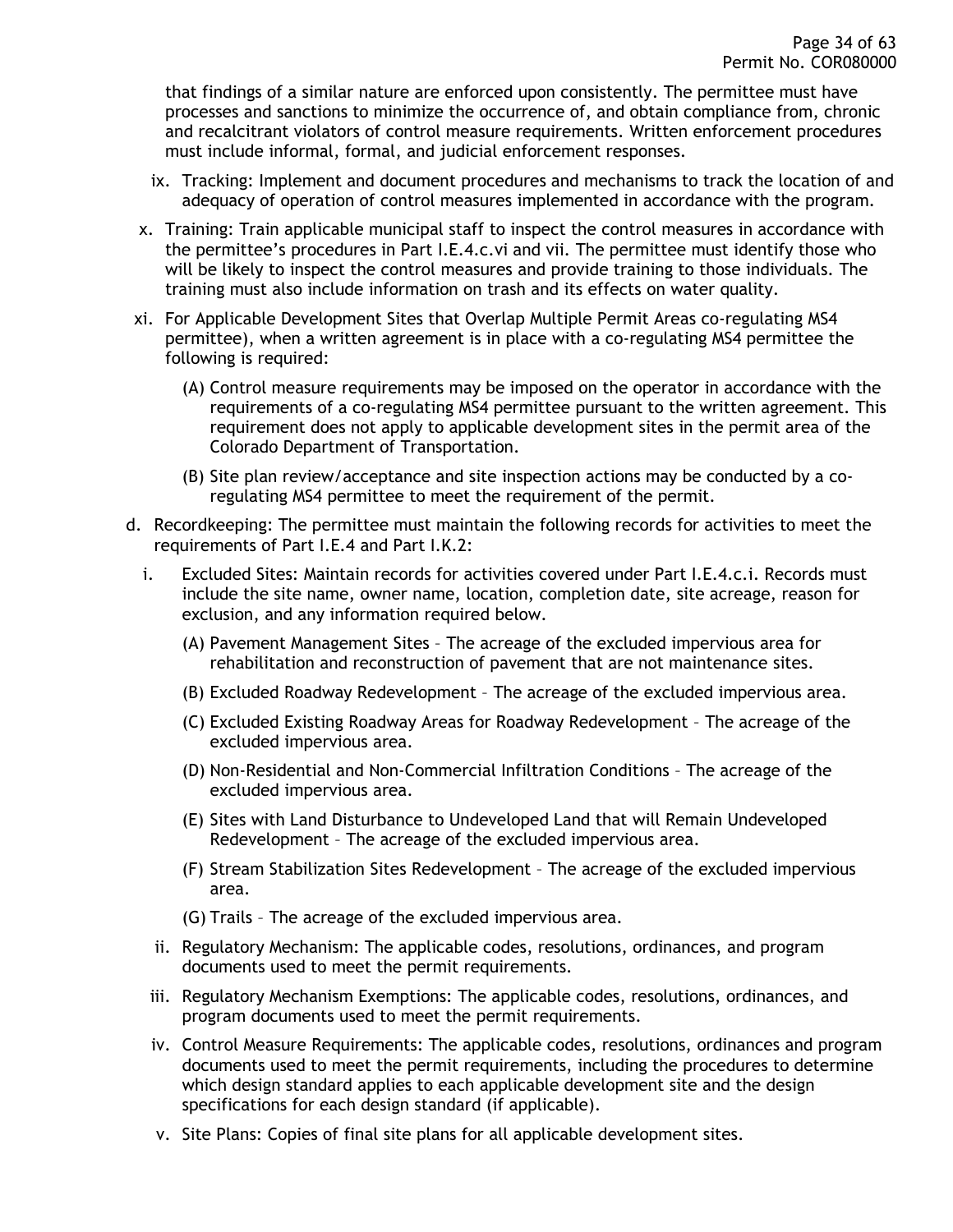- (A) For all sites for which the stormwater runoff going to a regional WQCV control measure or facility is applied: The name and location of the regional WQCV control measure or facility.
- (B) For all sites for which the constrained redevelopment sites standard is applied: The site plan and the permittee's written determination that it is not practicable to meet any of the other design standards in Parts I.E.4.c.iv(A)(B) or (C). The permittee's written determination shall include an evaluation of the applicable redevelopment sites ability to install a control measure without reducing surface area covered with the structures.
- (C) For all sites for which the previous permit term standard is applied: Date of the start of the permittee's review process, the permittee's approval of the site plan (if applicable), the control measure implementation, and any modifications to the site plan.
- (D) The applicable documentation for the operation and maintenance procedures that ensure the long-term observation, maintenance, and operation of control measures, including routine inspection frequencies and maintenance activities.
- (E) The applicable documentation regarding easements or other legal means for access to the control measure for operation, maintenance, and inspection of control measures.
- vi. Construction Inspection and Acceptance: Maintain records of inspections conducted during construction and the permittee's acceptance of the control measure(s).
- vii. Post Acceptance Oversight: Maintain inspection records with the following minimum information for all inspections conducted to meet the minimum inspection frequency:
	- (A) Inspection date
	- (B) Name of inspector
	- (C) Control measure identification, including the type of control
	- (D) Owner of the control measure
	- (E) Confirmation that the control measure operates in accordance with the approved plan
	- (F) Inspection findings including, when present: inadequate control measures and control measures requiring routine maintenance
	- (G) Confirmation that the control measure is operating as designed or a list of follow up actions

Permittees only have to keep the inspection records for the once a permit term inspection. Permittees do not have to keep records for inspections conducted more frequently than required by this permit.

- viii. Enforcement Response: Maintain records of the enforcement response.
- ix. Tracking: Maintain records of the required control measure and regional WQCV control measure and facilities information.
- x. Training: Name and title of each individual trained, date of training, the type of training, and a list of topics covered.
- xi. For Applicable Construction Activities that Overlap Multiple Permit Areas: Copies of any written agreements between co-regulating MS4 permittees when required by Part I.E.4.c.xi.
- e. PDD: The permittee must provide a list of the following information:
	- i. Excluded Sites: A list of citation(s) and location(s) of regulatory mechanism(s) that allow for exclusions and supporting documents used to implement the process.
		- ii. Regulatory Mechanism: A list of the citation(s) and location(s) of the required elements of the regulatory mechanism, including the section of the regulatory mechanism used for enforcement activities. A list of the associated program documents used to meet the regulatory mechanism requirements.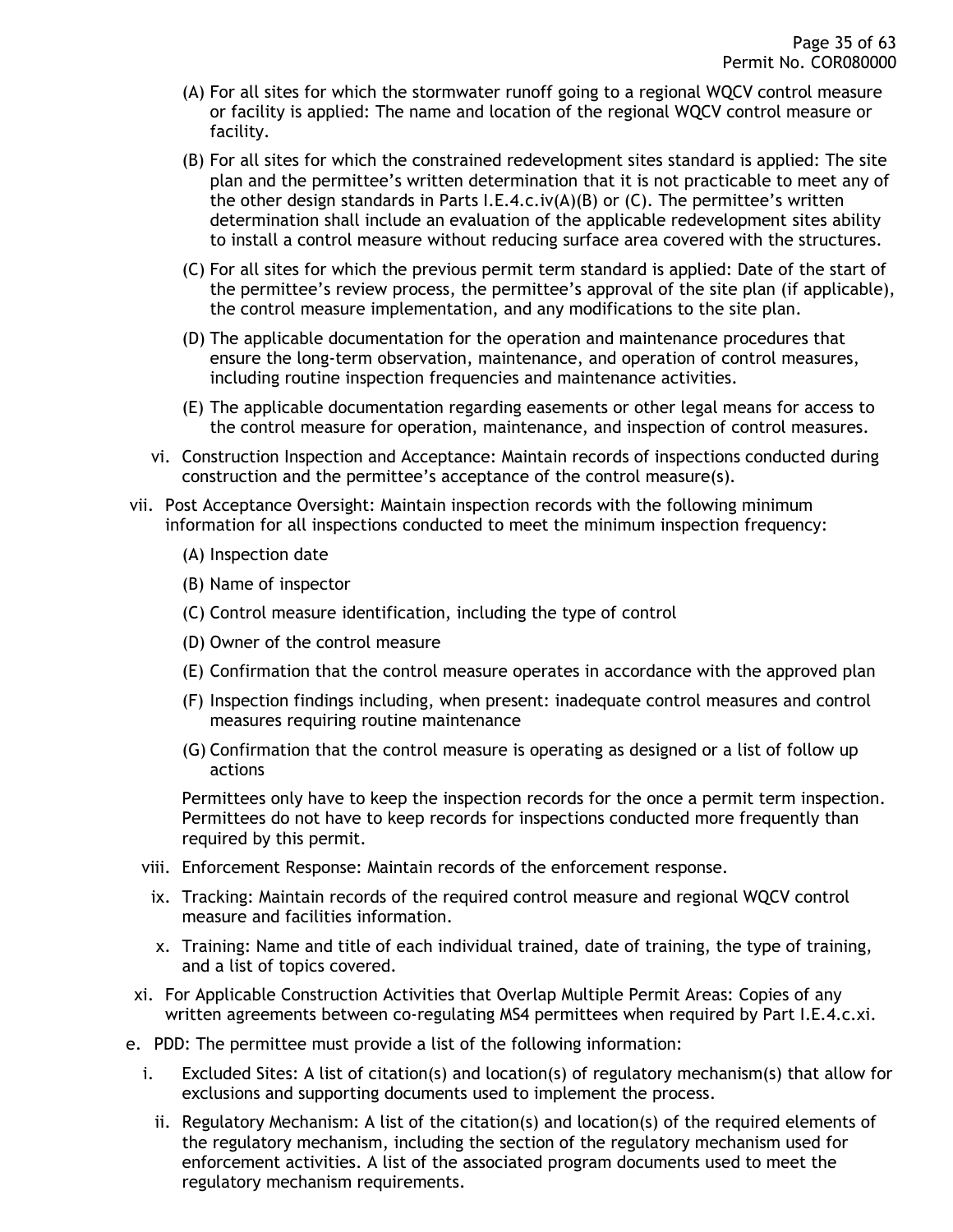- iii. Regulatory Mechanism Exemptions: A list of citation(s) and location(s) of regulatory mechanism elements that allow for exemptions. A list of the documented procedures that confirm that any exemptions, waivers, and variances comply with the permit.
- iv. Control Measure Requirements: A list of citation(s) and location(s) of applicable documents that demonstrate that the permittee requires operators to meet the requirements in Part I.E.4.c.v, including any documents that provide control measure design considerations, criteria, or standards.
- v. Site Plan Requirements:
	- (A) A list of citation(s) and location(s) of applicable documents that demonstrate that the permittee requires operators to develop, maintain, and modify site plans, including the citation(s) and location(s) of supporting documents.
	- (B) A list of citation(s) and location(s) of applicable documents that demonstrate that the permittee conducts initial site plan reviews, including the citation(s) and location(s) of supporting documents.
	- (C) A list of citation(s) and location(s) of applicable documents that demonstrate that the permittee has operation and maintenance procedures that ensure the long-term observation, maintenance, and operation of control measures , including routine inspection frequencies and maintenance activities.
	- (D) A list of citation(s) and location(s) of applicable documents that demonstrate that the permittee has procedures to ensure that structural control measures have easements or other legal means for access to the control measure for operation, maintenance, and inspection of control measures.
- vi. Construction Inspection and Acceptance and Post Acceptance Oversight Site Inspection: A list of citation(s) and location(s) of applicable documents that demonstrate that the permittee has written procedures for inspections, including the citation(s) and location(s) of supporting documents that describe the following:
	- (A) The process and tools used for documenting inspections.
	- (B) The process for inspection follow-up, including determining, implementing, and documenting the nature of the follow-up action.
	- (C) The process for determining, implementing, and documenting Post Acceptance Site Inspection frequencies if different than once a permit term.
	- (D) Procedures for determining ownership through property records, as needed.
	- vii. Enforcement Response: A list of citation(s) and location(s) of applicable documents that demonstrate that the permittee has written procedures for enforcement response. The document(s) must detail the types of escalating enforcement responses the permittee will take in response to common violations and time periods within which responses will take place.
- viii. Tracking: A list of citation(s) and location(s) of applicable documents that demonstrate that the permittee has written procedures for maintaining the required tracking information.
- ix. Training: A list of citation(s) and location(s) of the training program and supporting documents.
- x. For Applicable Construction Activities that Overlap Multiple Permit Areas: A list of citation(s) and location(s) of applicable documents that demonstrate that the permittee meets all permit requirements in Part I.E.4 for applicable development site for which the permittee is the owner or operator, if different than procedures for private sites.

### <span id="page-35-0"></span>**5. Pollution Prevention/Good Housekeeping for Municipal Operations**

The permittee must implement a program for Pollution Prevention/Good Housekeeping for facilities and operations that they own, operate, or perform within the permit area. The program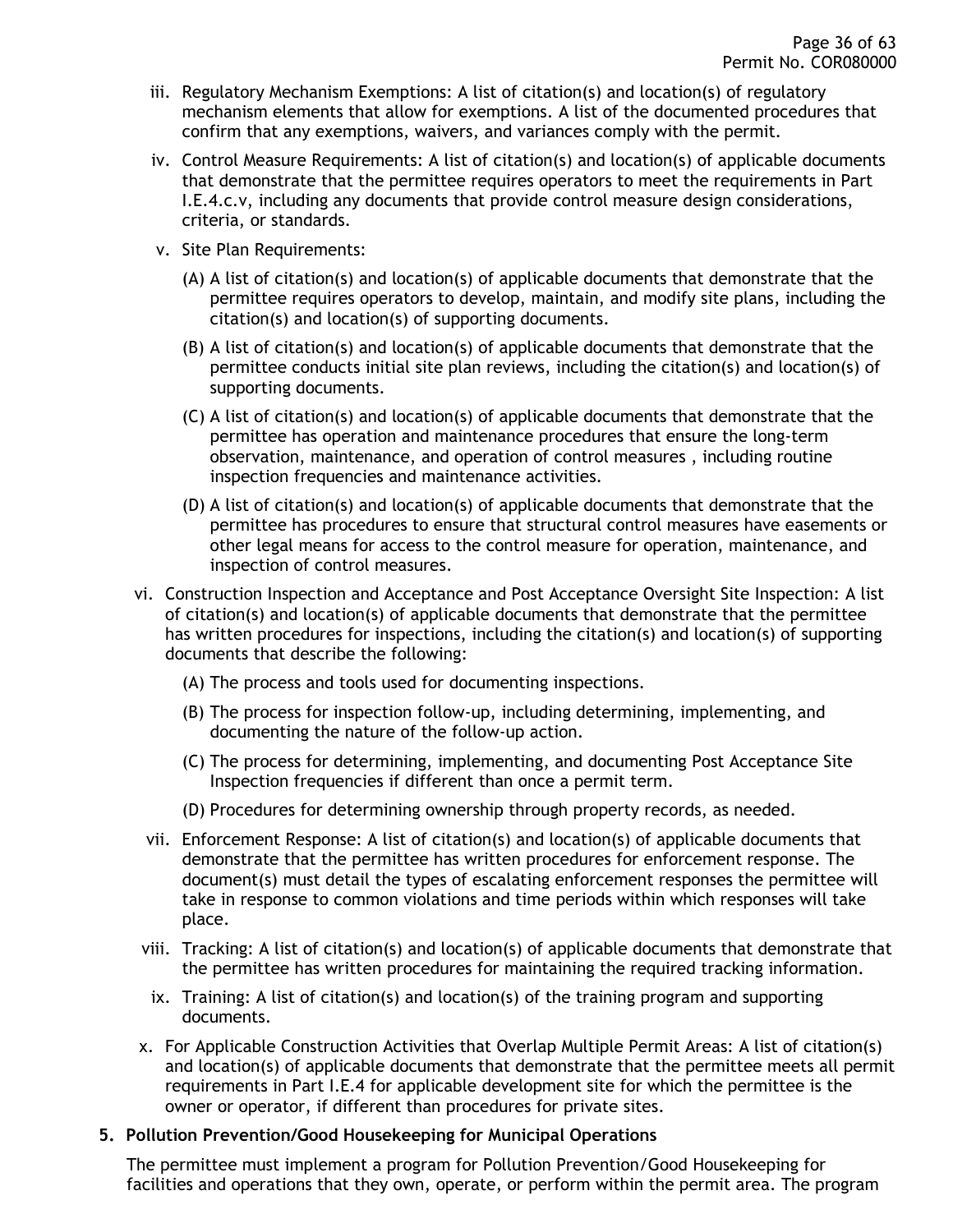must prevent or reduce water quality impacts from pollutants being discharged to the MS4 from municipal facilities and operations. "Applicable municipal operations and facilities" are municipal operations and facilities that *are not* authorized by a separate CDPS or NPDES discharge permit.

- a. The following requirements apply:
	- i. Control Measure Requirements: The permittee must address the selection, installation, implementation, and maintenance of control measures in accordance with Part I.B. At a minimum, control measures must be adequately designed to prevent or reduce all potential pollutant associated with applicable municipal facilities and operations to prevent or minimize the discharge of pollutants, including trash, to state waters.
	- ii. Municipal Facility Runoff Control Measures:
		- (A) The permittee shall implement control measures to prevent or reduce potential discharges of pollutants to the MS4 from the applicable municipal facilities listed below. New written procedures shall be developed and implemented for any new applicable municipal facilities prior to associated pollutant sources being present.
			- 1) Vehicle maintenance facilities
			- 2) Asphalt and concrete batch plants which are not already authorized by a separate CDPS or NPDES discharge permit
			- 3) Solid-waste transfer stations where waste and recyclables are briefly held before further transport
			- 4) Outdoor storage yards with exposed stockpiles of materials, including stockpiles of road deicing salt, salt and sand, sand, and rotomill material
		- (B) The permittee shall implement the following categories of control measures as necessary to prevent or reduce the pollutant sources present:
			- 1) Preventive maintenance
			- 2) Good housekeeping
			- 3) Spill prevention and response procedures
			- 4) Structural control measures
			- 5) Evaluation of non-stormwater discharges
			- 6) Employee training
		- (C) The permittee shall implement written municipal facility inspection procedures, which must at a minimum include the following:
			- 1) An annual visual inspection of each applicable municipal facility.
			- 2) A verification that the written facility procedures and documentation reflect current conditions.
			- 3) Observation of locations and areas where stormwater from municipal facilities are discharged off-site; or discharged to waters of the state, or to a storm sewer system that drains to waters of the state.
			- 4) Observation of facility conditions, including pollutant sources and control measures, to identify inadequate control measure and control measure requiring maintenance.
- iii. Municipal Operations and Maintenance Procedures: The permittee shall implement control measures that prevent or reduce discharges for applicable municipal operations that are not covered under Part I.E.5.a.ii(A). New written procedures shall be developed and implemented for any new applicable municipal operations prior to associated pollutant sources being present.
	- (A) At a minimum, implementation of the procedures must prevent or reduce stormwater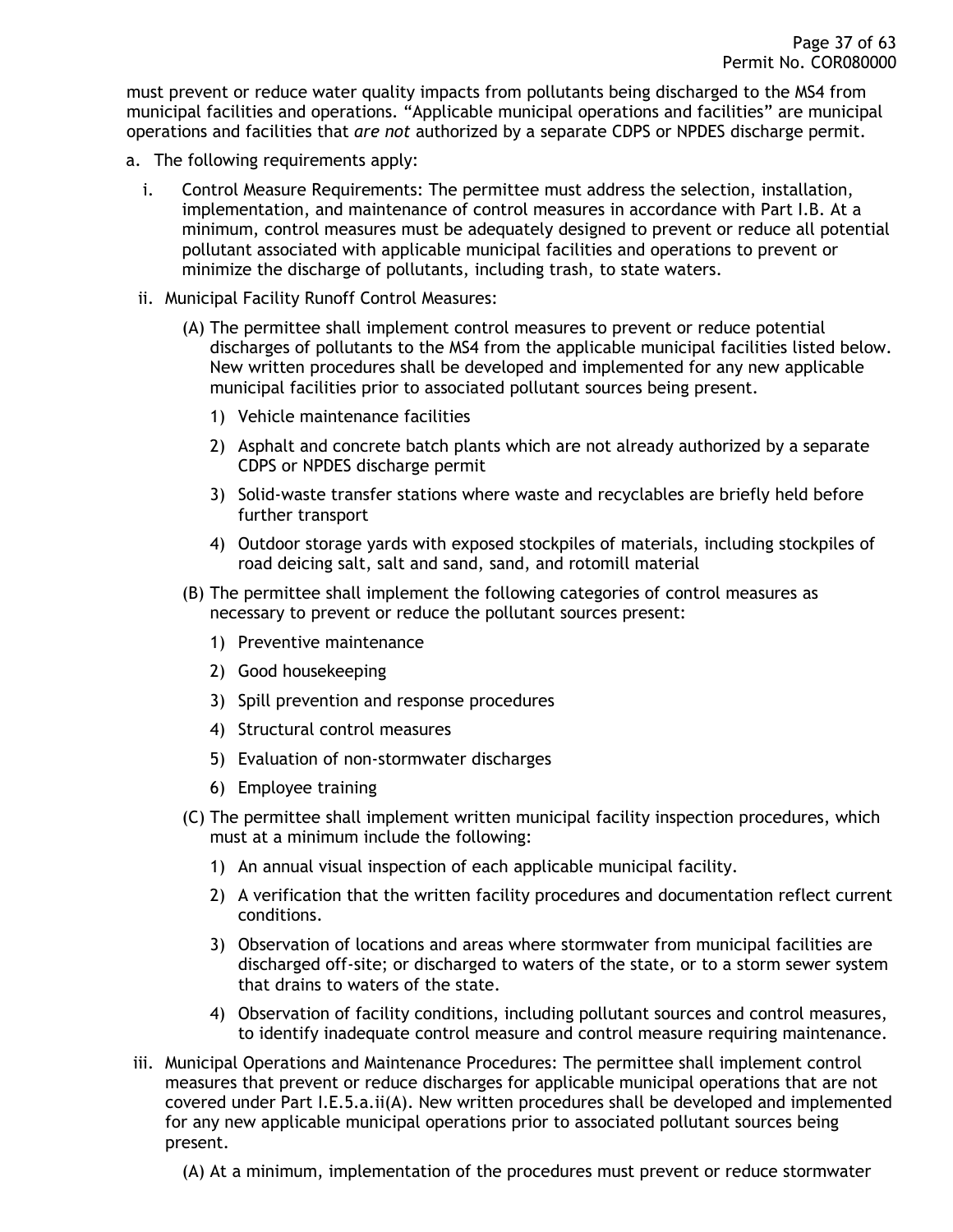pollution from the following operations conducted by the permittee:

- 1) Operation and maintenance of streets, roads, highways
- 2) Operation and maintenance of municipal parking lots
- 3) Operations at maintenance and storage yards
- 4) Operations at maintenance shops with outdoor storage areas
- 5) Operation and maintenance of snow dumps/snow disposal areas
- 6) Operation and maintenance of sites used for temporary storage of sweeper tailings or other waste piles
- 7) Park and open space maintenance
- 8) Building maintenance
- 9) New construction of municipal facilities
- 10) Application of pesticides, herbicides, and fertilizers
- 11) Large outdoor festivals and events
- 12) Construction activities not subject to the requirements of Part I.E.3
- 13) Maintenance, replacement, and construction of utilities and the storm system, including operations, such as storage, dewatering, or disposal, associated with removal of sediment, debris, trash, and other pollutant sources from the MS4, including removal of materials, such as trash, from control measures implemented in accordance with Part I.E.4, unless covered by a separate CDPS or NPDES permit.
- iv. Nutrient Source Reductions: The permittee shall implement a municipal operations program that has the ultimate goal of preventing or reducing nitrogen and phosphorus in stormwater runoff associated with the applicable municipal operations and facilities.
	- (A) The permittee shall evaluate, identify, and document the municipal operations and facilities that are and/or have the potential to contribute nitrogen and phosphorus to the waters receiving the discharge authorized under this permit (identified municipal operations nutrient sources). The permittee is authorized to meet the requirements of this section through contribution to a collaborative program to evaluate, identify, and target sources state-wide or within the specific region or watershed that includes the receiving waters impacted by the permittee's discharge(s). At a minimum, if the permittee has any operations that use fertilizers, then the permittee shall include the storage and application of fertilizer, including subsequent stormwater or irrigation runoff from areas were fertilizer has been applied, as an identified municipal operations nutrient source if these operations were not covered under Part I.E.5.a.ii and iii.
	- (B) The permittee shall implement control measures that prevent or reduce the nitrogen and phosphorus in stormwater runoff associated with identified municipal operations nutrient sources. The control measures shall be implemented and documented in accordance with Part I.E.5.a.ii, if associated with an applicable municipal facility, or in accordance with Part I.E.5.a.iii., if associated with an applicable municipal operation.
- v. Outdoor bulk storage structures, of more than 55 gallons, for petroleum products and any other liquid chemicals located at applicable municipal facilities must have control measures implemented that provide secondary containment or equivalent protection that contains all spills and prevents any spilled material from entering state waters. For the scenario of a single containment system serving multiple tanks, the containment system must have sufficient capacity to contain 10% of the volume of containers, or the volume of the largest container plus 10%, whichever is greater. Bulk storage on mobile refuelers that are subject to the authority and control of the U.S. Department of Transportation, as defined in the Memorandum of Understanding between the Secretary of Transportation and the Administrator of EPA, dated November 24, 1971 are not subject to the requirements of Part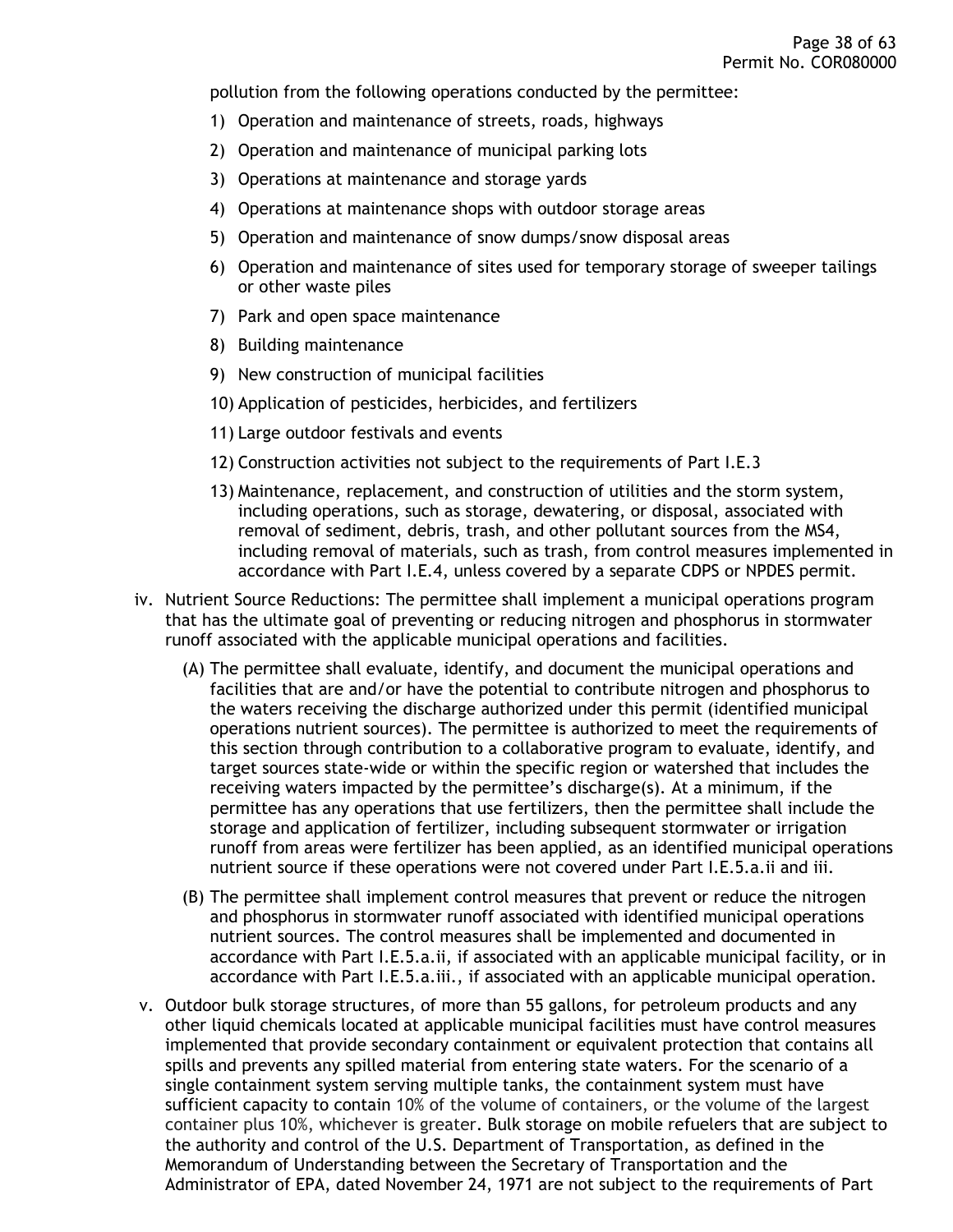I.E.5.a.ii(A)(5). Before the implementation of such controls, the permittee shall implement practices, such as spill prevention and response, to prevent or reduce pollutants in runoff associated with bulk storage structures.

- vi. Training: Train applicable municipal staff to implement the Pollution Prevention/Good Housekeeping for Municipal Operations, including training for employees that will conduct inspections in accordance with Part I.E.5.a.ii(C). The permittee must identify those who will be likely to inspect the control measures and provide training to those individuals. The program must inform public employees responsible for operations with the potential to result in an illicit discharge about the permittee's prohibitions against, and potential impacts associated with, illicit discharges from municipal operations. The training must also include information on trash and its effects on water quality.
- b. Recordkeeping: The permittee must maintain the following records for activities to meet the requirements of this section I.E.5 and Part I.K.2:
	- i. Municipal Facility Runoff Control Measures: For each applicable municipal facility:
		- (A) Facility identification
		- (B) Description of all pollutant sources
		- (C) Control measures implemented, including installation and implementation specifications and information
		- (D) Staff (position title) responsible for implementation of control measures and associated documentation
		- (E) Description of control measures implemented for bulk storage structures.
		- (F) Maintain inspection records with the following minimum information for all inspections conducted to meet the minimum inspection frequency:
			- 1) Inspection date
			- 2) Name of inspector
			- 3) Applicable facility identification
			- 4) Inspection findings including, when present: inadequate control measures, control measures requiring routine maintenance, and if there was any evidence of polluted discharges from the facility
			- 5) Confirmation and documentation that the control measures are adequate or a list of follow up actions
	- ii. Municipal Operations and Maintenance Procedures: Control measures implemented, including installation and implementation information.
- iii. Nutrient Source Reductions: Control measures implemented to prevent or reduce nitrogen and phosphorus from municipal operations, including installation and implementation information.
- iv. Outdoor Bulk Storage: Description of control measures implemented for bulk storage structures, if applicable.
- v. Training: Name and department of each individual trained, date of training, the type of training, and a list of topics covered.
- c. PDD: The permittee must provide a list of the following information:
	- i. Municipal Facility Runoff Control Measures: A list of citations(s) and locations(s) of the following:
		- (A) List of applicable municipal facilities.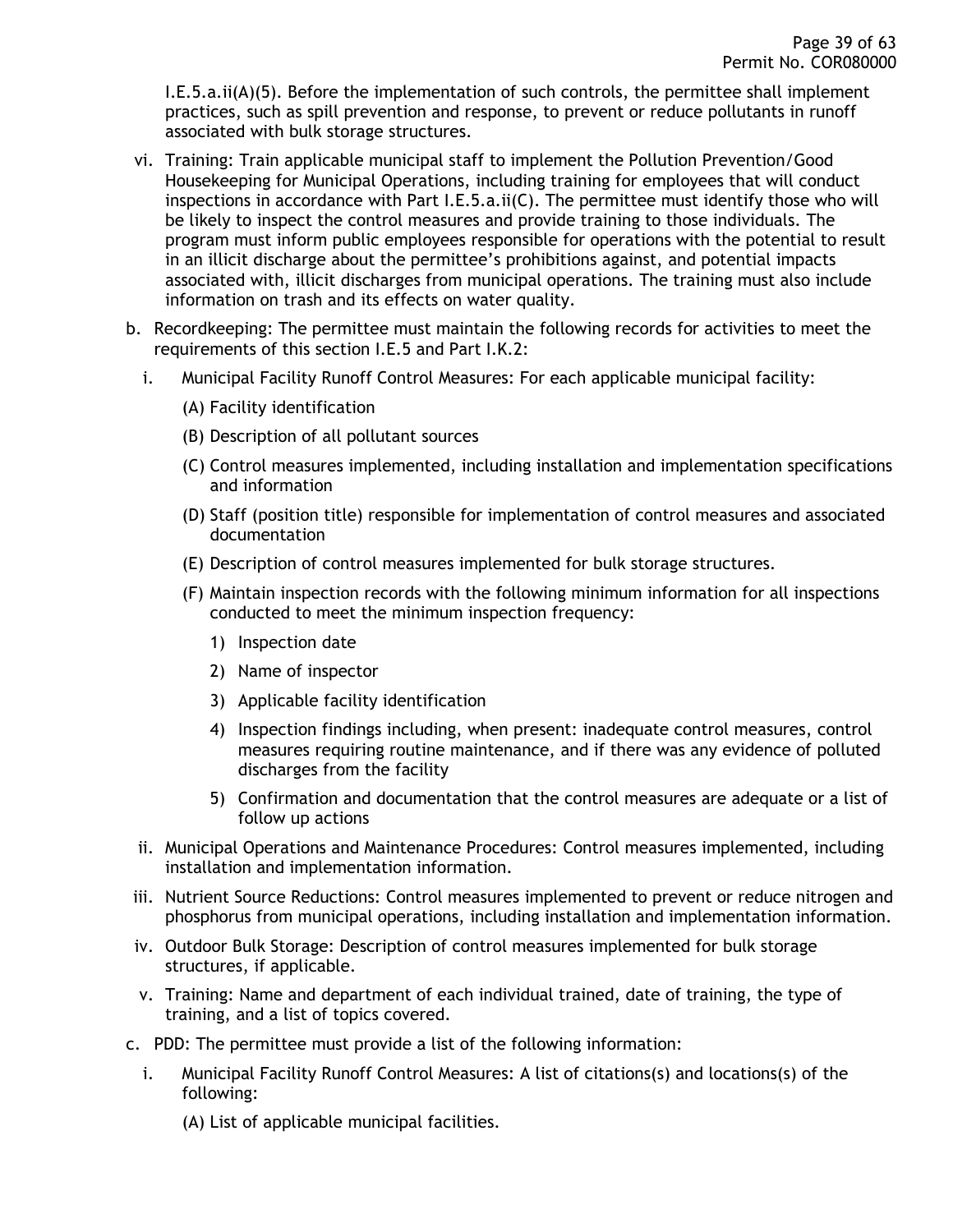- (B) List of facilities the permittee owns or operates that are subject to separate CDPS or NPDES permit coverage under the state's general stormwater permits for discharges of stormwater associated with industrial activity.
- (C) Citation(s) and location(s) of supporting documents of the municipal facility runoff control measures, including documents that provide control measure installation and implementation specifications and information, if applicable.
- (D) Citation(s) and location(s) of supporting documents for inspections, including a list of the written procedures for conducting inspections.
- ii. Municipal Operations and Maintenance Procedures: A list of citations(s) and locations(s) of the following:
	- (A) List the municipal operations to which this program applies.
	- (B) Citation(s) and location(s) of supporting documents, including documents that provide control measure installation and implementation specifications and implementation.
- iii. Nutrient Source Reductions: A list of citations(s) and locations(s) of the method used to evaluate operations and facilities to identify sources of nitrogen and phosphorus discharges from the MS4 that can be controlled through the implementation of control measures.
- iv. Outdoor Bulk Storage: A list of citations(s) and locations(s) of procedures to ensure that this requirement is met.
- v. Training: A list of citation(s) and location(s) of the training program and supporting documents.

### <span id="page-39-1"></span><span id="page-39-0"></span>F. **OTHER TERMS AND CONDITIONS**

#### **1. General Limitations**

The following limitations shall apply to all discharges covered by this permit:

- a. No chemicals are to be added by the permittee for the purpose of meeting a pollutant restriction, prohibition, or reduction requirement in this permit that have the potential to be present in the permitted discharge, including, but not limited to, chemical additions at any point in the treatment process, unless the permittee provides advance notice to the Division of the planned changes in accordance with Part II.A.2 and the Division confirms that the new or altered discharge is appropriate for coverage under this general permit.
- b. All discharges must comply with the lawful requirements of federal agencies, municipalities, counties, drainage districts, and other local agencies regarding any discharges to storm drain systems, conveyances, or other water courses under their jurisdiction.

### <span id="page-39-2"></span>**2. Releases in Excess of Reportable Quantities**

This permit does not relieve the permittee of the reporting requirements of 40 C.F.R. 110, 40 C.F.R. 117 or 40 C.F.R. 302. Any discharge of hazardous material shall be handled in accordance with the Division's Notification Requirements in Part II.

### <span id="page-39-3"></span>**3. Records Availability**

All records required under this permit are considered reports that shall be available to the public under Section 308(b) of the CWA. The operator of a facility with discharges covered by this permit shall make their PDD available to members of the public upon request. However, the permittee may claim any portion of a PDD as confidential in accordance with 40 C.F.R. Part 2.

#### <span id="page-39-4"></span>**4. Discharges to Waters with Total Maximum Daily Loads (TMDLs)**

A "TMDL" is a calculation of the maximum amount of a pollutant that a waterbody can receive and still meet water quality standards, and an allocation of that amount to the pollutant's sources. A water quality standard is a narrative and/or numeric restriction established by the Commission applied to state surface waters to protect one or more beneficial uses of such waters. Whenever only numeric or only narrative standards are intended, the wording shall specifically designate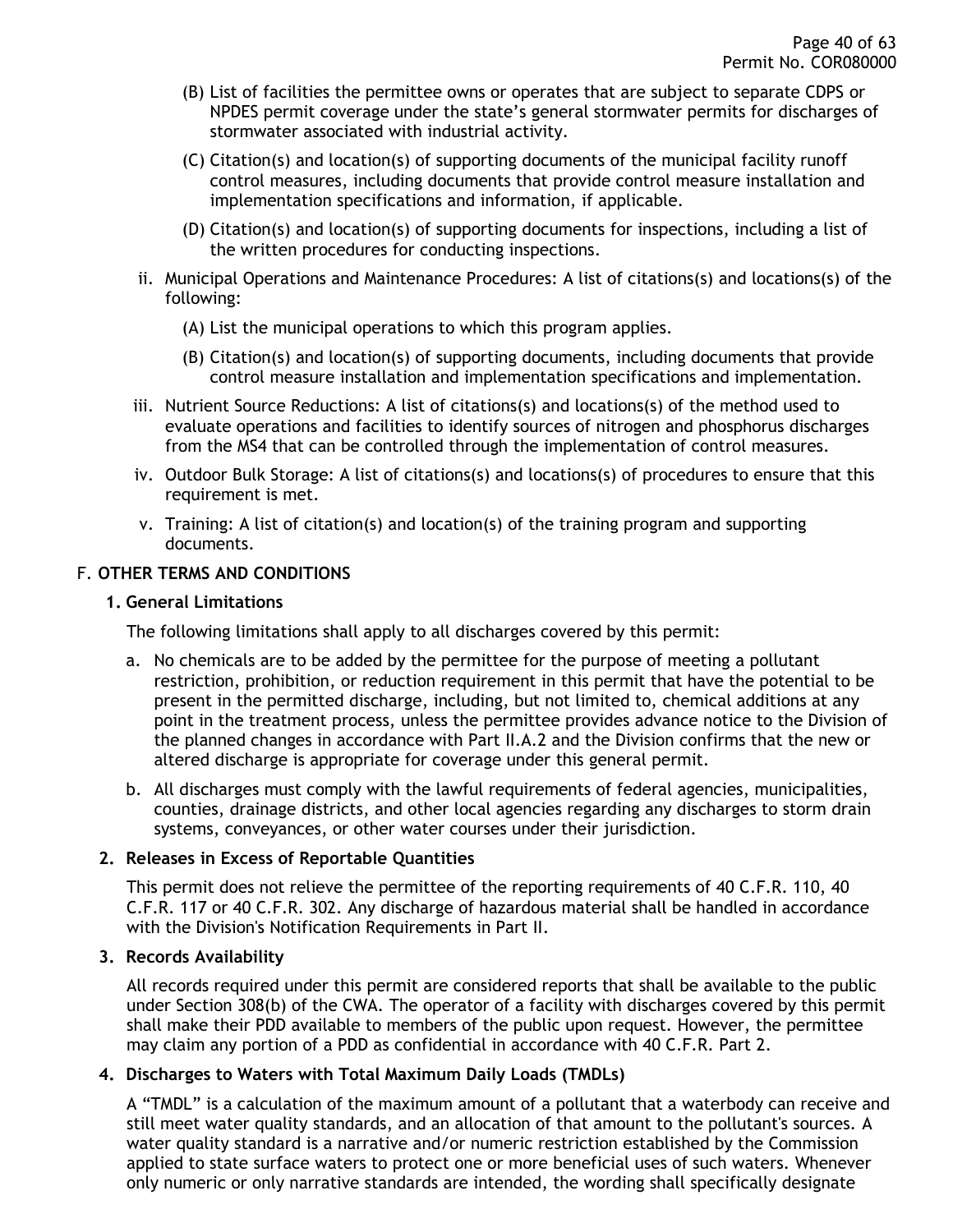which is intended. See 5 CCR 1002- 31.5(37). A TMDL includes wasteload allocations (WLAs) for point source discharges; load allocations (LAs) for nonpoint sources and/or natural background, and must include a margin of safety (MOS) and account for seasonal variations. See section 303(d) of the Clean Water Act and 40 C.F.R. 130.2 and 130.7. The Division will do either of the following if a TMDL has been approved for any waterbody into which the permittee discharges, and discharges subject to effluent limits under this permit certification have been assigned a pollutant-specific WLA under the TMDL:

- a. If the Division determines that pollutant restrictions, prohibitions, and reduction requirements in the current permit are adequate to ensure compliance with the WLA, the Division will notify the permittee of the WLA, and amend the permittee's certification if necessary to address additional reporting or documentation requirements to demonstrate compliance with the WLA, or
- b. If the Division determines that the conditions of this permit are not adequate to bring about compliance with the WLA, the Division may modify this permit in accordance with Part II.B.5 or require the permittee to apply for and obtain an individual or alternate general CDPS or NPDES permit, in accordance with Part I.A.2.

#### <span id="page-40-0"></span>**5. Implementation by Other Parties**

Implementation of one or more of the actions required to comply with a term or condition of this permit, including pollutant restrictions, prohibitions, and reduction requirements, may be shared with another entity or the other entity may fully take over implementation of the action(s). The permittee remains liable for ensuring that all requirements of this permit are complied with, regardless of who implements the action(s). The permittee may rely on another entity for implementation only if:

- a. The other entity agrees to implement the action(s) on the permittee's behalf. Written acceptance of this obligation is required and must be maintained as part of the PDD.
- b. If the other entity conducts oversight of a third party to meet a pollutant restriction, prohibition, or reduction requirement, the entity must be capable of remaining impartial and must be a separate entity than the owner/operator of the activity for which the oversight is targeted.
- c. The other entity must be capable of completing the necessary actions to comply with the relevant pollutant restriction, prohibition, or reduction requirement(s), including but not limited to effective performance, adequate funding, adequate operator staffing and training, and adequate laboratory and process controls, including appropriate written quality assurance procedures.
- d. If the permittee uses another party, including a storm water management system administrator, to conduct site inspections on their behalf, then the permittee must develop written procedures to demonstrate and report that the storm water management system administrator program meets the requirements of Part I.E.3.c.vi. and Part I.E.3.d.vi.

### <span id="page-40-1"></span>**6. Monitoring**

Monitoring requirements are included in this section, as well as in Part III of the permit for requirements applicable to specific permittees.

Case-by-Case Monitoring: The Division reserves the right to require water quality sampling and testing, on a case-by-case basis. Monitoring may also be required if a stormwater-based TMDL and WLA have been put into place for any waterbody into which the permittee discharges.

### <span id="page-40-2"></span>**7. General Monitoring and Sampling Requirements**

The permittee shall comply with the following requirements for all monitoring required by this permit, except for field analysis which may be conducted as part of Part I.E.2. Where field analysis does not involve analytical methods approved under 40 C.F.R. Part 136, the applicant shall document a description of the method used, including the name of the manufacturer of the test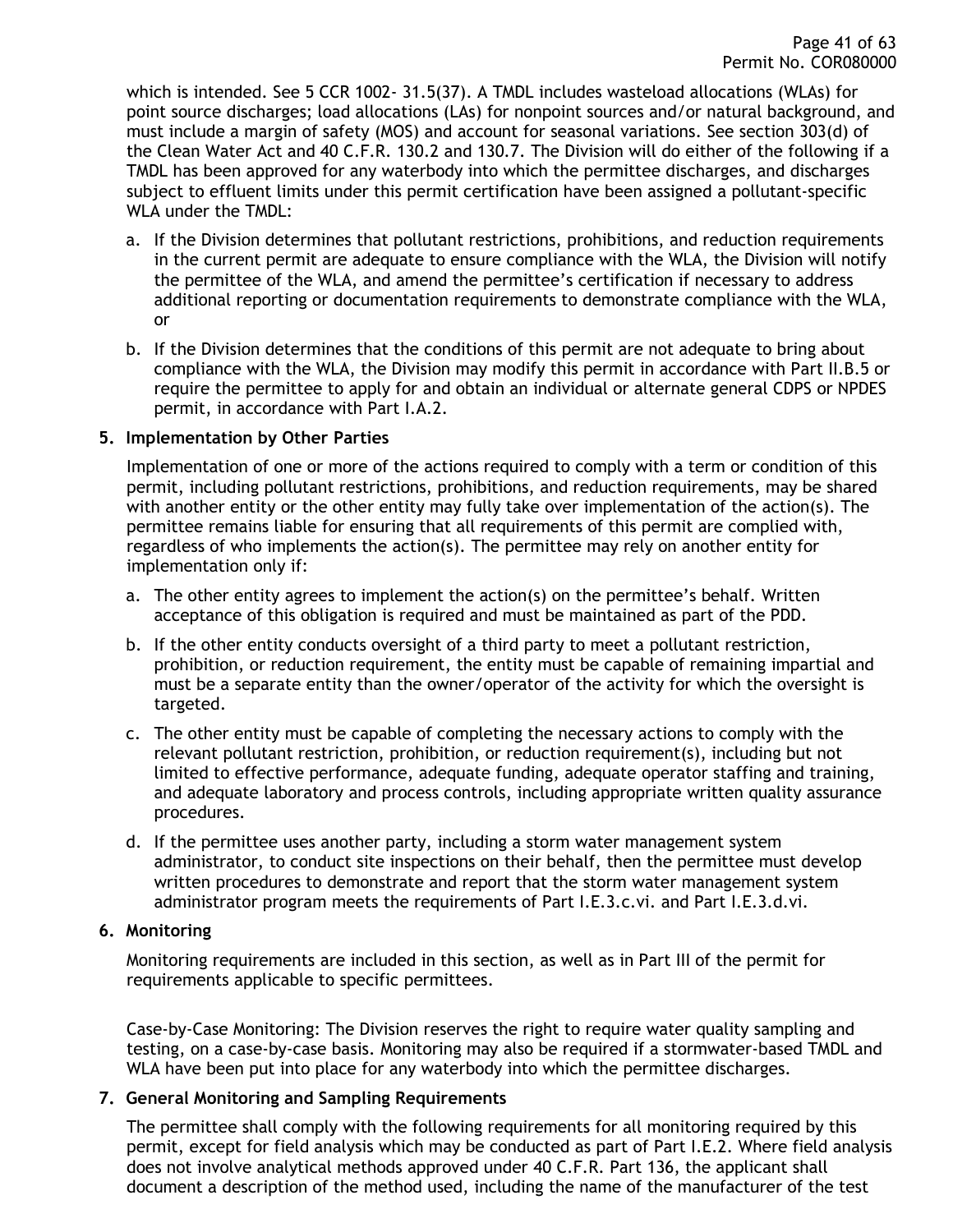method along with the range and accuracy of the test.

- a. Analytical and Sampling Methods for Monitoring
- The permittee shall install, calibrate, use and maintain monitoring methods and equipment, including biological and indicated pollutant monitoring methods. All sampling shall be performed by the permittee according to specified methods in 40 C.F.R. Part 136; methods approved by EPA pursuant to 40 C.F.R. Part 136; or methods approved by the Division, in the absence of a method specified in or approved pursuant to 40 C.F.R. Part 136.
- b. The permittee shall establish and maintain records for all monitoring required by Part I.F.6. Those records shall include the following:
	- i. The date, type, exact location, and time of sampling or measurements
	- ii. The individual(s) who performed the sampling or measurements
- iii. The date(s) the analyses were performed
- iv. The individual(s) or entity who performed the analyses
- v. The analytical techniques or methods used
- vi. The results of such analyses
- c. The permittee shall maintain all monitoring information, including the chain of custody forms, all original strip chart recordings for continuous monitoring instrumentation, all calibration and maintenance records, copies of all reports required by this permit and records of all data used to complete the application for this permit in accordance with Part I.K.2. This period of retention shall be extended during the course of any unresolved litigation regarding the discharge of pollutants by the permittee or when requested by the Division or EPA.

#### <span id="page-41-1"></span><span id="page-41-0"></span>G. **PROGRAM REVIEW AND MODIFICATION**

#### **1. Annual Program Review**

The permittee shall conduct an annual review of the current program areas as necessary for the preparation of the annual report required under Part I.I. This annual review shall include the following:

- a. A review of the compliance status with requirements in Part I.E and III, and compliance schedules in Part I.H.
- b. An assessment of the effectiveness of control measures.
- c. An assessment of any permit modifications that may be needed if compliance with a current term or condition may not be practicable.

### <span id="page-41-2"></span>H. **COMPLIANCE SCHEDULE**

Permittees are required to implement their current program in accordance with the previous permit until a new program is implemented in accordance with this permit, including this compliance schedule. Compliance with the terms and conditions of this permit, including Parts I.D and E, shall be required by the effective date of the permit, except as provided below. The dates in the compliance schedule are deemed to be correct where the dates in the compliance schedule and in the text of the permit conflict. The compliance schedule detailed in Table 2, below, includes submittals of plans and implementation of permit conditions.

The permittee shall submit the plans to the Division by the specified date in the case of the required submittal of plans. When applicable, a schedule of dates to accomplish various tasks related to the plans, including implementation shall also be included. Upon approval of a plan(s) by the Division, implementation of all terms and conditions of the plan(s), including but not limited to the compliance schedule, shall be a requirement of this permit.

#### <span id="page-41-3"></span>**1. Renewal Permittees**

All requirements of the cited section, and all subsections, must be met by the compliance schedule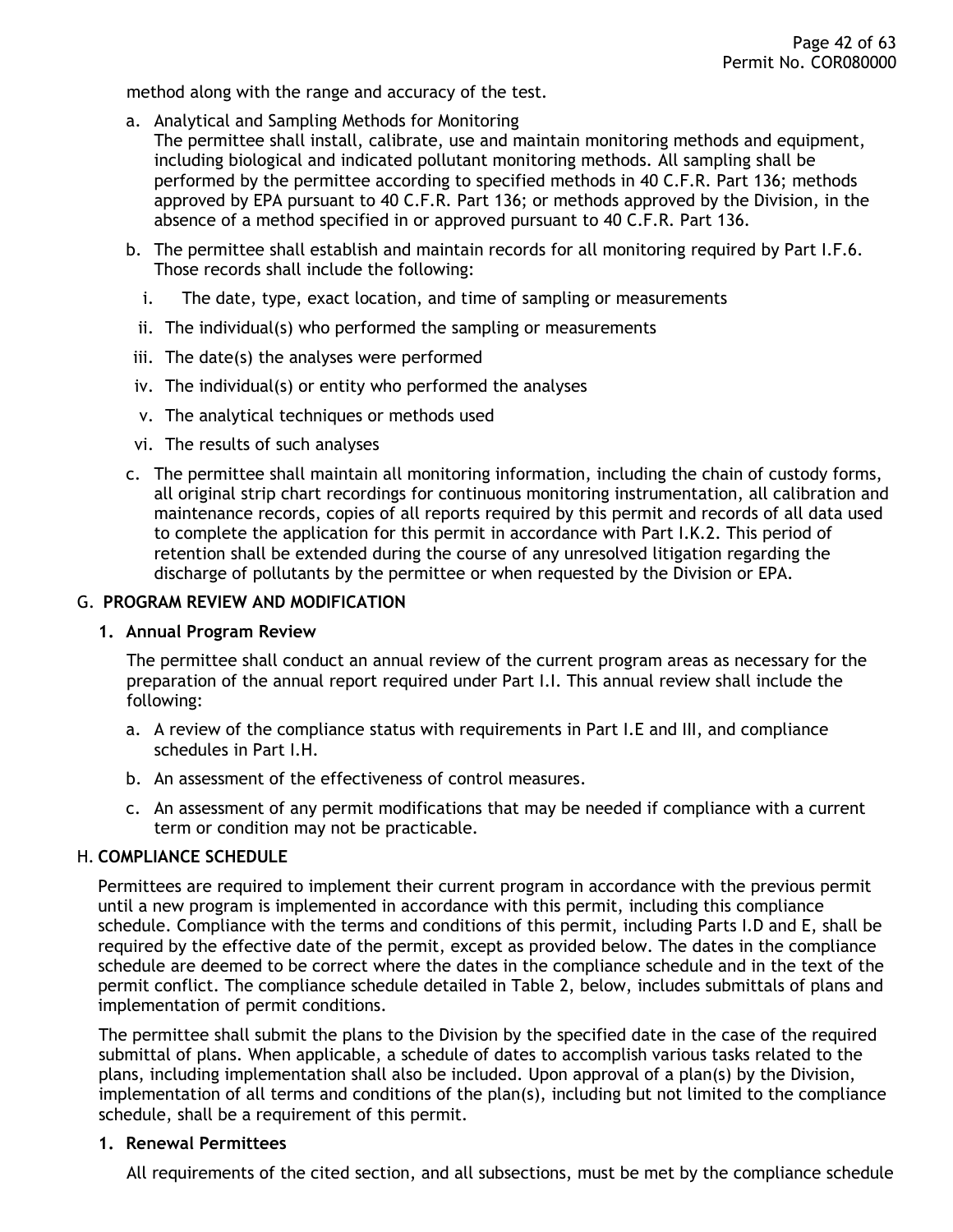deadline in Table 2.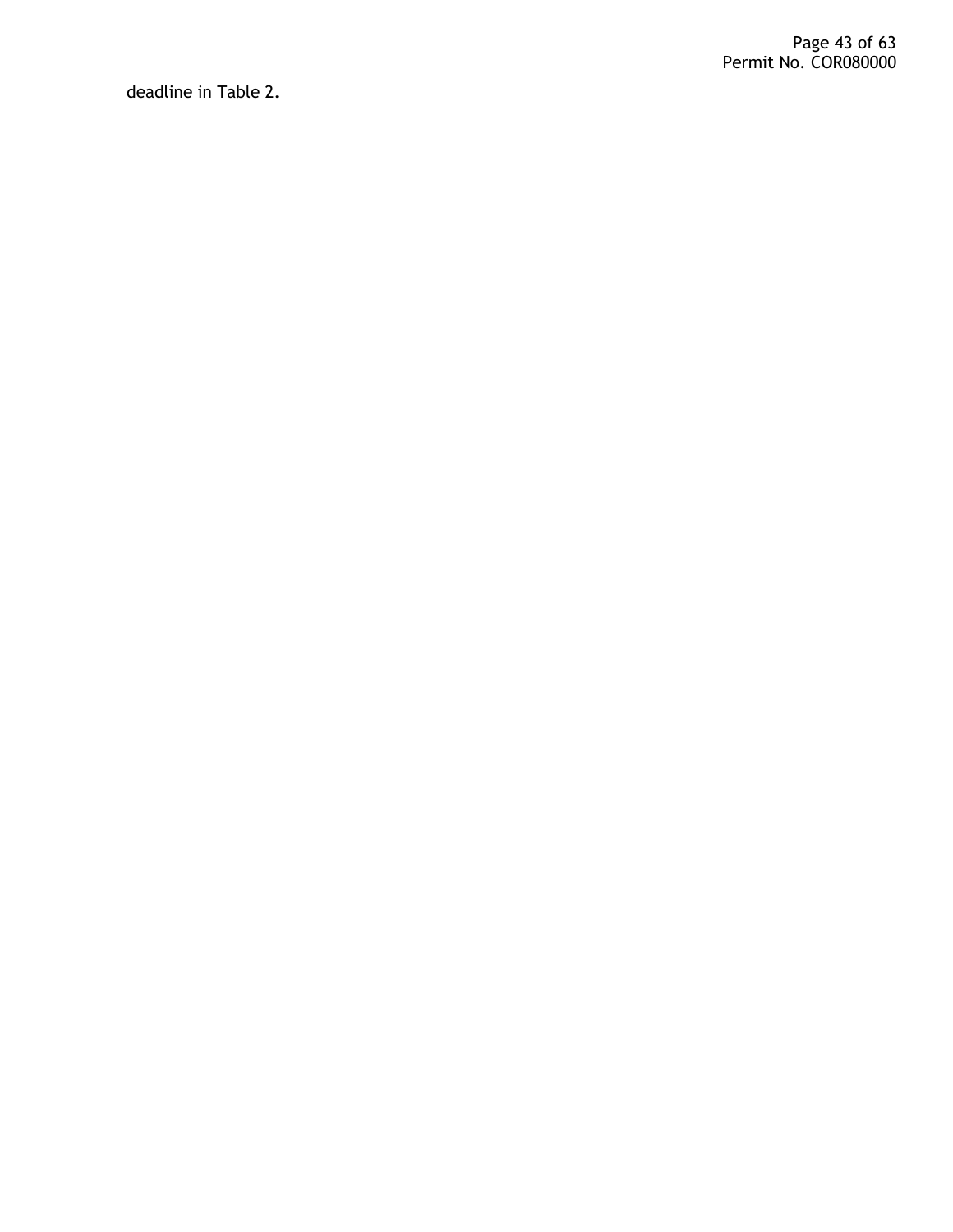| <b>TABLE 2</b>                                  |                                                                      |                                                                                                                                                       |                                                                                                                                                                |                                                   |  |
|-------------------------------------------------|----------------------------------------------------------------------|-------------------------------------------------------------------------------------------------------------------------------------------------------|----------------------------------------------------------------------------------------------------------------------------------------------------------------|---------------------------------------------------|--|
| <b>Compliance Schedule - Renewal Permittees</b> |                                                                      |                                                                                                                                                       |                                                                                                                                                                |                                                   |  |
| <b>ICIS Code</b>                                | <b>Permit Condition</b>                                              | <b>Action</b>                                                                                                                                         | <b>Deliverable</b>                                                                                                                                             | <b>Deadline</b>                                   |  |
| <b>PR010</b>                                    | Part $I.A.3.a.ii(B)$                                                 | County growth area maps<br>(Part I.A.3.a.ii(B))                                                                                                       | Submit a map of the<br>county growth areas<br>as defined in Part<br>$I.A.3.a.ii(B)(1)$ and<br>(2) or confirmation<br>that Part<br>I.A.3.a.ii(B)(3)<br>applies. | Completed by<br>January 1, 2017                   |  |
| <b>PR010</b>                                    | Part I.C.1, and PDD<br>content<br>requirements in<br>Parts I.D and E | Complete PDD<br>(contents must reflect terms and<br>conditions that are in effect,<br>i.e., following the associated<br>compliance schedule deadline) | Notification in<br>annual report<br>Due March 10, 2019                                                                                                         | Completed by<br>January 1, 2019                   |  |
| <b>PR010</b>                                    | Part I.E.2.a.ii                                                      | Complete all applicable changes                                                                                                                       | Notification in                                                                                                                                                | Completed by                                      |  |
|                                                 | Part I.E.2.a.iii                                                     | to the regulatory mechanism(s):<br>Ensure requirements are met;                                                                                       | annual report                                                                                                                                                  | July 1, 2019                                      |  |
|                                                 | Part I.E.2.a.v (if<br>applicable)                                    | revise implementation and<br>documentation if necessary.                                                                                              | Due March 10, 2020                                                                                                                                             |                                                   |  |
|                                                 | Part I.E.3.c.ii                                                      |                                                                                                                                                       |                                                                                                                                                                |                                                   |  |
|                                                 | Part I.E.3.c.iii                                                     |                                                                                                                                                       |                                                                                                                                                                |                                                   |  |
|                                                 | Part I.E.4.c.ii                                                      |                                                                                                                                                       |                                                                                                                                                                |                                                   |  |
|                                                 | Part I.E.4.c.iii                                                     |                                                                                                                                                       |                                                                                                                                                                |                                                   |  |
| <b>PR010</b>                                    | Part I.E.1.a.i                                                       | Illicit Discharges: Begin providing<br>information targeting<br>business(es) and the general<br>public                                                | Notification in<br>annual report<br>Due March 10, 2019                                                                                                         | Begin<br>implementation<br>July 1, 2018           |  |
| <b>PR010</b>                                    | Part I.E.1.a.ii                                                      | <b>Education and Outreach</b><br>Activities: Begin providing annual<br>public education and outreach<br>from Table 1.                                 | Notification in<br>annual report<br>Due March 10, 2019                                                                                                         | <b>Begin</b><br>implementation<br>January 1, 2018 |  |
| <b>PR010</b>                                    | Part I.E.1.a.iii(A)                                                  | Nutrients: Determine targeted<br>sources of nutrients.                                                                                                | Notification and list<br>of targeted sources<br>in annual report                                                                                               | Completed by<br>January 1, 2018                   |  |
|                                                 |                                                                      |                                                                                                                                                       | Due March 10, 2018                                                                                                                                             |                                                   |  |
| <b>PR010</b>                                    | Part I.E.1.a.iii(B)                                                  | Nutrients: Begin providing<br>education and outreach to the<br>targeted sources                                                                       | Notification in<br>annual report<br>Due March 10, 2019                                                                                                         | Begin<br>implementation<br>July 1, 2018           |  |
| <b>PR010</b>                                    | Part I.E.2.a.iv                                                      | Tracing an Illicit Discharge:                                                                                                                         | Notification in                                                                                                                                                | Completed by                                      |  |
|                                                 | $(A)$ and $(B)$                                                      | Ensure requirements are met;<br>revise implementation and<br>documentation if necessary.                                                              | annual report<br>Due March 10, 2018                                                                                                                            | January 1, 2018                                   |  |
| PR010                                           | Part I.E.2.a.vi                                                      | Removing an illicit Discharge,<br>Enforcement Response: Ensure<br>requirements are met; revise<br>implementation and<br>documentation if necessary.   | Notification in<br>annual report<br>Due March 10, 2018                                                                                                         | Completed by<br>January 1, 2018                   |  |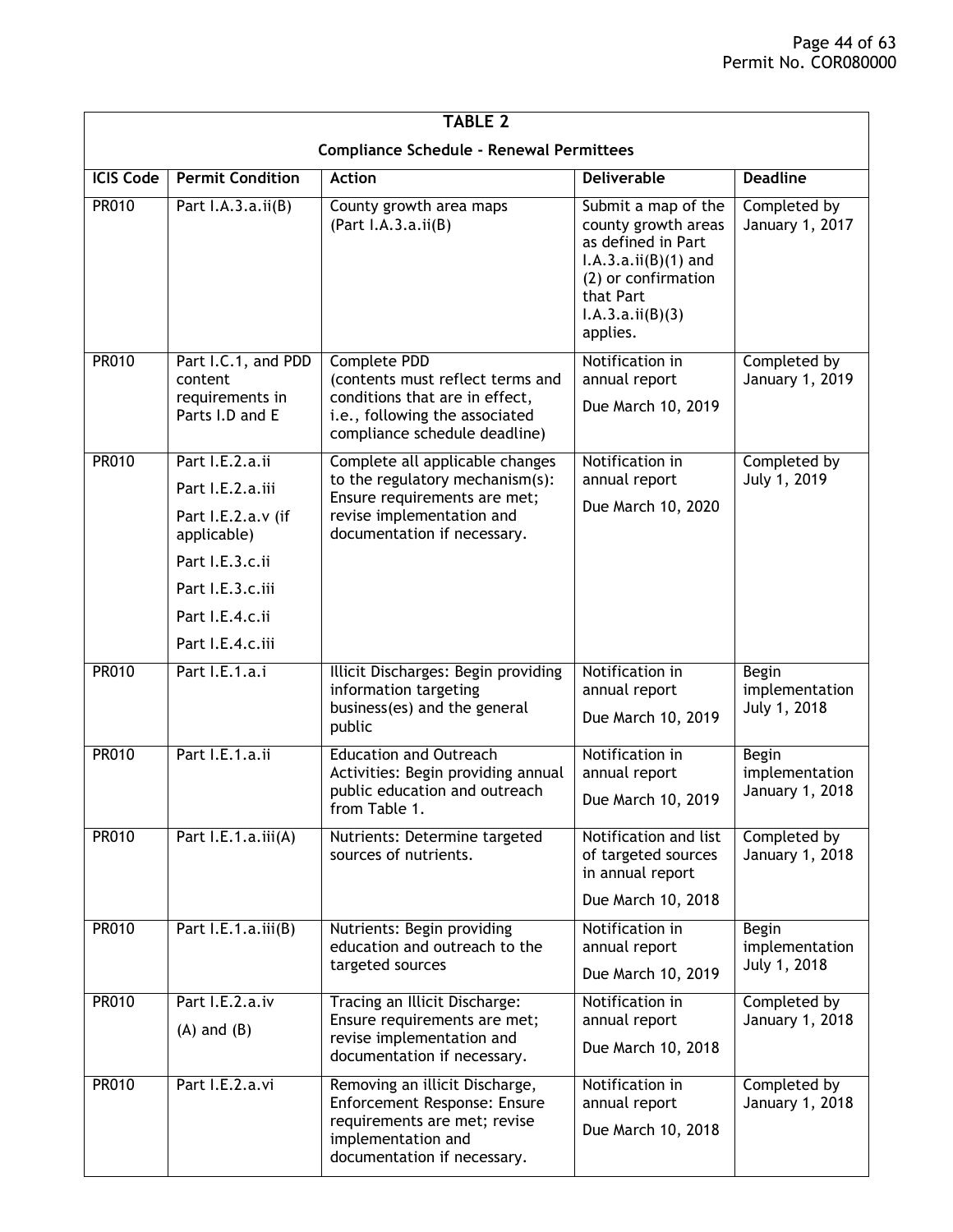| <b>PR010</b> | Part I.E.2.a.viii                  | Priority Areas: Identify any new<br>priority areas                                                           | Notification in<br>annual report                       | Completed by<br>January 1, 2018 |
|--------------|------------------------------------|--------------------------------------------------------------------------------------------------------------|--------------------------------------------------------|---------------------------------|
|              |                                    |                                                                                                              | Due March 10, 2018                                     |                                 |
| <b>PR010</b> | Part I.E.2.b.vi                    | Removing and Illicit Discharge:<br>Ensure documentation is<br>recorded.                                      | Notification in<br>annual report                       | Completed by<br>January 1, 2018 |
| <b>PR010</b> | Part I.E.3.                        | Begin implementing the                                                                                       | Due March 10, 2018<br>Notification in                  | Completed                       |
|              |                                    | permittee's new construction<br>sites program in the county<br>growth areas.                                 | annual report                                          | January 1, 2019                 |
|              |                                    |                                                                                                              | Due March 10, 2020                                     |                                 |
| <b>PR010</b> | Part I.E.3.c.i                     | <b>Excluded Activities for County</b><br><b>Growth Areas: Ensure</b>                                         | Notification in<br>annual report                       | Completed by<br>July 1, 2019    |
|              |                                    | requirements are met; revise<br>implementation and<br>documentation if necessary.                            | Due March 10, 2020                                     |                                 |
| <b>PR010</b> | Part I.E.3.c.iv                    | <b>Control Measure Requirements:</b><br>Ensure control measure                                               | Notification in<br>annual report                       | Completed by<br>July 1, 2019    |
|              |                                    | requirements are met; revise<br>implementation and                                                           | Due March 10, 2020                                     |                                 |
|              |                                    | documentation if necessary.                                                                                  |                                                        |                                 |
| <b>PR010</b> | Part I.E.3.c.v (B)<br>through (C)  | Site Plans: Ensure requirements<br>are met; revise implementation                                            | Notification in<br>annual report                       | Completed by<br>July 1, 2019    |
|              |                                    | and documentation if necessary.                                                                              | Due March 10, 2020                                     |                                 |
| <b>PR010</b> | Part I.E.3.c.vi (B)<br>through (E) | Site Inspection: Ensure<br>requirements are met; revise                                                      | Notification in<br>annual report                       | Completed by<br>July 1, 2019    |
|              |                                    | implementation and<br>documentation if necessary.                                                            | Due March 10, 2020                                     |                                 |
| <b>PR010</b> | Part I.E.3.c.vii(B)                | Enforcement Response: Ensure<br>requirements are met; revise                                                 | Notification in<br>annual report                       | Completed by<br>July 1, 2019    |
|              |                                    | implementation and<br>documentation if necessary.                                                            | Due March 10, 2020                                     |                                 |
| <b>PR010</b> | Part I.E.3.d.vi                    | Site Inspection: Ensure<br>requirements are met; revise                                                      | Notification in<br>annual report                       | Completed by<br>July 1, 2019    |
|              |                                    | implementation and<br>documentation if necessary,<br>ensure documentation is<br>recorded.                    | Due March 10, 2020                                     |                                 |
| <b>PR010</b> | Part I.E.4.                        | Begin implementing the<br>permittee's new post-<br>construction sites program in the<br>county growth areas. | Notification in<br>annual report<br>Due March 10, 2020 | Completed<br>January 1, 2019    |
| PR010        | Part I.E.4.c.i                     | <b>Excluded Sites: Ensure</b>                                                                                | Notification in                                        | Completed by                    |
|              |                                    | requirements are met; revise<br>implementation and<br>documentation if necessary.                            | annual report<br>Due March 10, 2020                    | July 1, 2019                    |
| PR010        | Part I.E.4.c.iv                    | <b>Control Measure Requirements:</b>                                                                         | Notification in                                        | Completed by                    |
|              |                                    | Ensure new control measures<br>meet one of the design standards                                              | annual report<br>Due March 10, 2020                    | July 1, 2019                    |
|              |                                    |                                                                                                              |                                                        |                                 |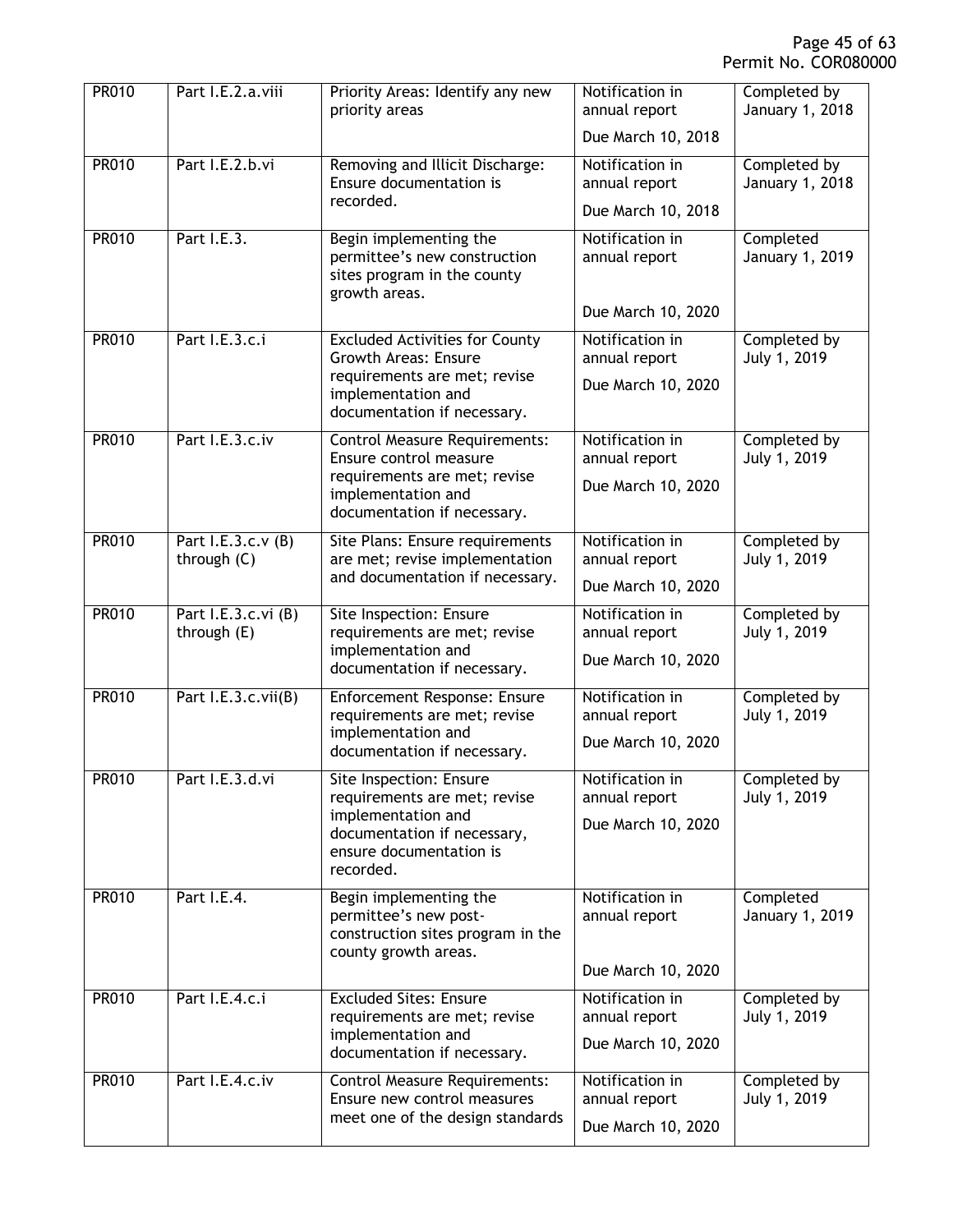| <b>PR010</b> | Part I.E.4.c.v              | Site Plans: Ensure requirements<br>are met; revise implementation<br>and documentation if necessary.                                                                 | Notification in<br>annual report<br>Due March 10, 2020 | Completed by<br>July 1, 2019 |
|--------------|-----------------------------|----------------------------------------------------------------------------------------------------------------------------------------------------------------------|--------------------------------------------------------|------------------------------|
| <b>PR010</b> | Parts I.E.4.c.vi and<br>vii | Construction Inspection and<br>Acceptance and Post Acceptance<br>Oversight: Ensure requirements<br>are met; revise implementation<br>and documentation if necessary. | Notification in<br>annual report<br>Due March 10, 2020 | Completed by<br>July 1, 2019 |
| <b>PR010</b> | Part I.E.4.c.viii           | Enforcement Response: Ensure<br>requirements are met; revise<br>implementation and<br>documentation if necessary.                                                    | Notification in<br>annual report<br>Due March 10, 2020 | Completed by<br>July 1, 2019 |
| <b>PR010</b> | Part I.E.5.a.ii             | Municipal Facility Runoff Control<br>Measures: Ensure requirements<br>are met; revise implementation<br>and documentation if necessary.                              | Notification in<br>Annual report<br>Due March 10, 2018 | Completed by<br>July 1, 2017 |
| <b>PR010</b> | Part I.E.5.a.ii(C)          | Municipal Facility Runoff Control<br>Measures: Ensure inspection<br>requirements are met; revise<br>implementation and<br>documentation if necessary.                | Notification in<br>annual report<br>Due March 10, 2020 | Completed by<br>July 1, 2019 |
| <b>PR010</b> | Part I.E.5.a.iv             | <b>Nutrient Source Reductions:</b><br>Ensure requirements are met;<br>revise implementation and<br>documentation if necessary.                                       | Notification in<br>annual report<br>Due March 10, 2021 | Completed by<br>July 1, 2020 |
| <b>PR010</b> | Part I.E.5.a.v.             | <b>Outdoor Bulk Storage</b>                                                                                                                                          | Notification in<br>annual report<br>Due March 10, 2022 | Completed by<br>July 1, 2021 |
| <b>PR010</b> | Part I.E.5.b.i              | <b>Municipal Facility Runoff Control</b><br>Measures: Ensure documentation<br>is recorded.                                                                           | Notification in<br>annual report<br>Due March 10, 2020 | Completed by<br>July 1, 2019 |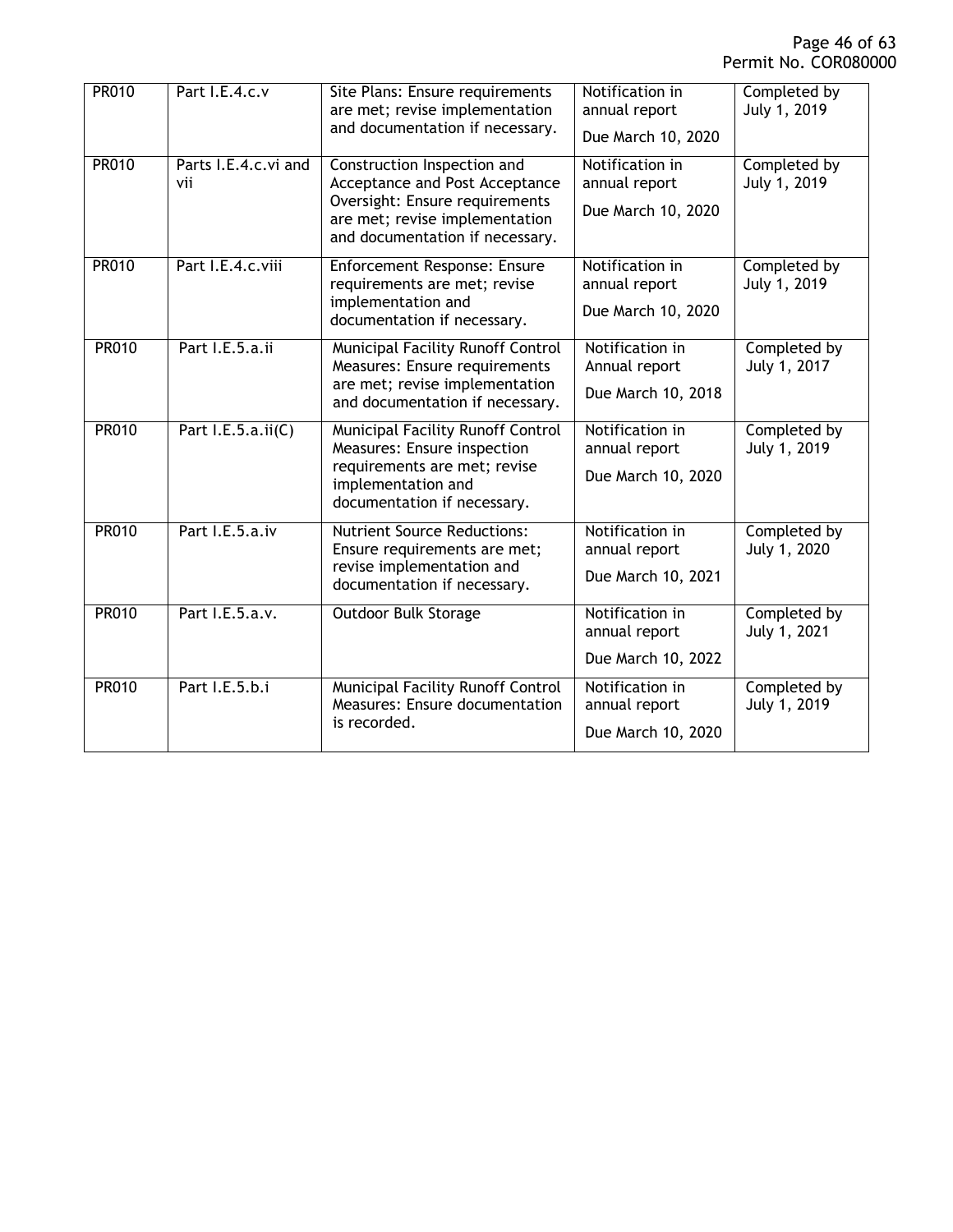#### <span id="page-46-0"></span>**2. New Permittees**

New permittees must obtain permit coverage following the effective date of the permit. "New permittees" are permittees not covered under a previous MS4 general permit. The Division may include in the permit certification an alternative compliance schedule deadline from those included in Table 3 for specific compliance schedule deadlines prior to, or within 1 year of, the effective date of the permittee's certification. Alternative compliance schedules may extend beyond the permit expiration date.

All requirements of the cited section, and all subsections unless specifically excluded, must be met by the compliance schedule deadline in Table 3.

The permit terms for Part I.E.3, Part I.E.4, and Part I.E.5 are subject to the compliance schedule dates in Table 3 and require the implementation of structural control measures that require planning and installation. In addition, Parts I.E.3 and I.E.4 require the permittee to implement regulatory mechanisms to ensure implementation by operators. The permittee must, therefore, complete some necessary actions in advance of the required deadlines to ensure that the required structural control mechanisms for applicable construction activities, applicable municipal facilities, and applicable municipal operations are in place by the corresponding deadlines in the compliance schedule. For applicable development sites, the permittee must ensure that the control measures are in place for all sites completed after the compliance schedule deadline.

| <b>TABLE 3</b>                              |                                                                     |                                                                                                                                                       |                                                           |                                |  |
|---------------------------------------------|---------------------------------------------------------------------|-------------------------------------------------------------------------------------------------------------------------------------------------------|-----------------------------------------------------------|--------------------------------|--|
| <b>Compliance Schedule - New Permittees</b> |                                                                     |                                                                                                                                                       |                                                           |                                |  |
| $\overline{ICIS}$<br>Code                   | <b>Permit Condition</b>                                             | Action                                                                                                                                                | <b>Deliverable</b>                                        | <b>Deadline</b>                |  |
| <b>PR010</b>                                | Part I.C.1 and PDD<br>content<br>requirements in<br>Parts I.D and E | Complete PDD<br>(contents must reflect terms and<br>conditions that are in effect, i.e.,<br>following the associated compliance<br>schedule deadline) | Notification in<br>annual report<br>Due March 10,<br>2018 | Completed<br>December 15, 2017 |  |
| <b>PR010</b>                                | Part I.D.1                                                          | Public Involvement/Participation:<br>Ensure requirements are met                                                                                      | Notification in<br>annual report<br>Due March 10,<br>2018 | Completed<br>December 15, 2017 |  |
| <b>PR010</b>                                | Part I.E.1                                                          | Public Education and Outreach:<br>Ensure requirements are met                                                                                         | Notification in<br>annual report<br>Due March 10,<br>2019 | Completed May 15,<br>2018      |  |
| <b>PR010</b>                                | Part I.E.2                                                          | Illicit Discharge Detection and<br>Elimination: Ensure requirements<br>are met                                                                        | Notification in<br>annual report<br>Due March 10,<br>2020 | Completed May 15,<br>2019      |  |
| <b>PR010</b>                                | Part I.E.3                                                          | <b>Construction Sites: Ensure</b><br>requirements are met.                                                                                            | Notification in<br>annual report<br>Due March 10,<br>2020 | Completed May 15,<br>2019      |  |
| <b>PR010</b>                                | Part I.E.4                                                          | <b>Post Construction: Ensure</b><br>requirements are met.                                                                                             | Notification in<br>annual report<br>Due March 10,<br>2021 | Completed May 15,<br>2020      |  |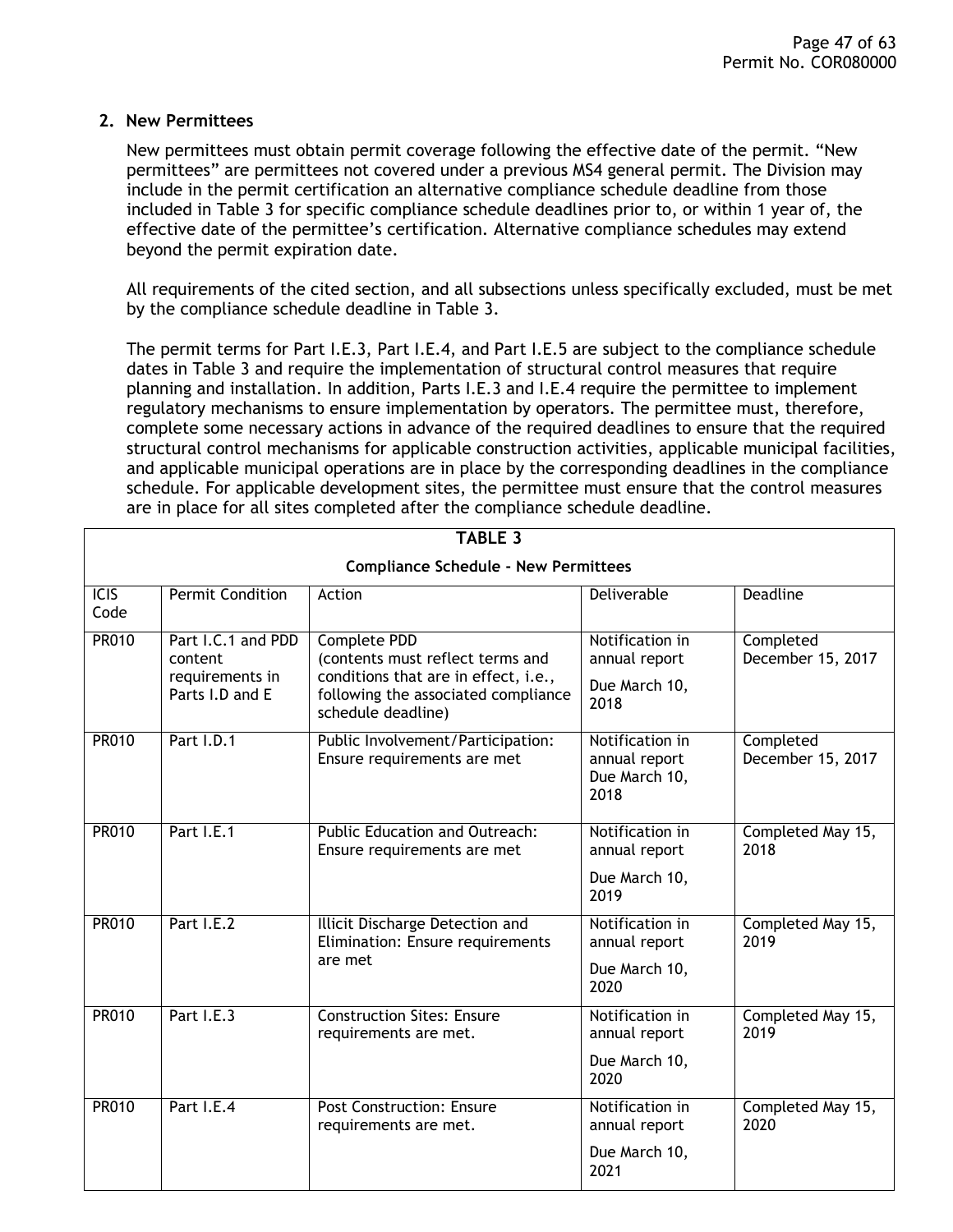| <b>PR010</b> | Part I.E.5     | <b>Municipal Operations: Ensure</b><br>requirements are met, except for<br>the requirement of Part I.E.5a.iii(C)<br>(Bulk Storage) | Notification in<br>annual report<br>Due March 10,<br>2021 | Completed May 15,<br>2020 |
|--------------|----------------|------------------------------------------------------------------------------------------------------------------------------------|-----------------------------------------------------------|---------------------------|
| <b>PR010</b> | Part I.E.5.a.v | Outdoor Bulk Storage: Ensure<br>requirements are met                                                                               | Notification in<br>annual report<br>Due March 10,<br>2022 | Completed May 15,<br>2021 |

### <span id="page-47-1"></span><span id="page-47-0"></span>I. **REPORTING REQUIREMENTS**

### **1. Annual Report**

The permittee shall prepare an annual system-wide report to be submitted by **March 10** of each year, covering January 1 through December 31 of the previous year. For Renewal permittees, the first report shall include the annual report items from the previous permit for **January 1, 2016 to July 1, 2016**. In addition, for Renewal Permittees, the first report shall include information below on all activities conducted from **July 1, 2016, to December 31, 2016**. For new permittees, the first report may include less than 12 months of information, unless otherwise indicated in the certification. For all permittees, the report must include the following information:

- a. The required certification statement in Part I.K.1.c. and signed by the individual meeting the criteria in Part I.K.1.a.
- b. Identify that the permittee is relying on another entity to satisfy any of the permit obligations (if applicable) if not included in previous reports or permit application.
- c. An update on areas added to or removed from the permit area as a result of annexation or other legal means.
- d. A list of compliance schedule items completed, including the date of completion and any associated information required in Part I.H.
- e. The results of the assessment of the effectiveness of the control measures.
- f. The results of the permit modification assessment and if any parts of this permit need to be modified or a condition of the permit many not be practicable.
- g. Provide the following information for the program elements listed below:
	- i. Public Education and Outreach (Part I.E.1)
		- (A) A list of the education and outreach activities completed in accordance with Part I.E.1.a.i.
		- (B) A list of the education and outreach activities completed in accordance with Part I.E.1.a.ii referencing the activities in Table 1.
		- (C) A list of the education and outreach activities completed in accordance with Part I.E.1.a.iii and the targeted sources.
	- ii. Illicit Discharge Detection and Elimination (Part I.E.2):
		- (A) Provide the total number of unresolved reports/identification of illicit discharges.
- iii. Construction Sites (Part I.E.3):
	- (A) Provide the total number of applicable construction sites during the year.
	- (B) County permittees only: Provide a list of any construction activities excluded from being applicable construction activities in accordance with Part I.E.3.c.i(B) (1) and (2), and include the recordkeeping information required by Part I.E.3.d.i.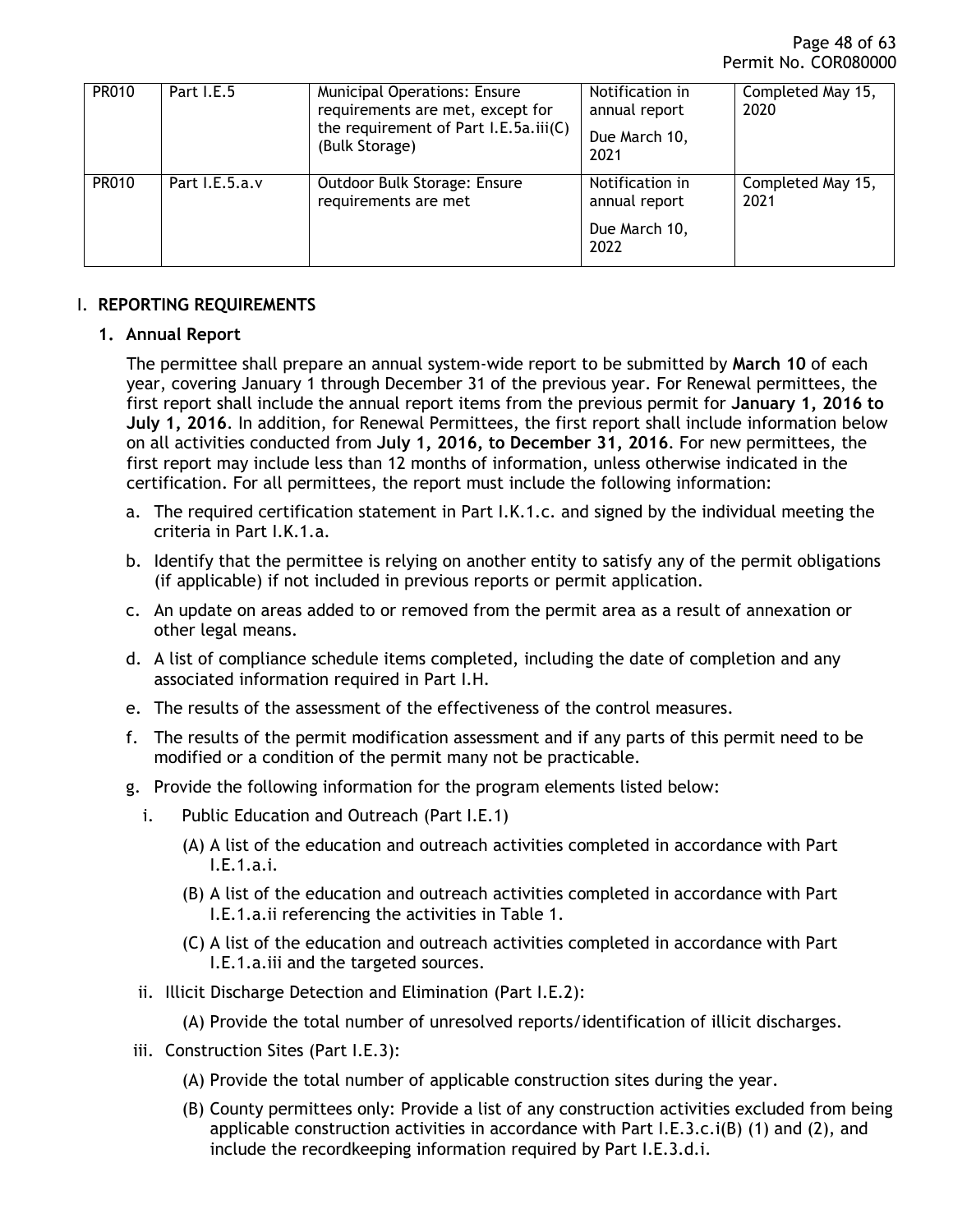- (C) Provide the number of sites that used the Winter Conditions Exclusion and the dates that the Winter Conditions Exclusion was used.
- (D) Provide the total number of inspections performed for the types of inspections listed below:
	- 1) Routine Inspections: Inspections of applicable construction activities that meet the inspection scope requirements in Part  $I.E.3.c.vi(C)$  and for which documentation is recorded in accordance with in Part I.E.3.d.vi.
	- 2) Reduced Site Inspection: Inspections of applicable construction activities that meet the inspection scope requirements in Part I.E.3.c.vi(D)(1), (2), (3) and (4) for which documentation is recorded in accordance with in Part I.E.3.d.vi.
	- 3) Compliance Inspections: Inspections or operator reporting or other action(s) to assess the control measure has been implemented or corrected) of applicable construction activities that meet the inspection scope requirements in Part I.E.3.c.vi(E) and for which documentation is recorded in accordance with in Part I.E.3.d.vi.
- iv. Post-Construction Stormwater Management in New Development and Redevelopment Program (Part I.E.4):
	- (A) Provide the total number of applicable development sites for which control measures were implemented during the reporting period.
	- (B) Excluded Sites: Provide a list of the following sites excluded from being applicable development sites and include the recordkeeping information required by Part I.E.4.d.ii:
		- 1) Sites excluded in accordance with Part I.E.4.c.i(A), except maintenance sites
		- 2) Sites excluded in accordance with Parts I.E.4.c.i(B) and (C)
		- 3) County permittees only: Sites excluded in accordance with Parts I.E.4.c.i(G)(1)
	- (C) Long-Term Operation and Maintenance and Post Acceptance Oversight: Provide the total number of applicable development sites and control measures inspected to ensure compliance with the requirement in Part I.E.4.c.vii.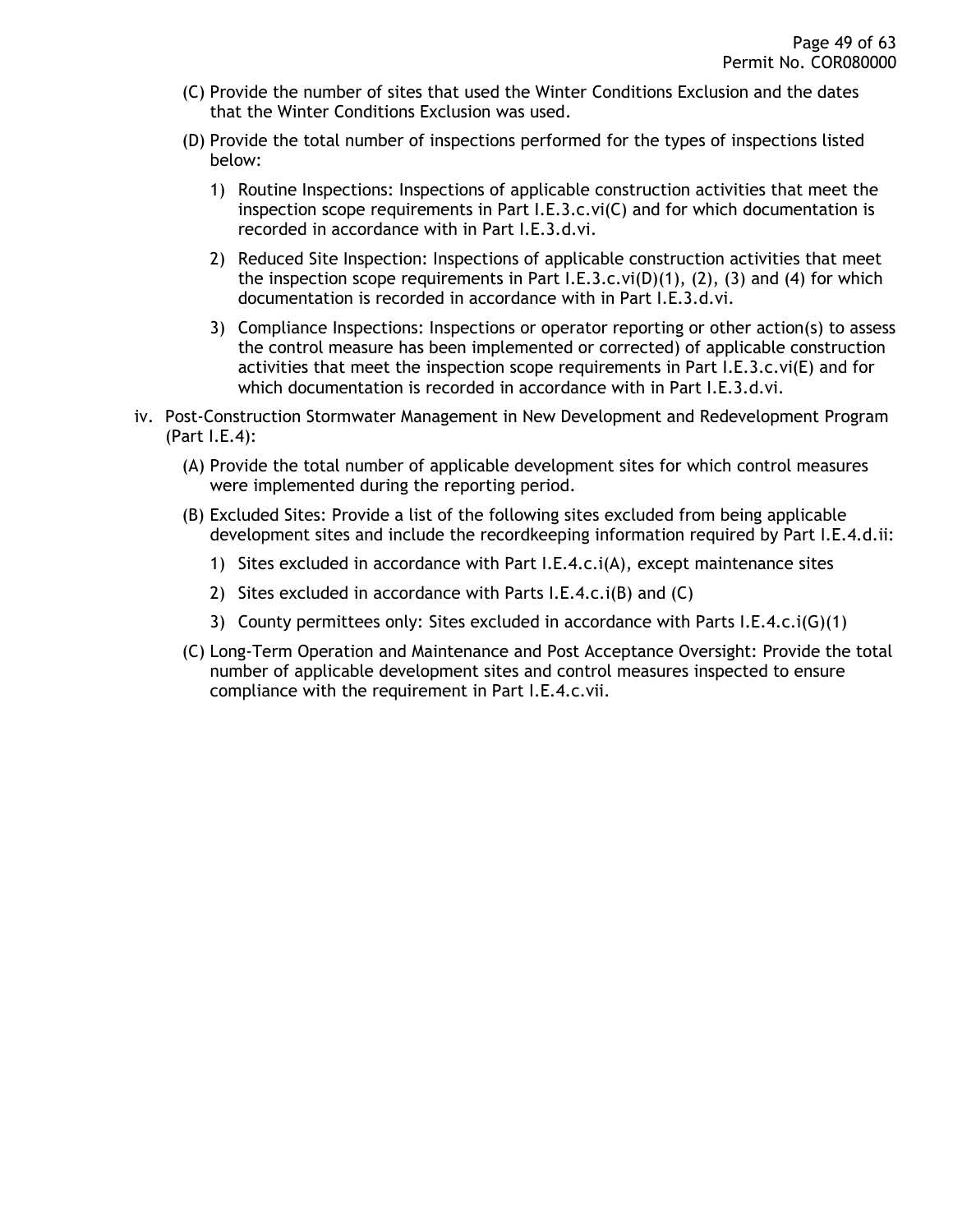### <span id="page-49-0"></span>J. **DEFINITIONS**

The definitions below are intended strictly for clarification purposes, and may not contain the full legal definition as per regulation. For the purposes of this permit:

- 1. Applicable Construction Activity: Construction activities with land disturbance (surface disturbing and associated activities) of one or more acres, or disturbing less than one acre if that construction activity is part of a larger common plan of development or sale that would disturb, or has disturbed one or more acres, unless excluded in Part I.E.3.c.i. Applicable construction activities include the land disturbing activity and all activities and materials associated with the construction site and located at, or contiguous to, the land disturbing activities.
- 2. Base Design Standard: The minimum design standard for new and redevelopment before applying exclusions or alternative standards.
- 3. Best Management Practices: Schedules of activities, prohibitions of practices, maintenance procedures, and other management practices to prevent or reduce the pollution of "state surface waters". BMPs also include treatment requirements, operating procedures and practices to control plant site runoff, spillage or leaks, sludge or waste disposal, or drainage from raw material storage. For the purpose of this permit, the term BMP is used interchangeably with the term control measure, and can include other methods such as the installation, operation, and maintenance of structural controls and treatment devices.
- 4. Classified State Water: A classified state water is a state water with a classification in the Classification and Numeric Standards Regulation for each of the seven river basins in Colorado. Classifications for each segment within the river basin can be found in the numeric and standards table for each basin regulation.
- 5. Common Plan of Development or Sale: A contiguous area where multiple separate and distinct construction activities may be taking place at different times on different schedules, but remain related. The Division has determined that "contiguous" means construction activities located in close proximity to each other (within  $\frac{1}{4}$  mile).
- 6. Construction activity: Refers to ground surface disturbing and associated activities (land disturbance), which include, but are not limited to, clearing, grading, excavation, demolition, installation of new or improved haul roads and access roads, staging areas, stockpiling of fill materials, and borrow areas. Construction does not include routine maintenance to maintain the original line and grade, hydraulic capacity, or original purpose of the facility. Activities to conduct repairs that are not part of regular maintenance or for replacement are construction activities and are not routine maintenance. Repaving activities where underlying and/or surrounding soil is cleared, graded, or excavated as part of the repaving operation are considered construction activities unless they are an excluded site under Part I.E.4.c.i. Construction activity is from initial ground breaking to final stabilization regardless of ownership of the construction activities.
- 7. Construction Dewatering: Discharge of groundwater, surface water, and stormwater that has mixed with the groundwater and/or surface water (i.e. commingled stormwater runoff) that has come into contact with applicable construction activities.
- 8. Contiguous: Within 0.25 miles.
- 9. Control Measure: Any best management practice or other method used to prevent or reduce the discharge of pollutants to waters of the state. Control measures include, but are not limited to best management practices. Control measures can include other methods such as the installation, operation, and maintenance of structure controls and treatment devices.
- 10. Control Measure Requiring Routine Maintenance: Any control measure that is still operating in accordance with its design and the requirements of this permit, but requires maintenance to prevent associated potential for failure during a runoff event. See also inadequate control measure.
- 11. Discharge: Discharge: The discharge of pollutants as defined in section 25-8-103(3) C.R.S. For the purposes of this permit, discharges do not include land application or discharges to the ground.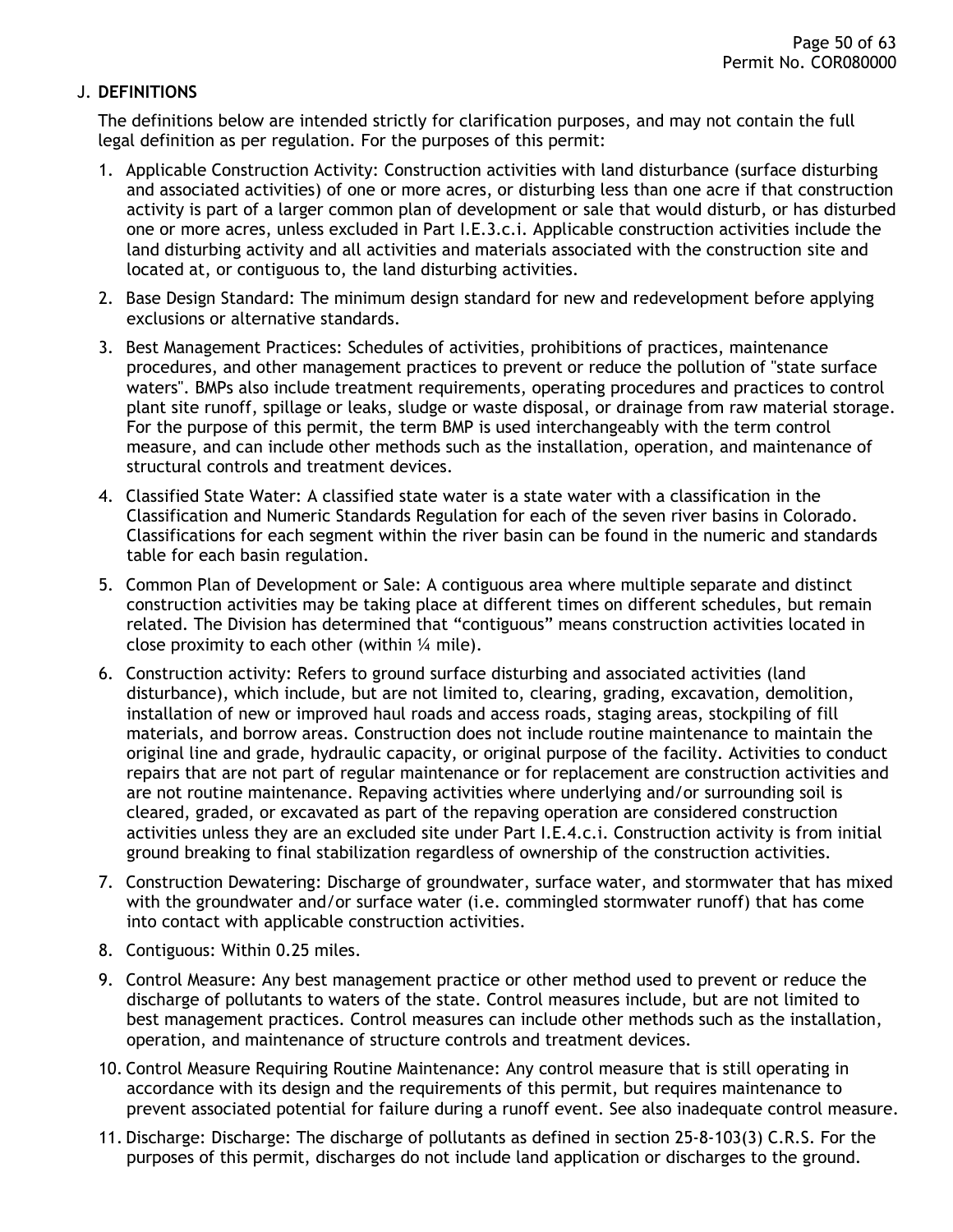- 12. Discharge of a Pollutant: The introduction or addition of a pollutant into state waters. See 25-8-103(3) C.R.S.
- 13. Division: The Water Quality Control Division of the Colorado Department of Public Health and Environment.
- 14. Dry Weather Discharge: A discharge not resulting from surface runoff from stormwater.
- 15. Effluent Limitation: Any restriction or prohibition established under the Colorado Water Quality Control Act, state regulations, or federal law on quantities, rates, and concentrations of chemical, physical, biological, and other constituents which are discharged from point sources into state waters, including, but not limited to, standards of performance for new sources, toxic effluent standards and schedules of compliance.
- 16. Exclusion: A removal of the applicability of the terms or conditions in this permit from applying to the given conditions.
- 17. Exemption: An exemption, waiver, or variance implemented by the permittee for permittee control measures used to meet the effluent limits in this permit.
- 18. Final Stabilization: The condition reached when all ground surface disturbing activities at the site have been completed, and for all areas of ground surface disturbing activities a uniform vegetative cover has been established with an individual plant density of at least 70 percent of predisturbance levels, or equivalent permanent, physical erosion reduction methods have been employed.
- 19. Good Engineering, Hydrologic and Pollution Control Practices: Methods, procedures, and practices that:
	- a. Are based on basic scientific fact(s).
	- b. Reflect best industry practices and standards.
	- c. Are appropriate for the conditions and pollutant sources.
	- d. Provide appropriate solutions to meet the associated permit requirements, including practice based and numeric effluent limits.
- 20. Green infrastructure: Generally refers to control measures that use vegetation, soils, and natural processes or mimic natural processes to manage stormwater. Green infrastructure can be used in place of or in addition to low impact development principles.
- 21. Illicit Discharge: Any discharges to an MS4 that is not composed entirely of stormwater except discharges specifically authorized by a CDPS or NPDES permit and discharges resulting from emergency fire fighting activities. Permittees should note that there are many types of illicit discharges that in accordance with the permit need to be effectively prohibited. Only the discharges listed in Part.I.2.a.v. can be excluded from being effectively prohibited.
- 22. Impervious Area: Developed areas with covering or pavement that prevents the land's natural ability to absorb and infiltrate typical precipitation and irrigation events. Impervious areas include, but are not limited to; roof tops, walkways, patios, driveways, parking lots, impervious storage areas, impervious concrete and asphalt, and any other continuous watertight pavement or covering.
- 23. Inadequate Control Measure: Any control measure that is not designed, implemented, or operating in accordance with the requirements of the permit, including the specific requirements in each program area in Part I.E or requirements for specific permittees in Part III, and implemented and maintained to operate in accordance with the design. See also Control measure Requiring Routine Maintenance.
- 24. Irrigation Return Flow: Tailwater, tile drainage, or surfaced groundwater flow from irrigated land.
- 25. Land Disturbing Activity: Any activity that results in a change in the existing land surface (both vegetative and non-vegetative). Land disturbing activities include, but are not limited to clearing, grading, excavation, demolition, installation of new or improved haul roads and access roads,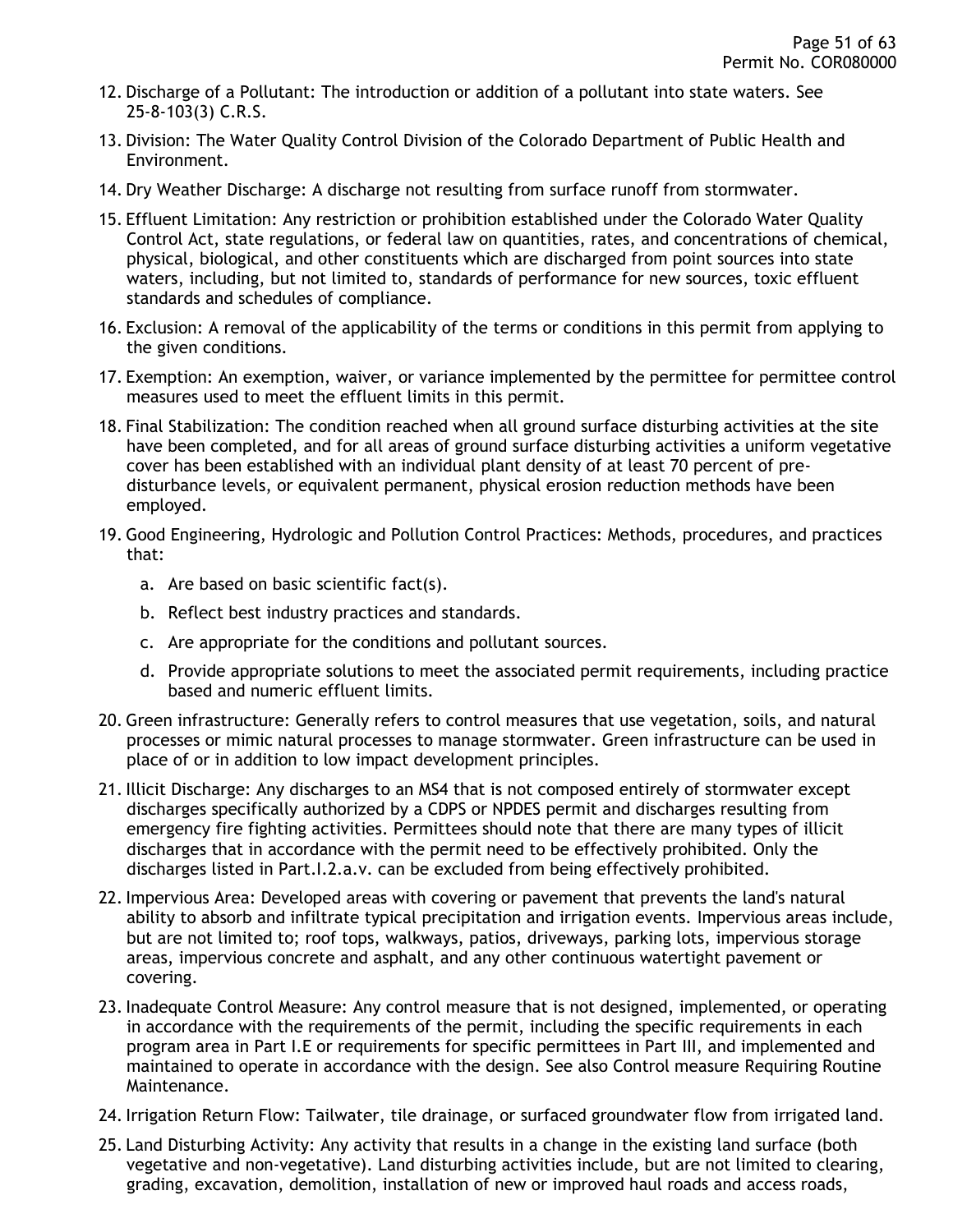staging areas, stockpiling of fill materials, and borrow areas. Compaction that is associated with stabilization of structures and road construction shall also be considered a land disturbing activity.

- 26. Minimize: For purposes of implementing control measures of this permit, means reduce and/or eliminate to the extent achievable using control measures that are technologically available and economically practicable and achievable in light of best industry practices.
- 27. MS4: A municipal separate storm sewer system. See municipal separate storm sewer system.
- 28. Municipality/Municipal: A city, town, county, district, association, or other public body created by or under State law and having jurisdiction over disposal of sewage, industrial wastes, or other wastes, or a designated and approved management agency under section 208 of CWA(1987).
- 29. Municipal Separate Storm Sewer System (MS4): A conveyance or system of conveyances (including roads with drainage systems, municipal streets, catch basins, curbs, gutters, ditches, man-made channels, or storm drains):
	- a. Owned or operated by a State, city, town, county, district, association, or other public body (created by or pursuant to State law) having jurisdiction over disposal of sewage, industrial wastes, stormwater, or other wastes, including special districts under State law such as a sewer district, flood control district or drainage district, or similar entity, or a designated and approved management agency under section 208 of the CWA that discharges to state waters;
		- b. Designed or used for collecting or conveying stormwater;
		- c. Which is not a combined sewer; and
		- d. Which is not part of a Publicly Owned Treatment Works (POTW). See 5 CCR 1002-61.2(62).
- 30. Municipal Separate Storm Sewer System Outfall (Outfall): A point source, as defined herein, at the point where a municipal separate storm sewer discharges to state waters and does not include open conveyances connecting two municipal separate storm sewers, or pipes, tunnels or other conveyances which connect segments of the same stream or other state waters and are used to convey state waters.
- 31. New Development: Land disturbing activities; structural development, including construction or installation of a building or structure, creation of impervious surfaces; and land subdivision for a site that does not meet the definition of redevelopment.
- 32. New Permittee: Permittee not covered under a previous MS4 general permit.
- 33. Non-Structural Control Measures: Includes control measures that are not structural control measures, and include, but are not limited to, control measures that prevent or reduce pollutants being introduced to water or that prevent or reduce the generation of runoff or illicit discharges.
- 34. Operator: The person or entity who is responsible for the overall operation of the facility or activity from which the associated discharge originates.
- 35. Outstanding Waters: A type of designation. Outstanding waters are designated by the Water Quality Control Commission.
- 36. Pavement Management Sites: Sites, or portions of sites, for the rehabilitation, maintenance, and reconstruction of pavement, which includes roadway resurfacing, mill and overlay, white topping, black topping, curb and gutter replacement, concrete panel replacement, and pothole repair. The purpose of the site must intend to provide additional years of service life and optimize service and safety. The site also must be limited to the repair and replacement of pavement in a manner that does not result in an increased impervious area and the infrastructure must not substantially change. The types of sites covered under this exclusion include day-to-day maintenance activities, rehabilitation, and reconstruction of pavement.
- 37. Point Source: Any discernible, confined, and discrete conveyance, including, but not limited to, any pipe, ditch, channel, tunnel, conduit, well, discrete fissure, container, rolling stock, concentrated animal feeding operation, or vessel or other floating craft, from which pollutants are or may be discharged. Point source does not include irrigation return flow. See 5 CCR 102-61.2(75).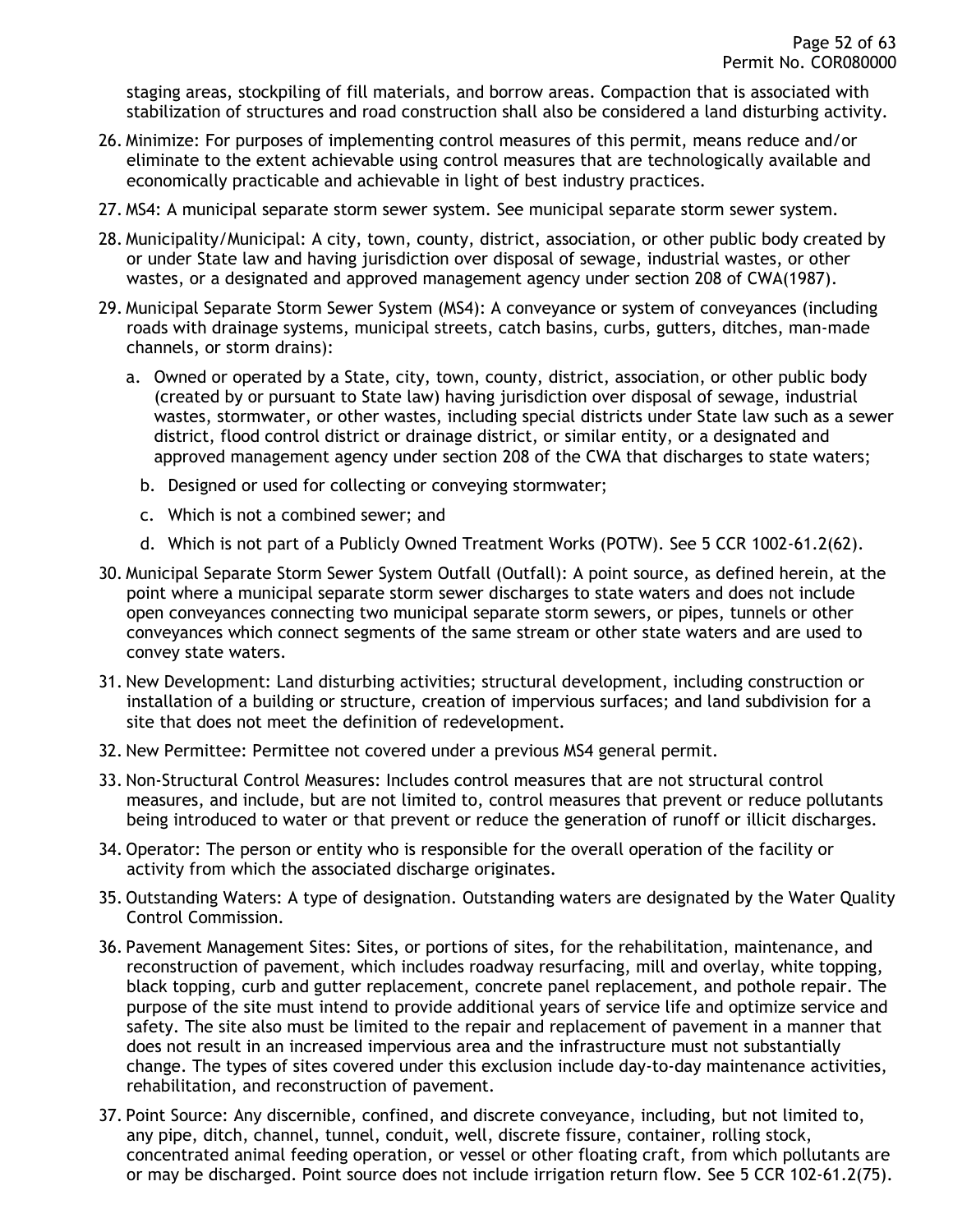- 38. Pollutant: Dredged spoil, dirt, slurry, solid waste, incinerator residue, sewage, sewage sludge, garbage, trash, chemical waste, biological nutrient, biological material, radioactive material, heat, wrecked or discarded equipment, rock, sand, or any industrial, municipal or agricultural waste. See 5 CCR 1002-61.2(76).
- 39. Pollution: Man-made or man-induced, or natural alteration of the physical, chemical, biological, and radiological integrity of water. See 5 CCR 1002-61.2(77)
- 40. Redevelopment: Includes a site that is already substantially developed and has 35% or more of existing hard surface coverage, the creation or addition of hard surfaces; the expansion of a building footprint or addition or replacement of a structure; structural development including construction, installation or expansion of a building or other structure; replacement of hard surface that is not part of a routine maintenance activity; and land disturbing activities.
- 41. Regulatory Mechanism: The mechanism that allows the permittee to implement and enforce the requirements of this permit.
- 42. Renewal Permittee: Permittee that was covered under a previous MS4 general permit.
- 43. Roadway: Roads and bridges that are improved, designed or ordinarily used for vehicular travel and contiguous areas improved, designed or ordinarily used for pedestrian or bicycle traffic, drainage for the roadway, and/or parking along the roadway. Areas primarily used for parking or access to parking are not included.
- 44. Site Plan: Also known as construction stormwater site plans, sediment and erosion control plans, stormwater pollution prevention plans, drainage reports, drainage plans, stormwater management plans, drainage and erosion control plans, etc.
- 45. Small Municipal Separate Storm Sewer System: Any municipal separate storm sewer that is not defined as a "large" or "medium" municipal separate storm sewer system pursuant to Regulation 61. This term includes publicly-owned systems similar to separate storm sewer systems in municipalities (i.e., non-standard MS4s), including, but not limited to, systems at military bases and large education, hospital or prison complexes, if they are designed for a maximum daily user population (residents and individuals who come there to work or use the MS4's facilities) of at least 1,000.
- 46. Stormwater: Stormwater runoff, snow melt runoff, and surface runoff and drainage. See 5 CCR 1002-61.2(103).
- 47. Structural Control Measures: Includes control measures that are comprised of facilities and structures that remove pollutants from water or retain, reuse, or provide for infiltration or evaporation of water.
- 48. To the Extent Allowable under state or Local Law: A standard of implementation of permit requirements and means that to the extent that the permittee is not constrained by state or local laws. Local laws that can be legally changed by the permittee to allow implementation of permit requirements do not constitute a barrier to implementation of a permit requirement.
- 49. Total Maximum Daily Loads (TMDLs): The sum of the individual wasteload allocations (WLA) for point sources and load allocations (LA) for nonpoint sources and natural background. For the purposes of this permit, a TMDL is a calculation of the maximum amount of a pollutant that a waterbody can receive and still meet water quality standards, and an allocation of that amount to the pollutant's sources. A TMDL includes WLAs, LAs, and must include a margin of safety (MOS), and account for seasonal variations. (See section 303(d) of the Clean Water Act and 40 C.F.R. 130.2 and 130.7).
- 50. Water Quality Capture Volume (WQCV): The volume equivalent to the runoff from an 80th percentile storm, meaning that 80 percent of the most frequently occurring storms are fully captured and treated and larger events are partially treated.
- 51. Water Quality Standards: Any standard promulgated pursuant to section 25-8-204 C.R.S. For purposes of this permit, water quality standards are a narrative and/or numeric restriction established by the Water Quality Commission applied to state surface waters to protect one or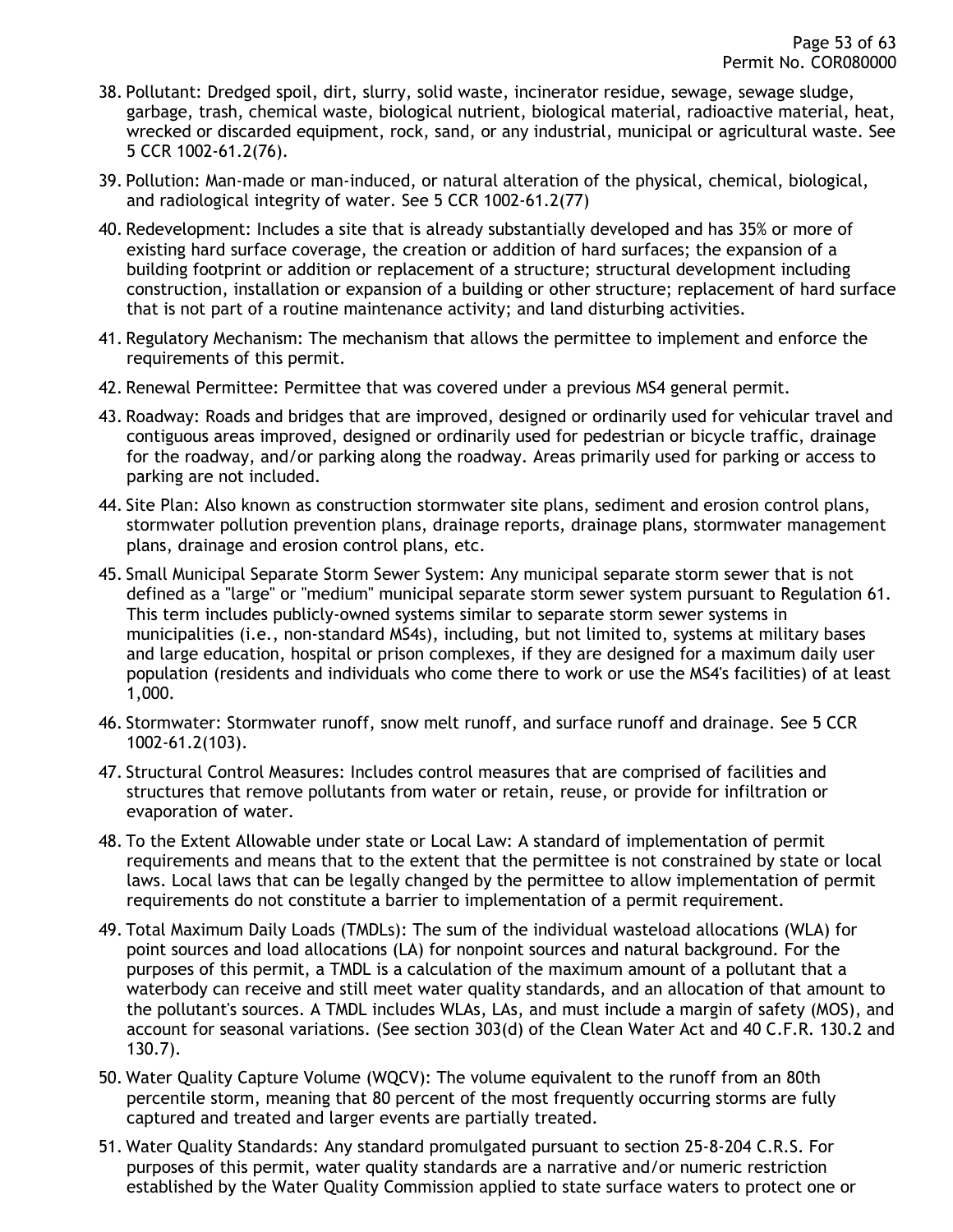more beneficial uses of such waters. Whenever only numeric or only narrative standards are intended, the wording shall specifically designate which is intended. See 5 CCR 1002- 31.5(37).

52. Waters of the State of Colorado: Any and all surface waters and subsurface waters which are contained in or flow in or through this state, but does not include waters in sewage systems, waters in treatment works of disposal systems, waters in potable water distribution systems, and all water withdrawn for use until use and treatment have been completed. This definition can include water courses that are usually dry. Note: this permit is only applicable to applicable discharges to surface waters of the state.

#### <span id="page-53-1"></span><span id="page-53-0"></span>K. **GENERAL REQUIREMENTS**

#### **1. Signatory Requirements**

- a. All reports required for submittal shall be signed and certified for accuracy by the permittee in accordance with the following criteria:
	- i. In the case of corporations, by a principal executive officer of at least the level of vicepresident or his or her duly authorized representative, if such representative is responsible for the overall operation of the facility from which the discharge described in the form originates.
	- ii. In the case of a partnership, by a general partner.
- iii. In the case of a sole proprietorship, by the proprietor.
- iv. In the case of a municipal, state, or other public facility, by either a principal executive officer, ranking elected official. For purposes of this section, a principal executive officer has responsibility for the overall operation of the facility from which the discharge originates.
- v. A duly authorized representative of a person described in subsection (i) thorough (iv), only if all of the following are met:
	- (A) The authorization is made in writing by a person described in subsection (i) thorough (iv).
	- (B) The authorization specifies either an individual or a position having responsibility for the overall operation of the regulated facility or activity such as the position of plant manager, operator of a well or a well field, superintendent, position of equivalent responsibility, or an individual or position having overall responsibility for environmental matters for the company. (A duly authorized representative may thus be either a named individual or any individual occupying a named position).
	- (C) The written authorization is submitted to the Division.
- b. Changes to authorization: If an authorization under paragraph a. of this section is no longer accurate because a different individual or position has responsibility for the overall operation of the facility, a new authorization satisfying the requirements of paragraph a) of this section must be submitted to the Division, before or together with any reports, information, or applications to be signed by an authorized representative.
- c. Certification: Any person signing a document under paragraph a. of this section shall make the following certification:

"I certify under penalty of law that this document and all attachments were prepared under my direction or supervision in accordance with a system designed to assure that qualified personnel properly gather and evaluate the information submitted. Based on my inquiry of the person or persons who manage the system, or those persons directly responsible for gathering the information, the information submitted is to the best of my knowledge and belief, true, accurate and complete. I am aware that there are significant penalties for submitting false information, including the possibility of fine and imprisonment for knowing violations. "

#### <span id="page-53-2"></span>**2. Retention of Records**

The permittee shall retain copies of the required recordkeeping and program description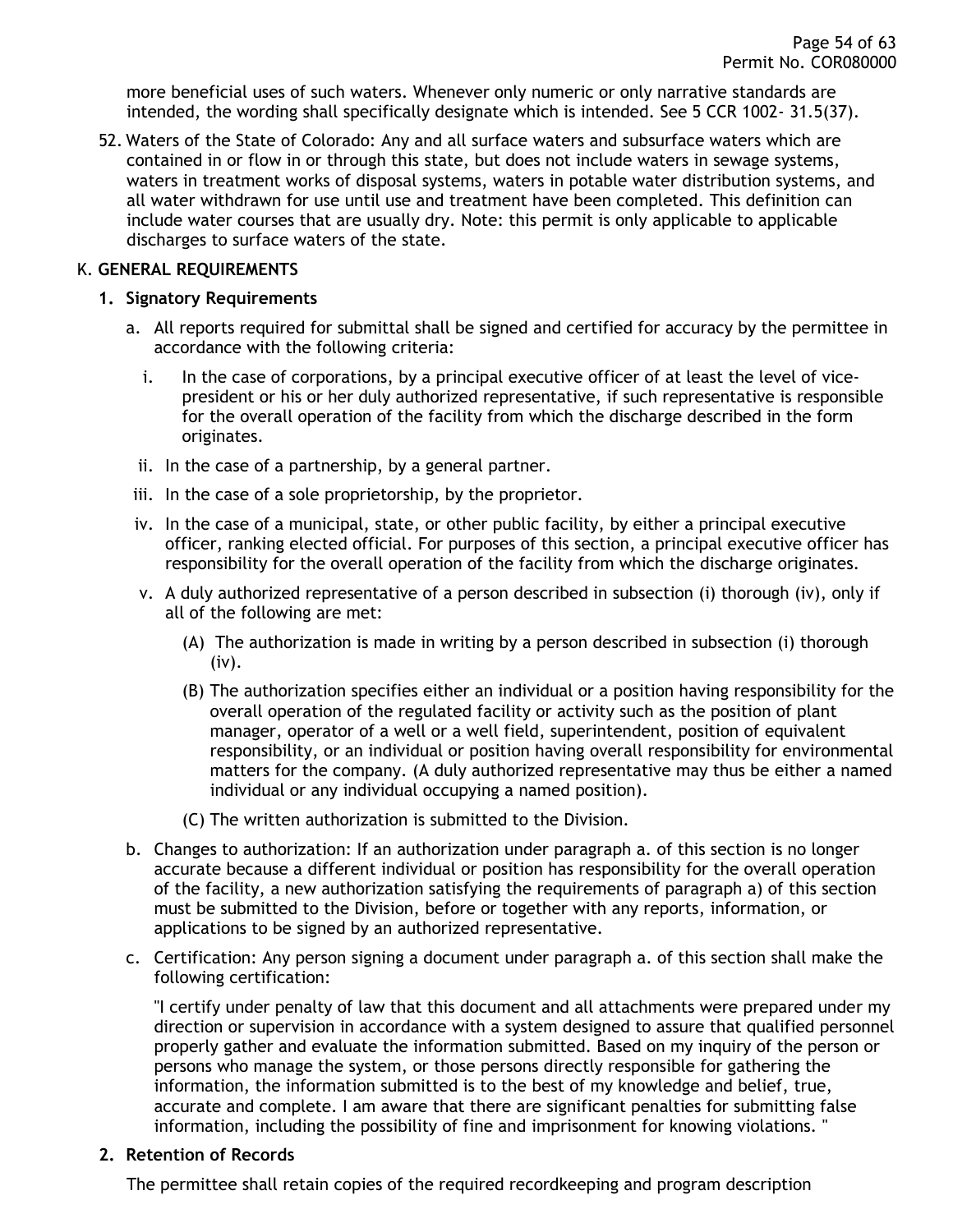documentation and all reports required by this permit and records of all data used to complete the application to be covered by this permit, for a period of at least three years from the date that the specific item is no longer being actively utilized for stormwater management. The period may be extended by request of the Division at any time.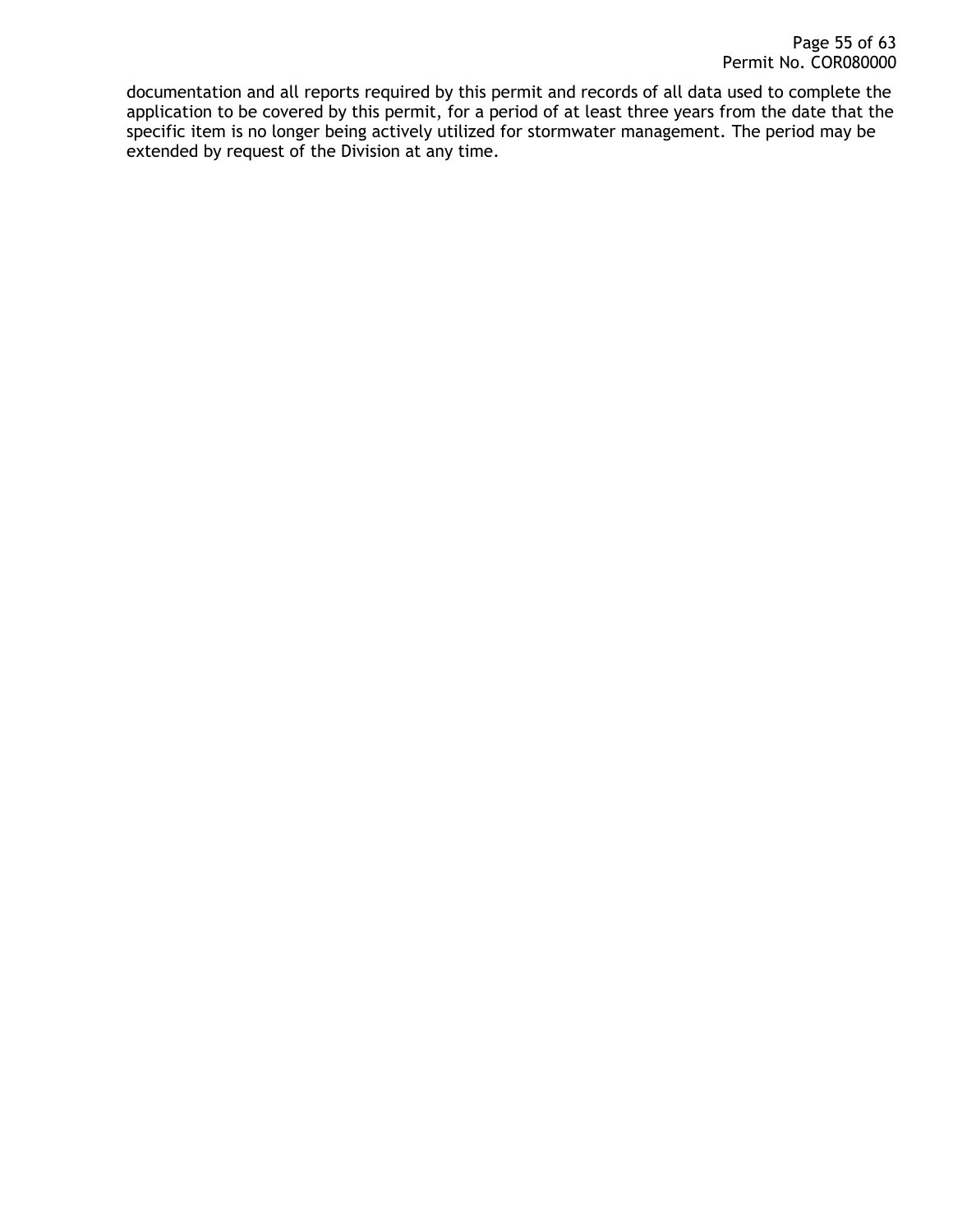Part II

### <span id="page-55-1"></span><span id="page-55-0"></span>A. **NOTIFICATION REQUIREMENTS**

#### <span id="page-55-2"></span>**1. Notification to Parties**

### **All notification requirements under this section shall be directed as follows:**

a. Oral Notifications**,** during normal business hours shall be to:

Water Quality Control Division Telephone: (303) 692-3500

#### b. Written notification shall be to:

Water Quality Control Division Colorado Department of Public Health and Environment WQCD-P-B2 4300 Cherry Creek Drive South Denver, CO 80246-1530

#### <span id="page-55-3"></span>**2. Change in Discharge or Wastewater Treatment**

The permittee shall notify the Division, in writing, of any planned physical alterations or additions to the permitted facility that could significantly change the nature or increase the quantity of pollutants discharged. Conditions resulting in new or changed discharges of stormwater and other discharges that are not illicit discharges shall not be considered to meet this condition.

#### <span id="page-55-4"></span>**3. Special Notifications - Definitions**

- a. Bypass: The intentional diversion of waste streams from any portion of a treatment facility.
- b. Severe Property Damage: Substantial physical damage to property at the treatment facilities which causes them to become inoperable, or substantial and permanent loss of natural resources which can reasonably be expected to occur in the absence of a bypass. It does not mean economic loss caused by delays in production.
- c. Upset: An exceptional incident in which there is unintentional and temporary noncompliance with permit effluent limitations because of factors beyond the reasonable control of the permittee. An upset does not include noncompliance to the extent caused by operational error, improperly designed treatment facilities, inadequate treatment facilities, lack of preventative maintenance, or careless or improper operation.

#### <span id="page-55-5"></span>**4. Noncompliance Notification**

- a. If, for any reason, the permittee does not comply with or will be unable to comply with any permit limitations, standards or permit requirements specified in this permit, the permittee shall, at a minimum, provide the Water Quality Control Division with the following information:
	- i. A description and cause of noncompliance;
	- ii. The period of noncompliance, including exact dates and times and/or the anticipated time when the permittee will return to compliance; and
- iii. Steps being taken to reduce, eliminate, and prevent recurrence of the non-complying activity.
- b. The permittee shall report the following instances of noncompliance orally within twenty-four (24) hours from the time the permittee becomes aware of the noncompliance, and shall mail to the Division a written report within five (5) working days after becoming aware of the noncompliance (unless otherwise specified by the Division):
	- i. Circumstances leading to any noncompliance which may endanger health or the environment regardless of the cause of the incident;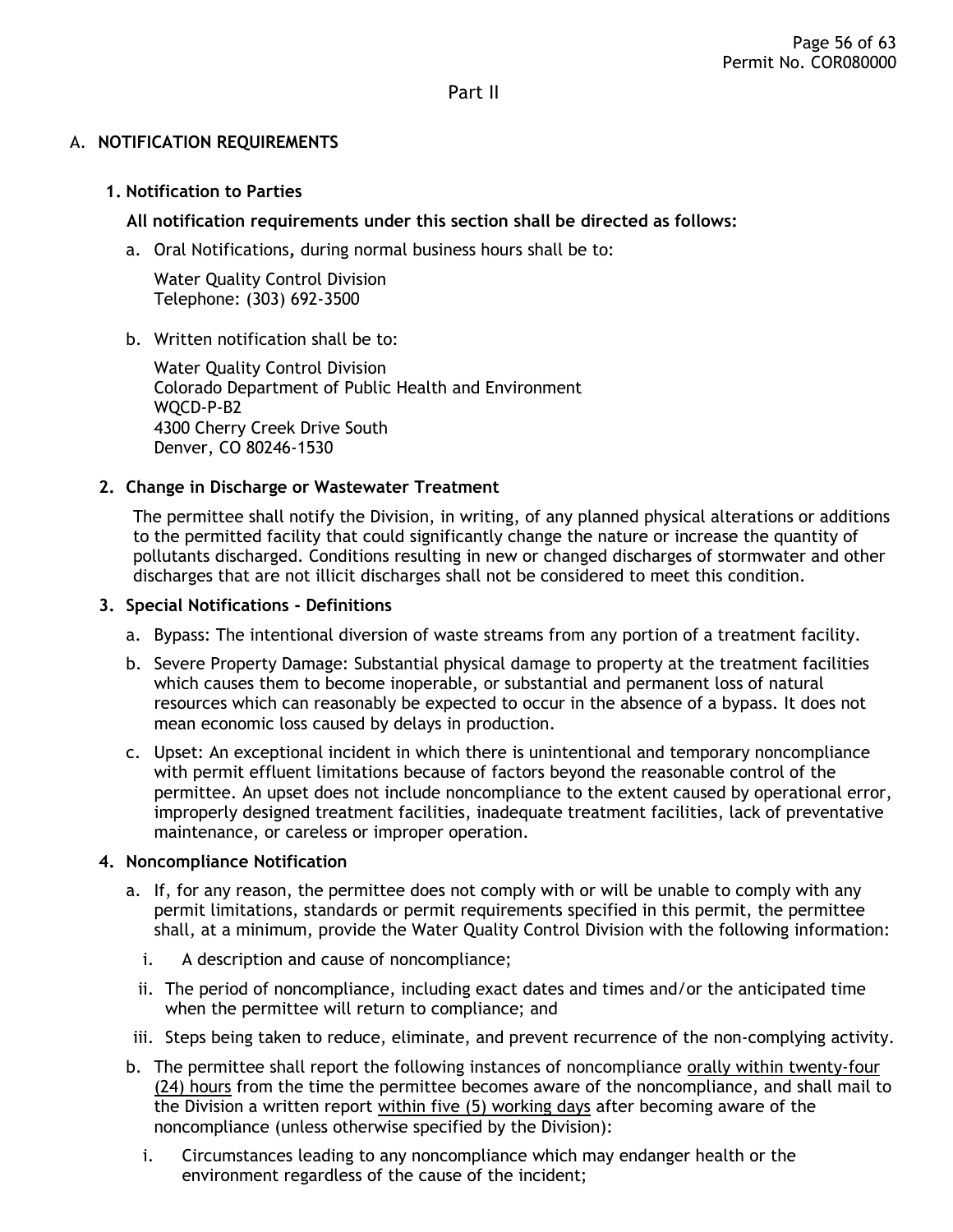- ii. Circumstances leading to any unanticipated bypass which exceeds any effluent limitations in the permit;
- iii. Circumstances leading to any upset which causes an exceedance of any effluent limitation in the permit;
- c. Unless otherwise indicated in this permit, the permittee shall report instances of noncompliance which are not required to be reported within 24-hours at the time Discharge Monitoring Reports are submitted. The reports shall contain the information listed in subparagraph (a) of this section.

#### <span id="page-56-0"></span>**5. Other Notification Requirements**

Reports of compliance or noncompliance with, or any progress reports on, interim and final requirements contained in any compliance schedule in the permit shall be submitted no later than fourteen (14) days following each scheduled date, unless otherwise provided by the Division.

The permittee shall notify the Division, in writing, thirty (30) days in advance of a proposed transfer of permit as provided in Part II.B.3.

The permittee's notification of all anticipated noncompliance does not stay any permit condition.

All existing manufacturing, commercial, mining, and silvicultural dischargers must notify the Division as soon as they know or have reason to believe:

- a. That any activity has occurred or will occur which would result in the discharge, on a routine or frequent basis, of any toxic pollutant which is not limited in the permit, if that discharge will exceed the highest of the following "notification levels":
	- i. One hundred micrograms per liter  $(100 \mu g/l)$ ;
	- ii. Two hundred micrograms per liter  $(200 \mu g/l)$  for acrolein and acrylonitrile; five hundred micrograms per liter (500 µg/l) for 2.4-dinitrophenol and 2-methyl-4.6-dinitrophenol; and one milligram per liter (1.0 mg/l) for antimony;
- iii. Five (5) times the maximum concentration value reported for that pollutant in the permit application in accordance with Section 61.4(2)(g).
- iv. The level established by the Division in accordance with 40 C.F.R. § 122.44(f).
- b. That any activity has occurred or will occur which would result in any discharge, on a nonroutine or infrequent basis, of a toxic pollutant which is not limited in the permit, if that discharge will exceed the highest of the following "notification levels":
	- i. Five hundred micrograms per liter  $(500 \mu g/l)$ ;
	- ii. One milligram per liter (1 mg/l) for antimony; and
- iii. Ten (10) times the maximum concentration value reported for that pollutant in the permit application
- iv. The level established by the Division in accordance with 40 C.F.R. § 122.44(f).

#### <span id="page-56-1"></span>**6. Bypass Notification**

If the permittee knows in advance of the need for a bypass, a notice shall be submitted, at least ten days before the date of the bypass, to the Division. The bypass shall be subject to Division approval and limitations imposed by the Division. Violations of requirements imposed by the Division will constitute a violation of this permit.

### <span id="page-56-2"></span>**7. Upsets**

a. Effect of an Upset: An upset constitutes an affirmative defense to an action brought for noncompliance with permit effluent limitations if the requirements of paragraph (b) of this section are met. No determination made during administrative review of claims that noncompliance was caused by upset, and before an action for noncompliance, is final administrative action subject to judicial review.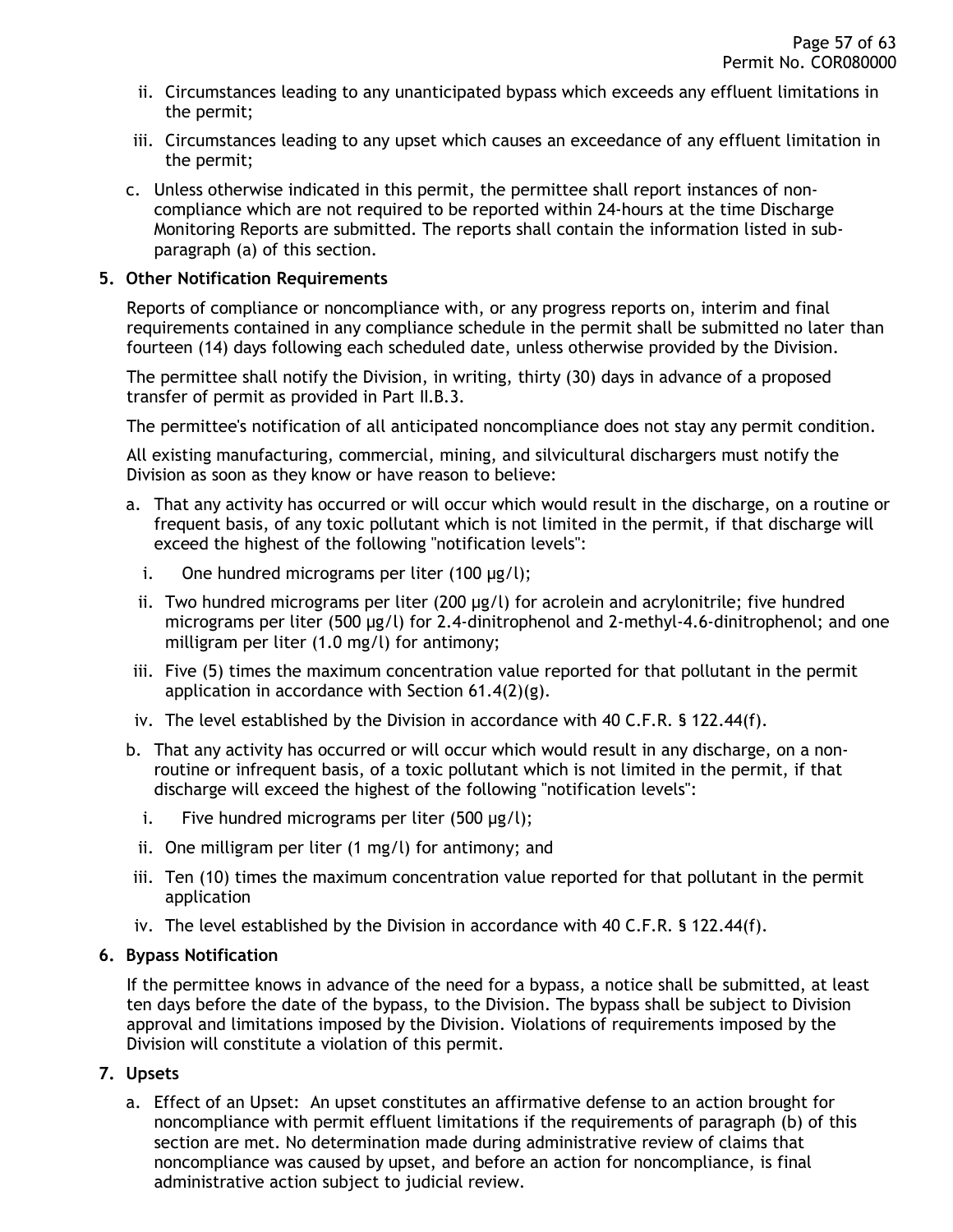- b. Conditions Necessary for a Demonstration of Upset: A permittee who wishes to establish the affirmative defense of upset shall demonstrate through properly signed contemporaneous operating logs, or other relevant evidence that:
	- i. An upset occurred and that the permittee can identify the specific cause(s) of the upset;
	- ii. The facility was being properly maintained at the time;
- iii. The permittee submitted notice of the upset, if required by and in accordance with Part II.A.4 of this permit; and
- iv. The permittee complied with any remedial measures required under 40 C.F.R. Section 122.41(d) of the federal regulations or Section 61.8(3)(h) of the Colorado Discharge Permit System Regulations.
- c. Burden of Proof: In any enforcement preceding the permittee seeking to establish the occurrence of an upset has the burden of proof.

#### <span id="page-57-0"></span>**8. Discharge Point**

Any discharge to the waters of the state from a point source other than specifically authorized by this permit is prohibited.

#### <span id="page-57-1"></span>**9. Proper Operation and Maintenance**

The permittee shall at all times properly operate and maintain all facilities and systems of treatment and control (and related appurtenances) which are installed or used by the permittee as necessary to achieve compliance with the conditions of this permit. Proper operation and maintenance includes effective performance and adequate laboratory and process controls, including appropriate written quality assurance procedures (40 C.F.R. 122.41(e)). This provision requires the operation of back-up or auxiliary facilities or similar systems which are installed by the permittee only when necessary to achieve compliance with the conditions of the permit.

#### <span id="page-57-2"></span>**10.Minimization of Adverse Impact**

The permittee shall take all reasonable steps to minimize or prevent any discharge of sludge use or disposal in violation of this permit which has a reasonable likelihood of adversely affecting human health or the environment. As necessary, accelerated or additional monitoring to determine the nature and impact of the non-complying discharge is required.

#### <span id="page-57-3"></span>**11.Removed Substances**

Solids, sludges, or other pollutants removed in the course of treatment or control of wastewaters shall be disposed of in accordance with applicable state and federal regulations and in a manner that will prevent the removed pollutant(s) from entering waters of the state.

For all domestic wastewater treatment works, at industrial facilities, the permittee shall dispose of sludge in accordance with all state and federal regulations.

#### <span id="page-57-4"></span>**12.Submission of Incorrect or Incomplete Information**

Where the permittee failed to submit any relevant facts in a permit application, or submitted incorrect information in a permit application or report to the Division, the permittee shall promptly submit the relevant information which was not submitted or any additional information needed to correct any erroneous information previously submitted.

#### <span id="page-57-5"></span>**13.Bypass**

- a. Bypasses are prohibited and the Division may take enforcement action against the permittee for bypass, unless:
	- i. The bypass is unavoidable to prevent loss of life, personal injury, or severe property damage;
	- ii. There were no feasible alternatives to bypass such as the use of auxiliary treatment facilities, retention of untreated wastes, or maintenance during normal periods of equipment downtime.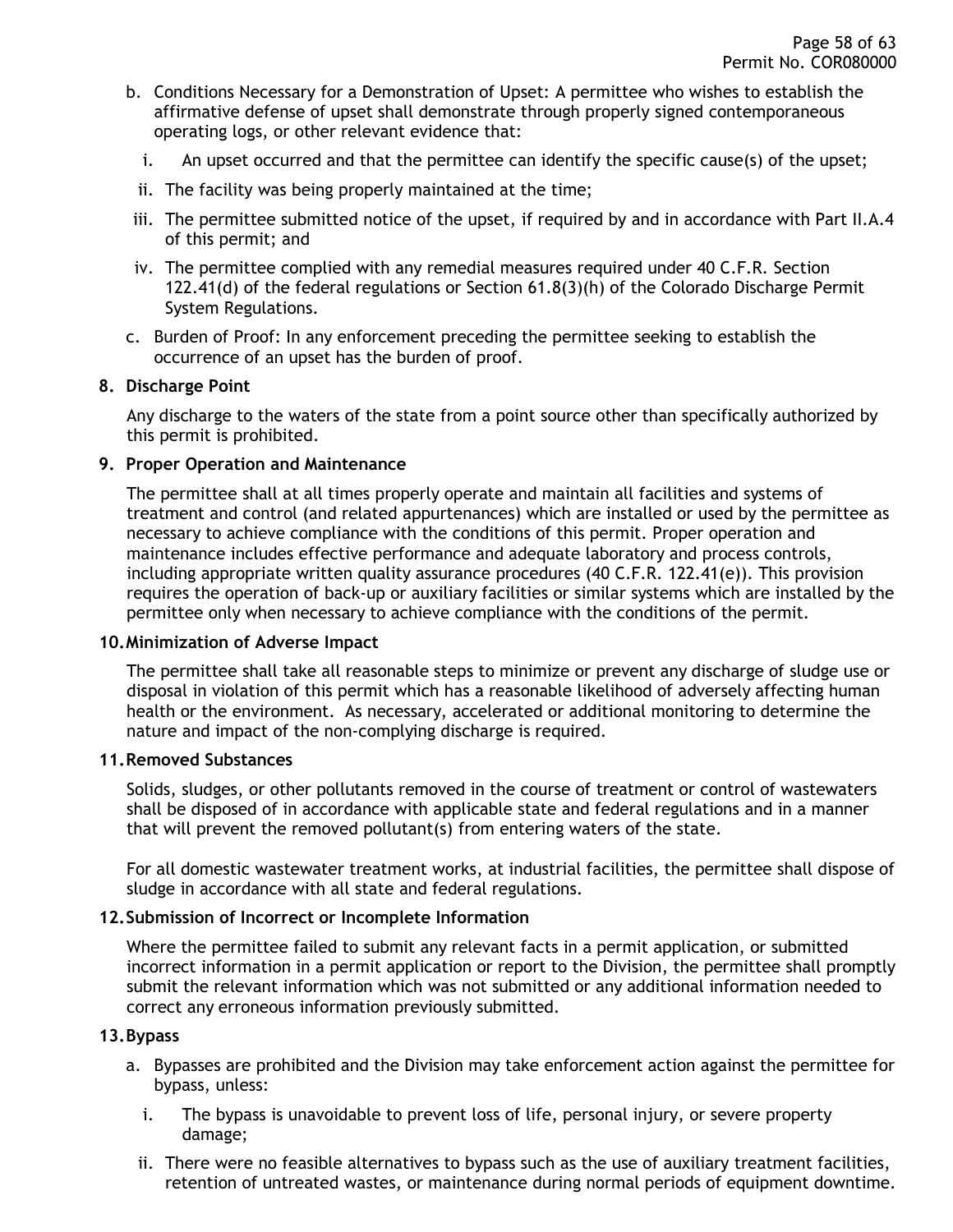This condition is not satisfied if adequate back-up equipment should have been installed in the exercise of reasonable engineering judgment to prevent a bypass which occurred during normal periods of equipment downtime or preventive maintenance; and

- iii. Proper notices were submitted in compliance with Part II.A.4.
- b. "Severe property damage" as used in this Subsection means substantial physical damage to the treatment facilities which causes them to become inoperable, or substantial and permanent loss of natural resources which can reasonably be expected to occur in the absence of a bypass. Severe property damage does not mean economic loss caused by delays in production.
- c. The permittee may allow a bypass to occur which does not cause effluent limitations to be exceeded, but only if it also is for essential maintenance or to assure optimal operation. These bypasses are not subject to the provisions of paragraph (a) above.
- d. The Division may approve an anticipated bypass, after considering adverse effects, if the Division determines that the bypass will meet the conditions specified in paragraph (a) above.

#### <span id="page-58-0"></span>**14.Reduction, Loss, or Failure of Treatment Facility**

The permittee has the duty to halt or reduce any activity if necessary to maintain compliance with the effluent limitations of the permit. Upon reduction, loss, or failure of the treatment facility, the permittee shall, to the extent necessary to maintain compliance with its permit, control production, control sources of wastewater, or all discharges, until the facility is restored or an alternative method of treatment is provided. This provision also applies to power failures, unless an alternative power source sufficient to operate the wastewater control facilities is provided.

It shall not be a defense for a permittee in an enforcement action that it would be necessary to halt or reduce the permitted activity in order to maintain compliance with the conditions of this permit.

#### <span id="page-58-1"></span>B. **PERMITTEE RESPONSIBILITIES**

#### <span id="page-58-2"></span>**1. Inspections and Right to Entry**

The permittee shall allow the Division and/or the authorized representative, upon the presentation of credentials:

- a. To enter upon the permittee's premises where a regulated facility or activity is located or in which any records are required to be kept under the terms and conditions of this permit;
- b. At reasonable times to have access to and copy any records required to be kept under the terms and conditions of this permit and to inspect any monitoring equipment or monitoring method required in the permit; and
- c. To enter upon the permittee's premises in a reasonable manner and at a reasonable time to inspect and/or investigate, any actual, suspected, or potential source of water pollution, or to ascertain compliance or non-compliance with the Colorado Water Quality Control Act or any other applicable state or federal statute or regulation or any order promulgated by the Division. The investigation may include, but is not limited to, the following: sampling of any discharge and/or process waters, the taking of photographs, interviewing of any person having knowledge related to the discharge permit or alleged violation, access to any and all facilities or areas within the permittee's premises that may have any effect on the discharge, permit, or alleged violation. Such entry is also authorized for the purpose of inspecting and copying records required to be kept concerning any effluent source.
- d. The permittee shall provide access to the Division to sample the discharge at a point after the final treatment process but before the discharge mixes with state waters upon presentation of proper credentials.

In the making of such inspections, investigations, and determinations, the Division, insofar as practicable, may designate as its authorized representatives any qualified personnel of the Department of Agriculture. The Division may also request assistance from any other state or local agency or institution.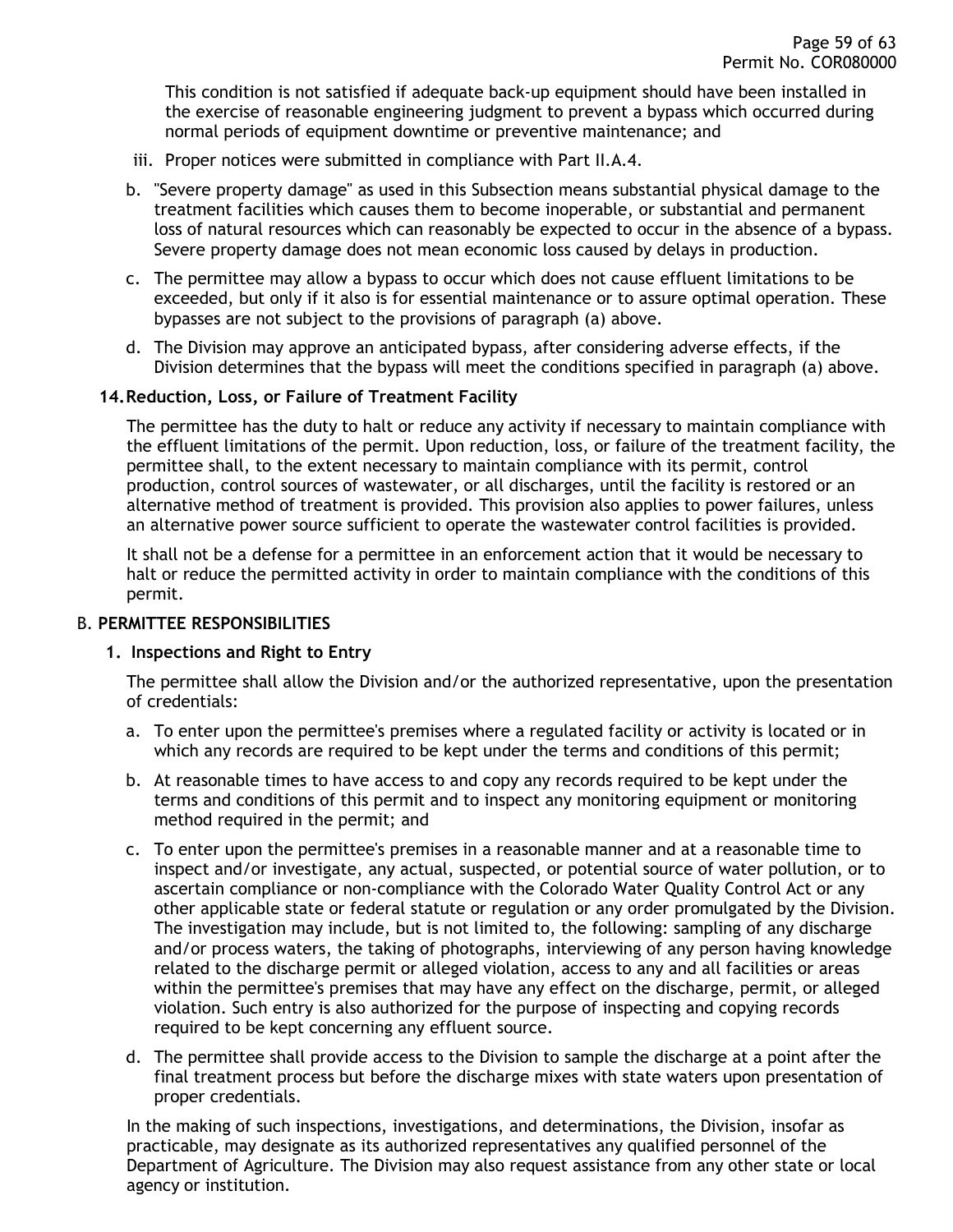### <span id="page-59-0"></span>**2. Duty to Provide Information**

The permittee shall furnish to the Division, within a reasonable time, any information which the Division may request to determine whether cause exists for modifying, revoking and reissuing, or terminating this permit, or to determine compliance with this permit. The permittee shall also furnish to the Division, upon request, copies of records required to be kept by this permit.

#### <span id="page-59-1"></span>**3. Transfer of Ownership or Control**

- a. Except as provided in paragraph b. of this section, a permit may be transferred by a permittee only if the permit has been modified or revoked and reissued as provided in Section 61.8(8) of the Colorado Discharge Permit System Regulations, to identify the new permittee and to incorporate such other requirements as may be necessary under the federal act.
- b. A permit may be automatically transferred to a new permittee if:
	- i. The current permittee notifies the Division in writing 30 days in advance of the proposed transfer date; and
	- ii. The notice includes a written agreement between the existing and new permittee(s) containing a specific date for transfer of permit responsibility, coverage and liability between them; and
- iii. The Division does not notify the existing permittee and the proposed new permittee of its intent to modify, or revoke and reissue the permit.
- iv. Fee requirements of the Colorado Discharge Permit System Regulations, Section 61.15, have been met.

#### <span id="page-59-2"></span>**4. Availability of Reports**

Except for data determined to be confidential under Section 308 of the federal Clean Water Act and the Colorado Discharge Permit System Regulations 5 CCR 1002-61, Section 61.5(4), all reports prepared in accordance with the terms of this permit shall be available for public inspection at the offices of the Division and the Environmental Protection Agency.

The name and address of the permit applicant(s) and permittee(s), permit applications, permits and effluent data shall not be considered confidential. Knowingly making false statements on any such report may result in the imposition of criminal penalties as provided for in Section 309 of the federal Clean Water Act, and Section 25-8-610 C.R.S.

### <span id="page-59-3"></span>**5. Modification, Suspension, Revocation, or Termination of Permits by the Division**

The filing of a request by the permittee for a permit modification, revocation and reissuance, termination or a notification of planned changes or anticipated noncompliance, does not stay any permit condition.

- a. A permit may be modified, suspended, or terminated in whole or in part during its term for reasons determined by the Division including, but not limited to, the following:
	- i. Violation of any terms or conditions of the permit;
	- ii. Obtaining a permit by misrepresentation or failing to disclose any fact which is material to the granting or denial of a permit or to the establishment of terms or conditions of the permit; or
- iii. Materially false or inaccurate statements or information in the permit application or the permit.
- iv. A determination that the permitted activity endangers human health or the classified or existing uses of state waters and can only be regulated to acceptable levels by permit modifications or termination.
- b. A permit may be modified in whole or in part for the following causes, provided that such modification complies with the provisions of Section 61.10 of the Colorado Discharge Permit System Regulations: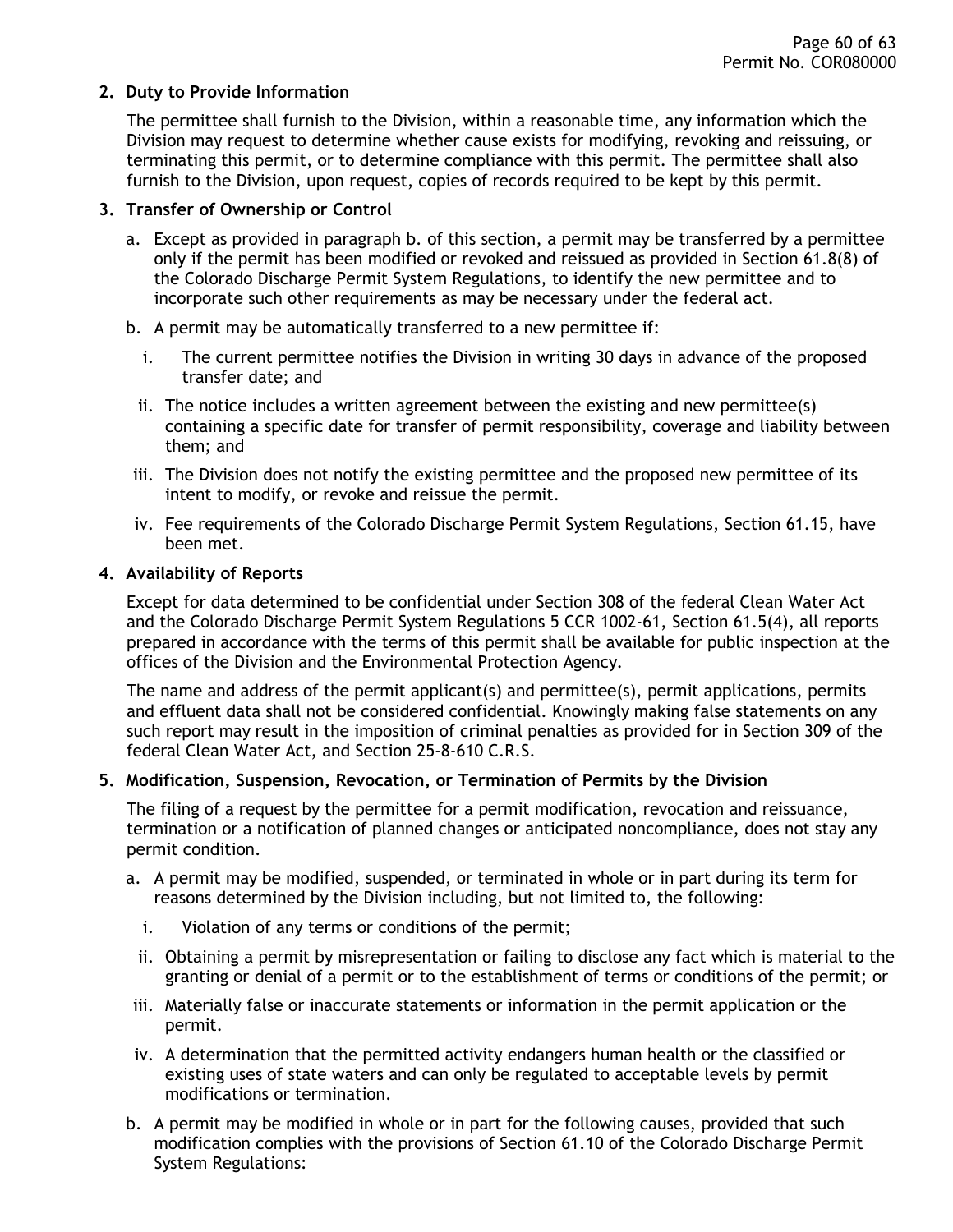- i. There are material and substantial alterations or additions to the permitted facility or activity which occurred after permit issuance which justify the application of permit conditions that are different or absent in the existing permit.
- ii. The Division has received new information which was not available at the time of permit issuance (other than revised regulations, guidance, or test methods) and which would have justified the application of different permit conditions at the time of issuance. For permits issued to new sources or new dischargers, this cause includes information derived from effluent testing required under Section 61.4(7)(e) of the Colorado Discharge Permit System Regulations. This provision allows a modification of the permit to include conditions that are less stringent than the existing permit only to the extent allowed under Section 61.10 of the Colorado Discharge Permit System Regulations.
- iii. The standards or regulations on which the permit was based have been changed by promulgation of amended standards or regulations or by judicial decision after the permit was issued. Permits may be modified during their terms for this cause only as follows:
	- (A) The permit condition requested to be modified was based on a promulgated effluent limitation guideline, EPA approved water quality standard, or an effluent limitation set forth in 5 CCR 1002-62, § 62 et seq.; and
	- (B) EPA has revised, withdrawn, or modified that portion of the regulation or effluent limitation guideline on which the permit condition was based, or has approved a Commission action with respect to the water quality standard or effluent limitation on which the permit condition was based; and
	- (C) The permittee requests modification after the notice of final action by which the EPA effluent limitation guideline, water quality standard, or effluent limitation is revised, withdrawn, or modified; or
	- (D) For judicial decisions, a court of competent jurisdiction has remanded and stayed EPA promulgated regulations or effluent limitation guidelines, if the remand and stay concern that portion of the regulations or guidelines on which the permit condition was based and a request is filed by the permittee in accordance with this Regulation, within ninety (90) days of judicial remand.
- iv. The Division determines that good cause exists to modify a permit condition because of events over which the permittee has no control and for which there is no reasonable available remedy.
- v. The permittee has received a variance.
- vi. When required to incorporate applicable toxic effluent limitation or standards adopted pursuant to §307(a) of the federal act.
- vii. When required by the reopener conditions in the permit.
- viii. As necessary under 40 C.F.R. 403.8(e), to include a compliance schedule for the development of a pretreatment program.
- ix. When the level of discharge of any pollutant which is not limited in the permit exceeds the level which can be achieved by the technology-based treatment requirements appropriate to the permittee under Section 61.8(2) of the Colorado Discharge Permit System Regulations.
- x. To establish a pollutant notification level required in Section 61.8(5) of the Colorado Discharge Permit System Regulations.
- xi. To correct technical mistakes, such as errors in calculation, or mistaken interpretations of law made in determining permit conditions, to the extent allowed in Section 61.10 of the Colorado State Discharge Permit System Regulations.
- xii. When required by a permit condition to incorporate a land application plan for beneficial reuse of sewage sludge, to revise an existing land application plan, or to add a land application plan.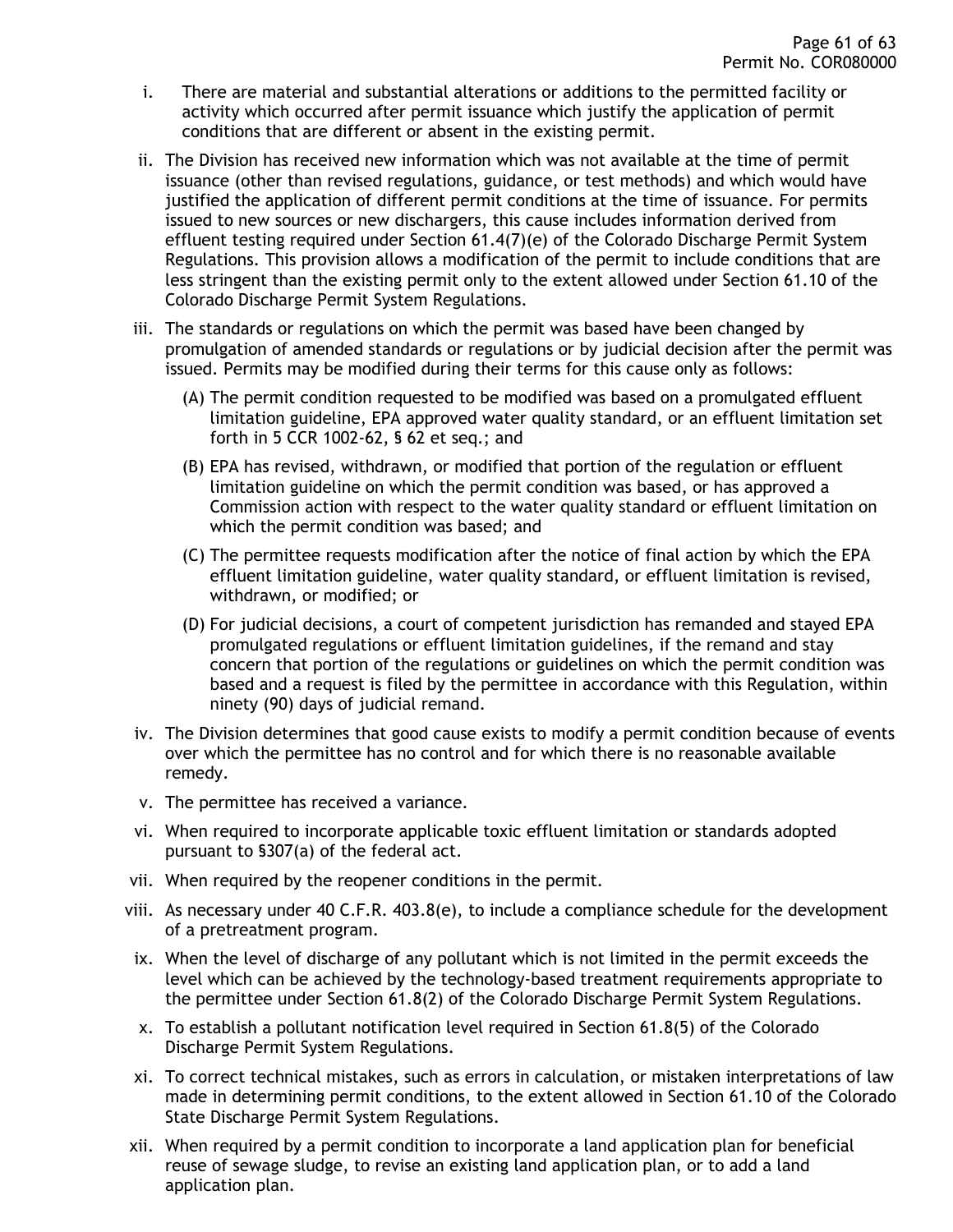- xiii. For any other cause provided in Section 61.10 of the Colorado Discharge Permit System Regulations.
- c. At the request of a permittee, the Division may modify or terminate a permit and issue a new permit if the following conditions are met:
	- i. The Regional Administrator has been notified of the proposed modification or termination and does not object in writing within thirty (30) days of receipt of notification,
	- ii. The Division finds that the permittee has shown reasonable grounds consistent with the federal and state statutes and regulations for such modifications or termination;
- iii. Requirements of Section 61.15 of the Colorado Discharge Permit System Regulations have been met, and
- iv. Requirements of public notice have been met.
- d. Permit modification (except for minor modifications), termination or revocation and reissuance actions shall be subject to the requirements of Sections 61.5(2), 61.5(3), 61.6, 61.7 and 61.15 of the Colorado Discharge Permit System Regulations. The Division shall act on a permit modification request, other than minor modification requests, within 180 days of receipt thereof. Except for minor modifications, the terms of the existing permit govern and are enforceable until the newly issued permit is formally modified or revoked and reissued following public notice.
- e. Upon consent by the permittee, the Division may make minor permit modifications without following the requirements of Sections 61.5(2), 61.5(3), 61.7, and 61.15 of the Colorado Discharge Permit System Regulations. Minor modifications to permits are limited to:
	- i. Correcting typographical errors; or
	- ii. Increasing the frequency of monitoring or reporting by the permittee; or
- iii. Changing an interim date in a schedule of compliance, provided the new date of compliance is not more than 120 days after the date specific in the existing permit and does not interfere with attainment of the final compliance date requirement; or
- iv. Allowing for a transfer in ownership or operational control of a facility where the Division determines that no other change in the permit is necessary, provided that a written agreement containing a specific date for transfer of permit responsibility, coverage and liability between the current and new permittees has been submitted to the Division; or
- v. Changing the construction schedule for a discharger which is a new source, but no such change shall affect a discharger's obligation to have all pollution control equipment installed and in operation prior to discharge; or
- vi. Deleting a point source outfall when the discharge from that outfall is terminated and does not result in discharge of pollutants from other outfalls except in accordance with permit limits.
- f. When a permit is modified, only the conditions subject to modification are reopened. If a permit is revoked and reissued, the entire permit is reopened and subject to revision and the permit is reissued for a new term.
- g. The filing of a request by the permittee for a permit modification, revocation and reissuance or termination does not stay any permit condition.
- h. All permit modifications and reissuances are subject to the antibacksliding provisions set forth in 61.10(e) through (g).

### <span id="page-61-0"></span>**6. Oil and Hazardous Substance Liability**

Nothing in this permit shall be construed to preclude the institution of any legal action or relieve the permittee from any responsibilities, liabilities, or penalties to which the permittee is or may be subject to under Section 311 (Oil and Hazardous Substance Liability) of the Clean Water Act.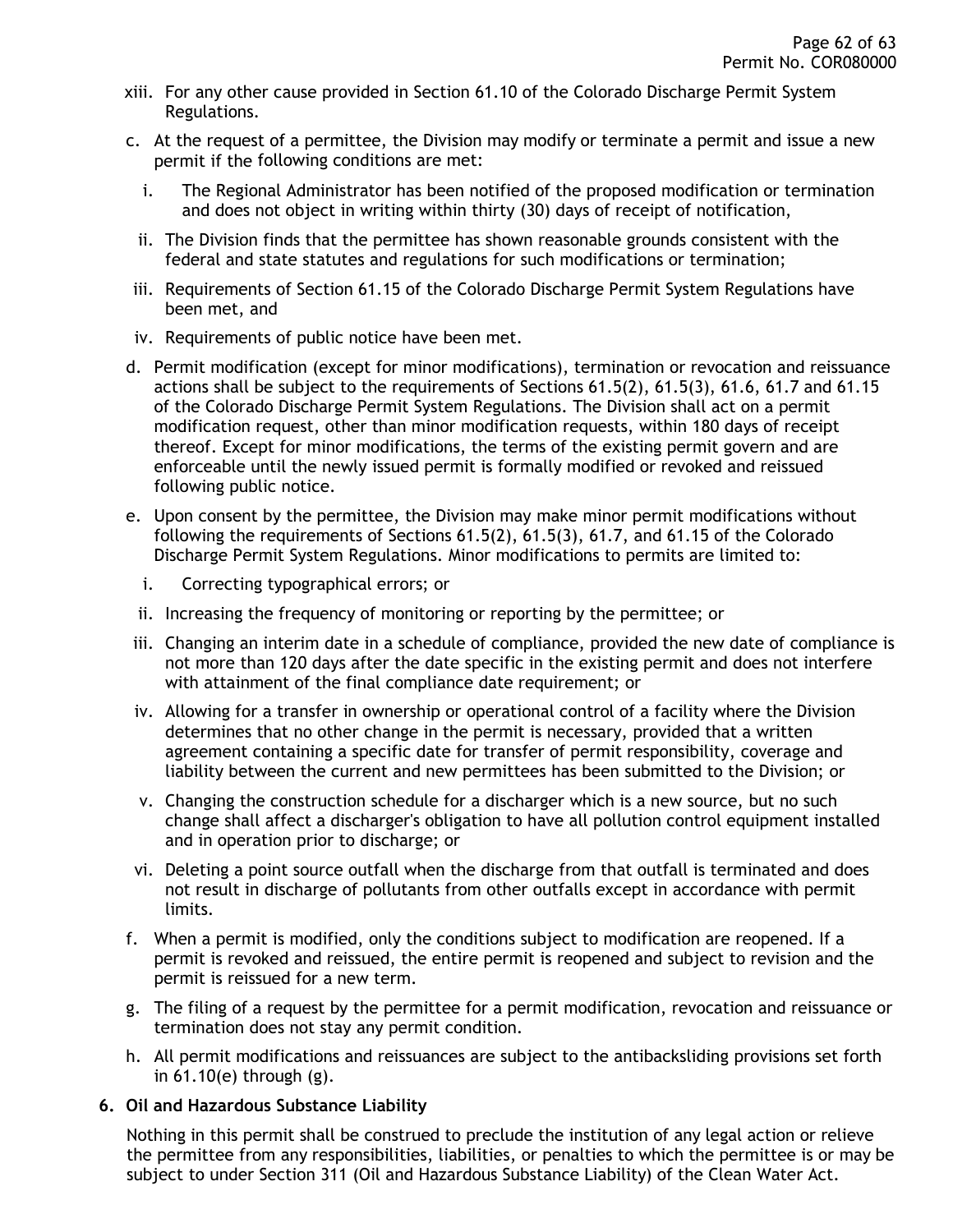### <span id="page-62-0"></span>**7. State Laws**

Nothing in this permit shall be construed to preclude the institution of any legal action or relieve the permittee from any responsibilities, liabilities, or penalties established pursuant to any applicable state law or regulation under authority granted by Section 510 of the Clean Water Act. Nothing in this permit shall be construed to prevent or limit application of any emergency power of the division.

#### <span id="page-62-1"></span>**8. Permit Violations**

Failure to comply with any terms and/or conditions of this permit shall be a violation of this permit. The discharge of any pollutant identified in this permit more frequently than or at a level in excess of that authorized shall constitute a violation of the permit.

#### <span id="page-62-2"></span>**9. Property Rights**

The issuance of this permit does not convey any property or water rights in either real or personal property, or stream flows, or any exclusive privileges, nor does it authorize any injury to private property or any invasion of personal rights, nor any infringement of federal, state or local laws or regulations.

#### <span id="page-62-3"></span>**10.Severability**

The provisions of this permit are severable. If any provision of this permit, or the application of any provision of this permit to any circumstance, is held invalid, the application of such provision to other circumstances and the application of the remainder of this permit shall not be affected.

#### <span id="page-62-4"></span>**11.Renewal Application**

If the permittee desires to continue to discharge, a permit renewal application shall be submitted at least one hundred eighty (180) days before this permit expires. If the permittee anticipates there will be no discharge after the expiration date of this permit, the Division should be promptly notified so that it can terminate the permit in accordance with Part II.B.5.

#### <span id="page-62-5"></span>**12.Confidentiality**

Any information relating to any secret process, method of manufacture or production, or sales or marketing data which has been declared confidential by the permittee, and which may be acquired, ascertained, or discovered, whether in any sampling investigation, emergency investigation, or otherwise, shall not be publicly disclosed by any member, officer, or employee of the Commission or the Division, but shall be kept confidential. Any person seeking to invoke the protection of this Subsection (12) shall bear the burden of proving its applicability. This section shall never be interpreted as preventing full disclosure of effluent data.

#### <span id="page-62-6"></span>**13.Fees**

The permittee is required to submit payment of an annual fee as set forth in the 2005 amendments to the Water Quality Control Act. Section 25-8-502 (l) (b), and the Colorado Discharge Permit System Regulations 5 CCR l002-61, Section 61.l5 as amended. Failure to submit the required fee when due and payable is a violation of the permit and will result in enforcement action pursuant to Section 25-8-60l et. seq., C.R.S. l973 as amended.

#### <span id="page-62-7"></span>**14.Duration of Permit**

The duration of a permit shall be for a fixed term and shall not exceed five (5) years. Filing of a timely and complete application shall cause the expired permit to continue in force to the effective date of the new permit. The permit's duration may be extended only through administrative extensions and not through interim modifications.

### <span id="page-62-8"></span>**15.Section 307 Toxics**

If a toxic effluent standard or prohibition, including any applicable schedule of compliance specified, is established by regulation pursuant to Section 307 of the federal act for a toxic pollutant which is present in the permittee's discharge and such standard or prohibition is more stringent than any limitation upon such pollutant in the discharge permit, the Division shall